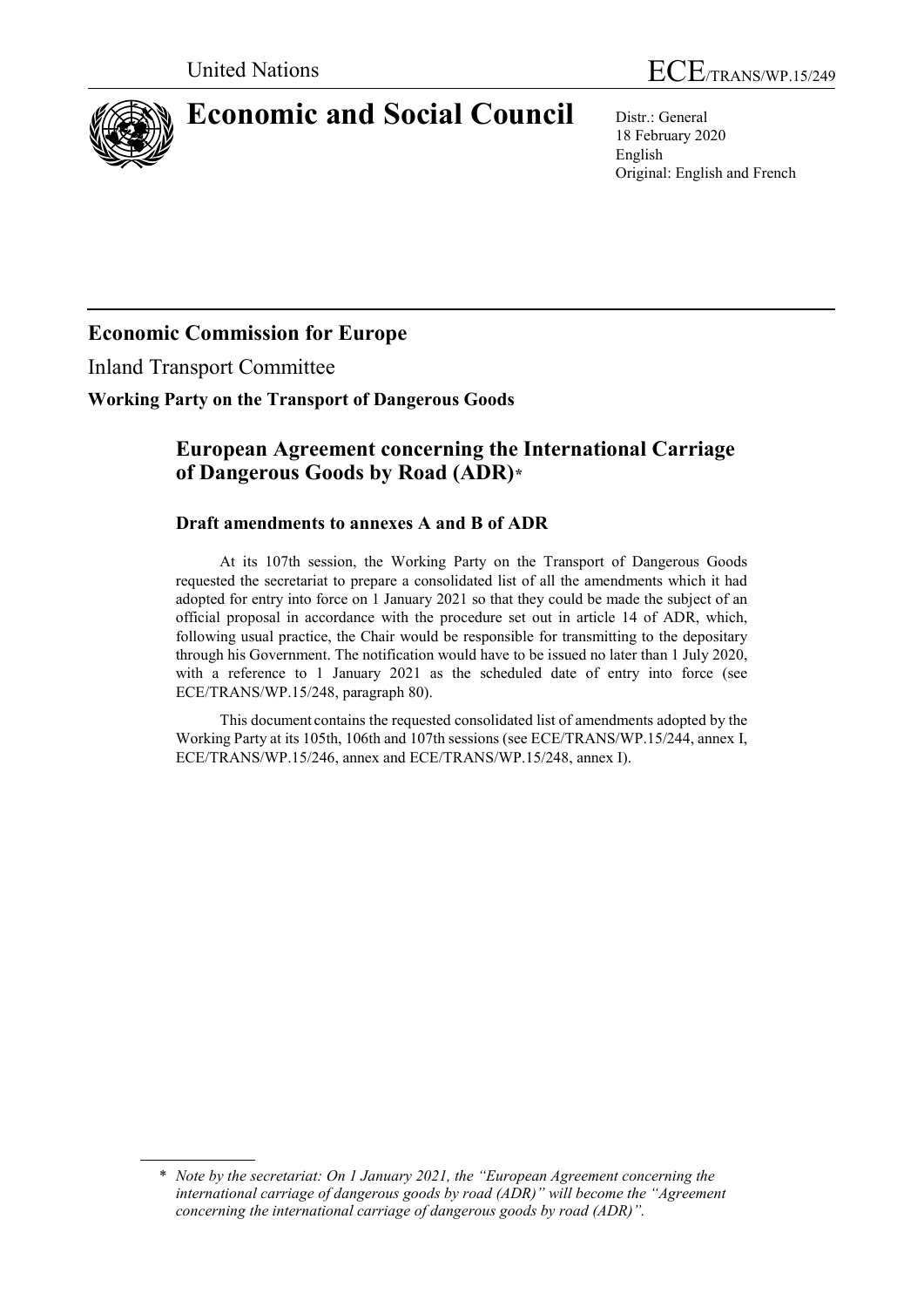### **Chapter 1.1**

1.1.3.2 In paragraph (a), in the table in Note 1, add a reference to table note "a " after "Nm<sup>3</sup>" (twice). Add the following table note:

> <sup>44</sup> <sup>1</sup> *Nm<sup>3</sup> refers to a normal cubic metre: the amount of a gas occupying 1 m3 under temperature and pressure conditions of 0 °C and 1.01325 bar (0.101325 MPa).*"

- 1.1.3.6.2 In the first indent, replace "and 0500" by ", 0500, 0512 and 0513".
- 1.1.3.6.3 In the table, for transport category 0, Class 6.2, replace "UN Nos. 2814 and 2900" by "UN Nos. 2814, 2900 and 3549".
- 1.1.3.6.5 Replace "1.1.3.1 (a), (b) and (d)" by "1.1.3.1 (a) and (d)".
- 1.1.3.7 (b) At the end, add ", except for equipment such as data loggers and cargo tracking devices attached to or placed in packages, overpacks, containers or load compartments which are only subject to the requirements in 5.5.4".

## **Chapter 1.2**

1.2.1 Insert the following new definitions, in alphabetical order:

"*"Dose rate"* means the ambient dose equivalent or the directional dose equivalent, as appropriate, per unit time, measured at the point of interest."

"*"IAEA Regulations for the Safe Transport of Radioactive Material"* means one of the editions of those Regulations, as follows:

- (a) For the 1985 and 1985 (as amended 1990) editions: IAEA Safety Series No. 6;
- (b) For the 1996 edition: IAEA Safety Series No. ST-1;
- (c) For the 1996 (revised) edition: IAEA Safety Series No. TS-R-1 (ST-1, Revised);
- (d) For the 1996 (as amended 2003), 2005 and 2009 editions: IAEA Safety Standards Series No. TS-R-1;
- (e) For the 2012 edition: IAEA Safety Standards Series No. SSR-6;
- (f) For the 2018 edition: IAEA Safety Standards Series No. SSR–6  $(Rev.1);$ "
- 1.2.1 Amend the definition of "*Self-accelerating decomposition temperature*" to read as follows:

"*"Self-accelerating decomposition temperature (SADT)"* means the lowest temperature at which self-accelerating decomposition may occur in a substance in the packaging, IBC or tank as offered for carriage. The SADT shall be determined in accordance with the test procedures given in Part II, Section 28 of the Manual of Tests and Criteria;"

- 1.2.1 Delete the definition of "*Radiation level*".
- 1.2.1 In the definition of "*Self-accelerating polymerization temperature (SAPT)*", in the first sentence, insert "self-accelerating" between "which" and "polymerization".
- 1.2.1 Amend the definition of "*Transport index*" to read:

"*"Transport index (TI)"* assigned to a package, overpack or container, or to unpackaged LSA-I or SCO-I or SCO-III, for the carriage of radioactive material, means a number which is used to provide control over radiation exposure;"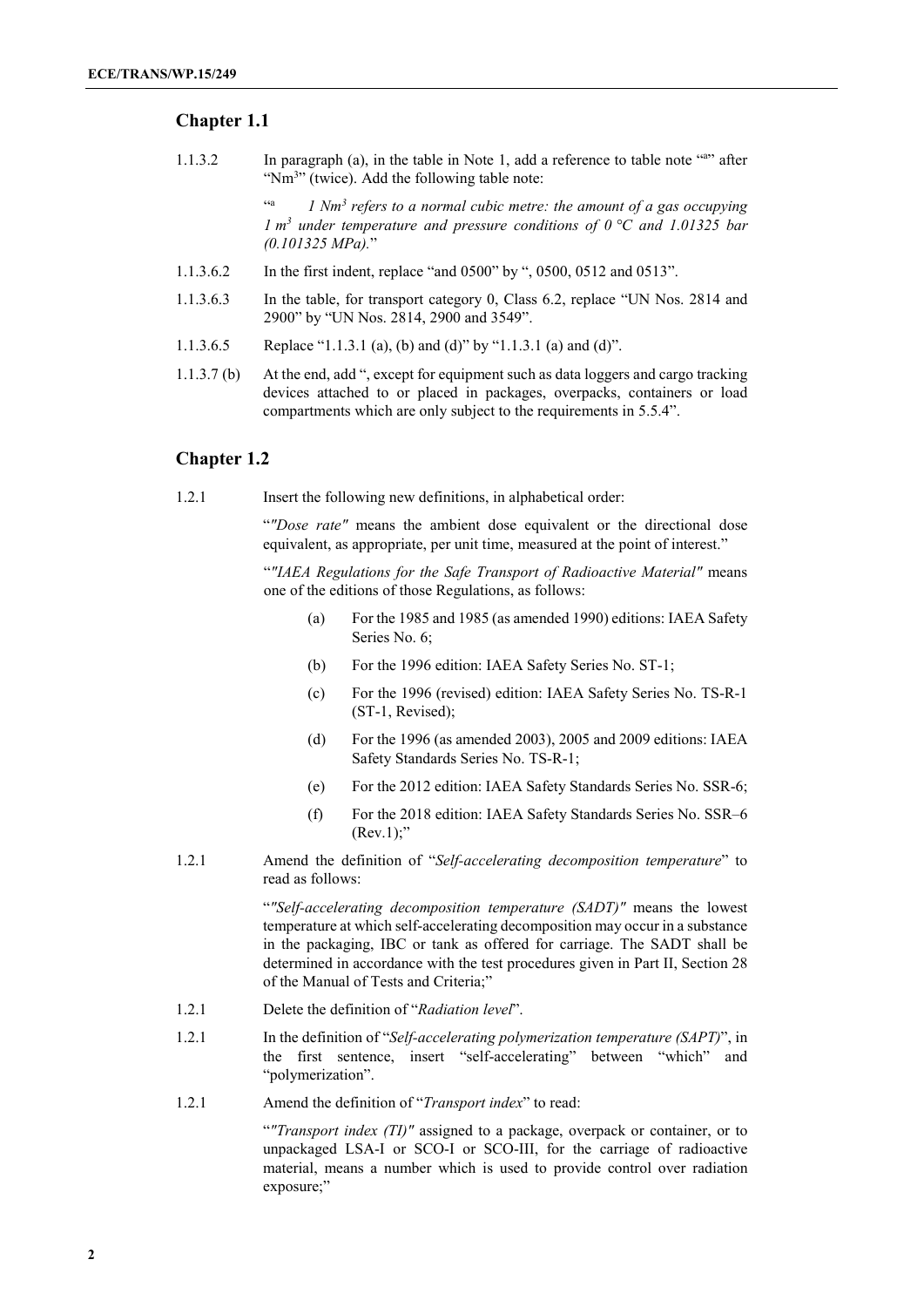- 1.2.1 In the definition of "*GHS*", replace "seventh" by "eighth" and replace "ST/SG/AC.10/30/Rev.7" by "ST/SG/AC.10/30/Rev.8".
- 1.2.1 In the definition of "*Manual of Tests and Criteria*", replace "sixth" by "seventh", delete "Recommendations on the Transport of Dangerous Goods," and replace "ST/SG/AC.10/11/Rev.6 and Amend.1" by "ST/SG/AC.10/11/Rev.7".
- 1.2.1 In the definition of "*UN Model Regulations*", replace "twentieth" by "twentyfirst" and replace "(ST/SG/AC.10/1/Rev.20)" by "(ST/SG/AC.10/1/Rev.21)".
- 1.2.1 Amend the definition of "*Tank-container/portable tank operator*" to read:

"*"Tank-container or portable tank operator*" means any enterprise in whose name the tank-container or portable tank is operated;"

#### **Chapter 1.4**

1.4.3.3 (e) Delete "maximum" (twice).

#### **Chapter 1.6**

| 1.6.1.1   | Replace "2019" by "2021" and "2018" by "2020".                                                                                                         |
|-----------|--------------------------------------------------------------------------------------------------------------------------------------------------------|
| 1.6.1.22  | Delete and add "1.6.1.22 <i>(Deleted)</i> ".                                                                                                           |
| 1.6.1.30  | Delete and add "1.6.1.30 <i>(Deleted)</i> ".                                                                                                           |
| 1.6.1.36  | Delete and add "1.6.1.36 <i>(Deleted)</i> ".                                                                                                           |
| 1.6.1.47  | Delete and add "1.6.1.47 <i>(Deleted)</i> ".                                                                                                           |
| 1.6.2.16  | Add the following new paragraph:                                                                                                                       |
|           | The requirements of Note 3 of 6.2.3.5.1 applicable until 31<br>$^{\circ}1.6.2.16$<br>December 2020 may continue to be applied until 31 December 2022." |
| 1.6.3.100 | Merge the two existing paragraphs under the title, renumber them as<br>$1.6.3.100.1$ and add the following new subparagraph $1.6.3.100.2$ :            |
|           | "1.6.3.100.2 FRP tanks constructed before 1 July 2021 in accordance with the                                                                           |

requirements in force up to 31 December 2020 but which do not, however, meet the requirements for the marking of the tank code of 6.9.6.1 applicable as from 1 January 2021 may continue to be marked in accordance with the requirements applicable up to 31 December 2020 until the next periodic inspection after 1 July 2021."

- 1.6.5.21 Delete and add "1.6.5.21 *(Deleted)*".
- 1.6.6.1 Amend to read as follows:

#### "**1.6.6.1** *Packages not requiring competent authority approval of design under the 1985, 1985 (as amended 1990), 1996, 1996 (revised), 1996 (as amended 2003), 2005, 2009 and 2012 editions of the IAEA Regulations for the Safe Transport of Radioactive Material*

Packages not requiring competent authority approval of design (excepted packages, Type IP-1, Type IP-2, Type IP-3 and Type A packages) shall meet the requirements of ADR in full, except that:

- (a) Packages that meet the requirements of the 1985 or 1985 (as amended 1990) editions of the IAEA Regulations for the Safe Transport of Radioactive Material:
	- (i) May continue to be carried provided that they were prepared for carriage prior to 31 December 2003 and are subject to the requirements of 1.6.6.2.3, if applicable; or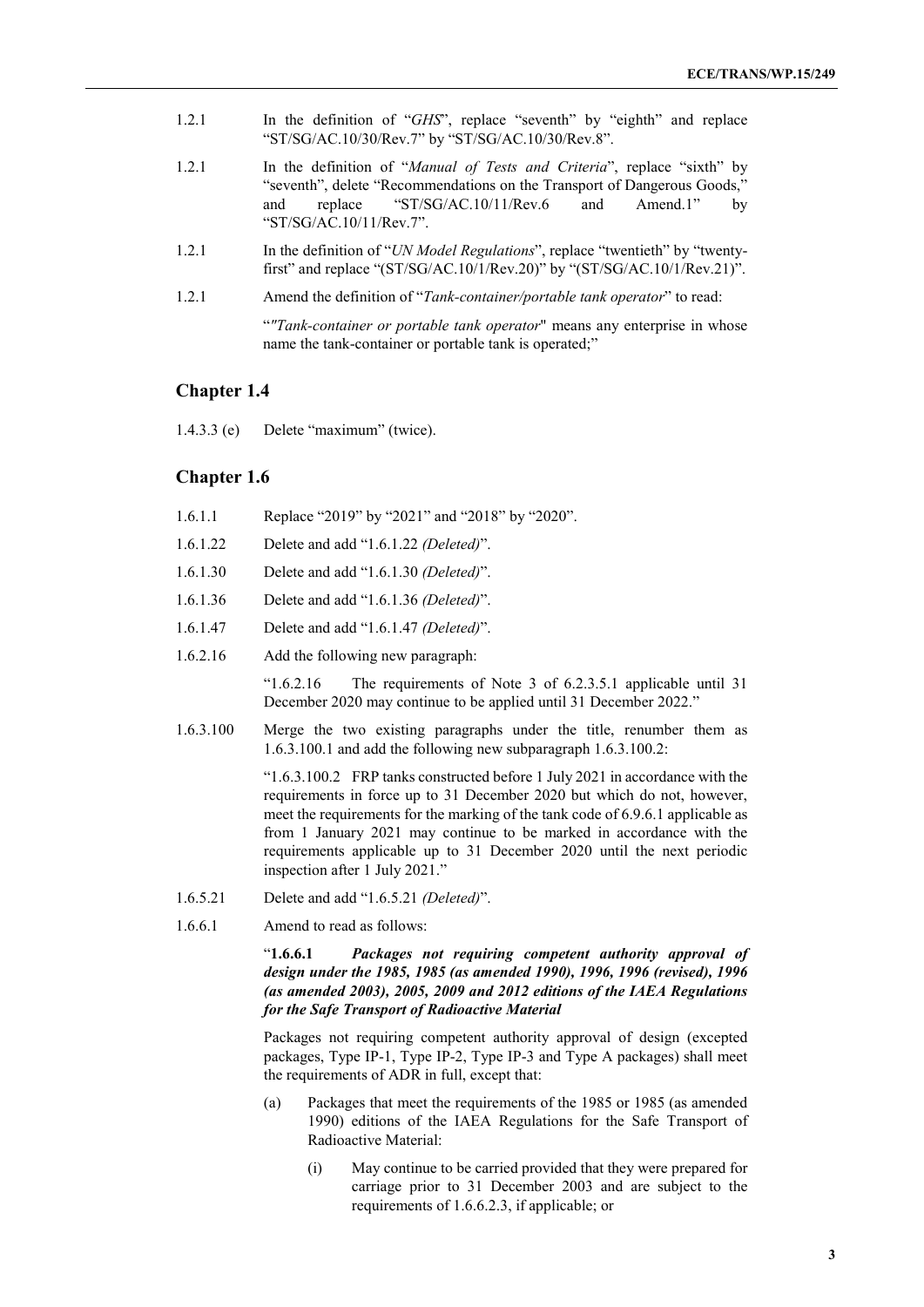- (ii) May continue to be used, provided that all the following conditions are met:
	- They were not designed to contain uranium hexafluoride;
	- The applicable requirements of 1.7.3 are applied;
	- The activity limits and classification in 2.2.7 are applied;
	- The requirements and controls for carriage in Parts 1, 3, 4, 5 and 7 are applied; and
	- The packaging was not manufactured or modified after 31 December 2003;
- (b) Packages that meet the requirements of the 1996, 1996 (revised), 1996 (as amended 2003), 2005, 2009 or 2012 editions of the IAEA Regulations for the Safe Transport of Radioactive Material:
	- (i) May continue to be carried provided that they were prepared for carriage prior to 31 December 2025 and are subject to the requirements of 1.6.6.2.3, if applicable; or
	- (ii) May continue to be used, provided that all the following conditions are met:
		- The applicable requirements of 1.7.3 are applied;
		- The activity limits and classification in 2.2.7 are applied;
		- The requirements and controls for carriage in Parts 1, 3, 4, 5 and 7 are applied; and
		- The packaging was not manufactured or modified after 31 December 2025."
- 1.6.6.2 Amend the title to read:

"**1.6.6.2** *Package designs approved under the 1985, 1985 (as amended 1990), 1996, 1996 (revised), 1996 (as amended 2003), 2005, 2009 and 2012 editions of the IAEA Regulations for the Safe Transport of Radioactive Material*"

1.6.6.2.1 Amend to read as follows:

"1.6.6.2.1 Packages requiring competent authority approval of the design shall meet the requirements of ADR in full except that:

- (a) Packagings that were manufactured to a package design approved by the competent authority under the provisions of the 1985 or 1985 (as amended 1990) editions of the IAEA Regulations for the Safe Transport of Radioactive Material may continue to be used provided that all of the following conditions are met:
	- (i) The package design is subject to multilateral approval;
	- (ii) The applicable requirements of 1.7.3 are applied;
	- (iii) The activity limits and classification in 2.2.7 are applied; and
	- (iv) The requirements and controls for carriage in Parts 1, 3, 4, 5 and 7 are applied;
	- (v) *(Reserved)*;
- (b) Packagings that were manufactured to a package design approved by the competent authority under the provisions of the 1996, 1996 (revised), 1996 (as amended 2003), 2005, 2009 or 2012 editions of the IAEA Regulations for the Safe Transport of Radioactive Material may continue to be used provided that all of the following conditions are met: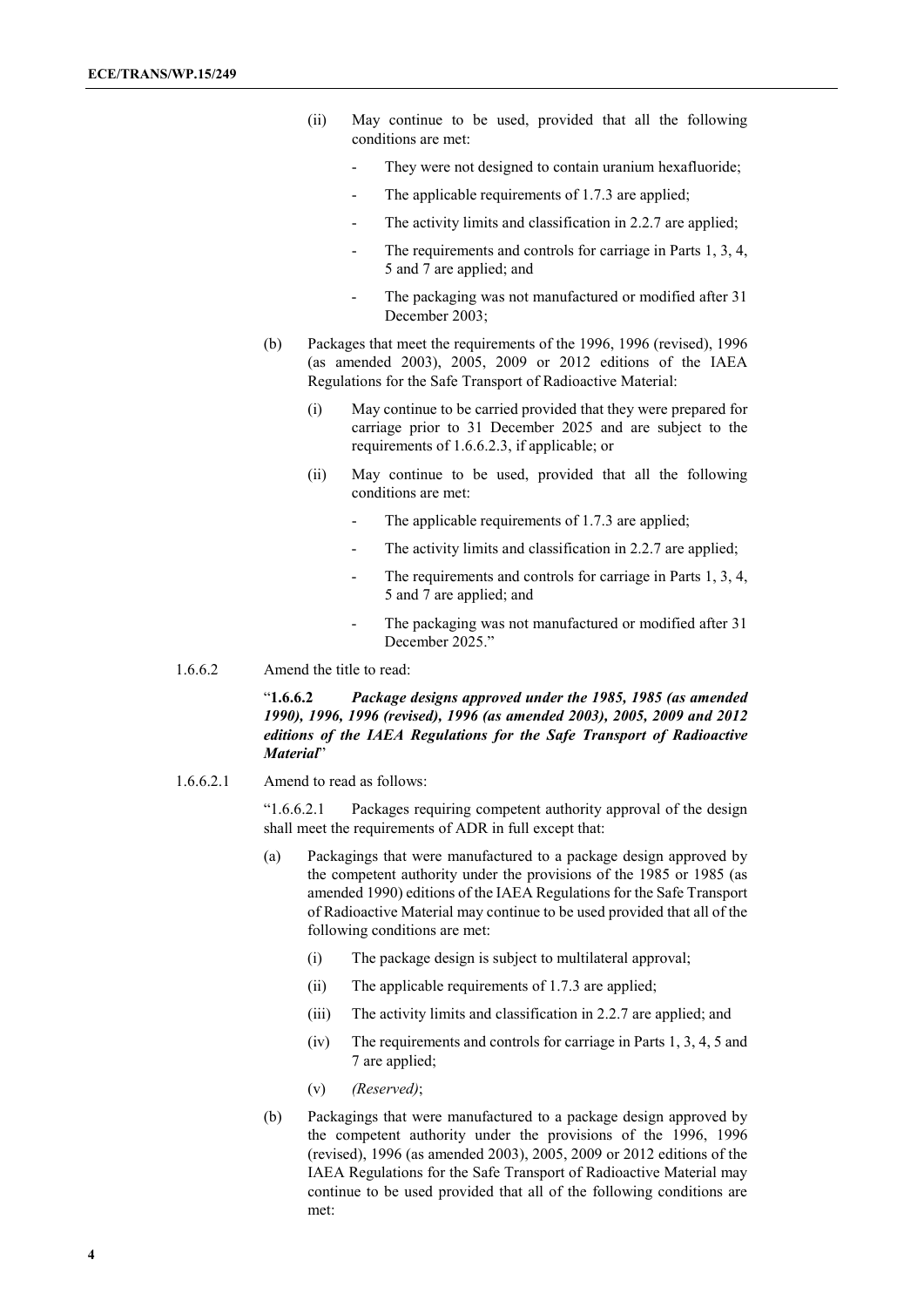- (i) The package design is subject to multilateral approval after 31 December 2025;
- (ii) The applicable requirements of 1.7.3 are applied;
- (iii) The activity limits and material restrictions of 2.2.7 are applied;
- (iv) The requirements and controls for carriage in Parts 1, 3, 4, 5 and 7 are applied."
- 1.6.6.2.2 Amend to read:

"1.6.6.2.2 No new manufacture of packagings to a package design meeting the provisions of the 1985 and 1985 (as amended 1990) editions of the IAEA Regulations for the Safe Transport of Radioactive Material shall be permitted to commence."

1.6.6.2.3 Add the following new paragraph 1.6.6.2.3:

"1.6.6.2.3 No new manufacture of packagings of a package design meeting the provisions of the 1996, 1996 (revised), 1996 (as amended 2003), 2005, 2009 or 2012 editions of the IAEA Regulations for the Safe Transport of Radioactive Material shall be permitted to commence after 31 December 2028."

1.6.6.3 Amend the title to read:

"**1.6.6.3** *Packages excepted from the requirements for fissile materials under the 2011 and 2013 editions of ADR (2009 edition of the IAEA Regulations for the Safe Transport of Radioactive Material)*"

1.6.6.4 Amend the title to read as follows:

"**1.6.6.4** *Special form radioactive material approved under the 1985, 1985 (as amended 1990), 1996, 1996 (revised), 1996 (as amended 2003), 2005, 2009 and 2012 editions of the IAEA Regulations for the Safe Transport of Radioactive Material*"

1.6.6.4 Amend the paragraph under the title to read as follows:

"Special form radioactive material manufactured to a design that had received unilateral approval by the competent authority under the 1985, 1985 (as amended 1990), 1996, 1996 (revised), 1996 (as amended 2003), 2005, 2009 and 2012 editions of the IAEA Regulations for the Safe Transport of Radioactive Material may continue to be used when in compliance with the mandatory management system in accordance with the applicable requirements of 1.7.3. There shall be no new manufacture of special form radioactive material to a design that had received unilateral approval by the competent authority under the 1985 or 1985 (as amended 1990) editions of the IAEA Regulations for the Safe Transport of Radioactive Material. No new manufacture of special form radioactive material to a design that had received unilateral approval by the competent authority under the 1996, 1996 (revised), 1996 (as amended 2003), 2005, 2009 and 2012 editions of the IAEA Regulations for the Safe Transport of Radioactive Material shall be permitted to commence after 31 December 2025."

## **Chapter 1.7**

1.7.1, Note 1 In the first sentence, replace "In the event of accidents or incidents" by "In the event of a nuclear or radiological emergency" and ", emergency provisions, as established" by ", provisions as established".

> Amend the second sentence to read as follows: "This includes arrangements for preparedness and response established in accordance with the national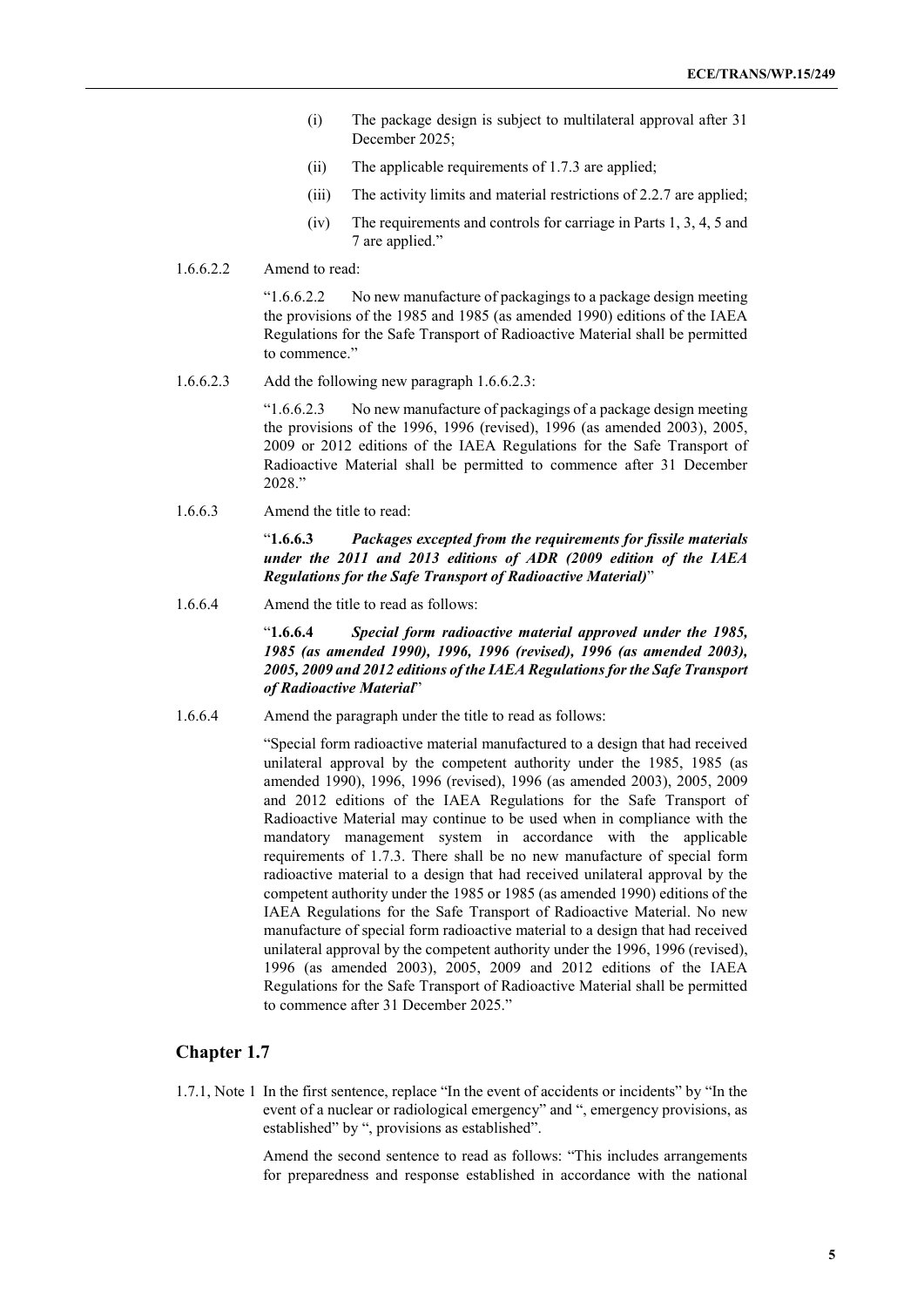and/or international requirements and in a consistent and coordinated manner with the national and/or international emergency arrangements.".

1.7.1, Note 2 Amend to read as follows:

"*NOTE 2:* The arrangements for preparedness and response shall be based on the graded approach and take into consideration the identified hazards and their potential consequences, including the formation of other dangerous substances that may result from the reaction between the contents of a consignment and the environment in the event of a nuclear or radiological emergency. Guidance for the establishment of such arrangements is contained in "Preparedness and Response for a Nuclear or Radiological Emergency", IAEA Safety Standards Series No. GSR Part 7, IAEA, Vienna (2015); "Criteria for Use in Preparedness and Response for a Nuclear or Radiological Emergency", IAEA Safety Standards Series No. GSG-2, IAEA, Vienna (2011); "Arrangements for Preparedness for a Nuclear or Radiological Emergency", IAEA Safety Standards Series No. GS-G-2.1, IAEA, Vienna (2007), and "Arrangements for the Termination of a Nuclear or Radiological Emergency", IAEA Safety Standards Series No. GSG-11, IAEA, Vienna  $(2018)$ ."

- 1.7.1.1 In the first sentence, replace "to persons" by "to people". Amend the second and third sentences to read "These standards are based on the 2018 edition of the IAEA Regulations for the Safe Transport of Radioactive Material. Explanatory material can be found in "Advisory Material for the IAEA Regulations for the Safe Transport of Radioactive Material (2018 Edition)", Safety Standard Series No. SSG-26 (Rev.1), IAEA, Vienna (2019).".
- 1.7.1.2 In the first sentence, replace "persons" by "people" and replace "from the effects of radiation in the carriage" by "from harmful effects of ionizing radiation during the carriage".

In (b), replace "radiation levels" by "dose rate".

In the last sentence, replace "Finally" by "Thirdly" and add the following new sentence at the end: "Finally, further protection is provided by making arrangements for planning and preparing emergency response to protect people, property and the environment.".

- 1.7.1.5.1 (a) After "5.2.1.10," add "5.4.1.2.5.1 (f) (i) and (ii), 5.4.1.2.5.1 (i)," and after "CV33 (3.1)" add ", (4.3)".
- 1.7.1.5.2 Delete the second sentence.
- 1.7.2.4 In the last sentence replace "individual monitoring or work place monitoring" by "workplace monitoring or individual monitoring".
- 1.7.4.2 In the second sentence, replace "through alternative means" by "through means alternative to the other provisions of ADR," and replace "for single or a planned series of multiple consignments" by "for a single consignment or a planned series of multiple consignments". In the third sentence, at the end, after "applicable requirements" add "of ADR".
- 1.7.6.1 Amend as follows:

In the introductory sentence, replace "radiation level" by "dose rate".

In (a), replace "consignor, consignee, carrier," by "consignor, carrier, consignee".

In (b), at the beginning, replace "carrier, consignor or consignee" by "consignor, carrier, or consignee". In (b) (iii), replace "similar circumstances" by "the causes and circumstances similar to those". In (b) (iv), replace "on corrective or preventive actions" by "the corrective or preventive actions".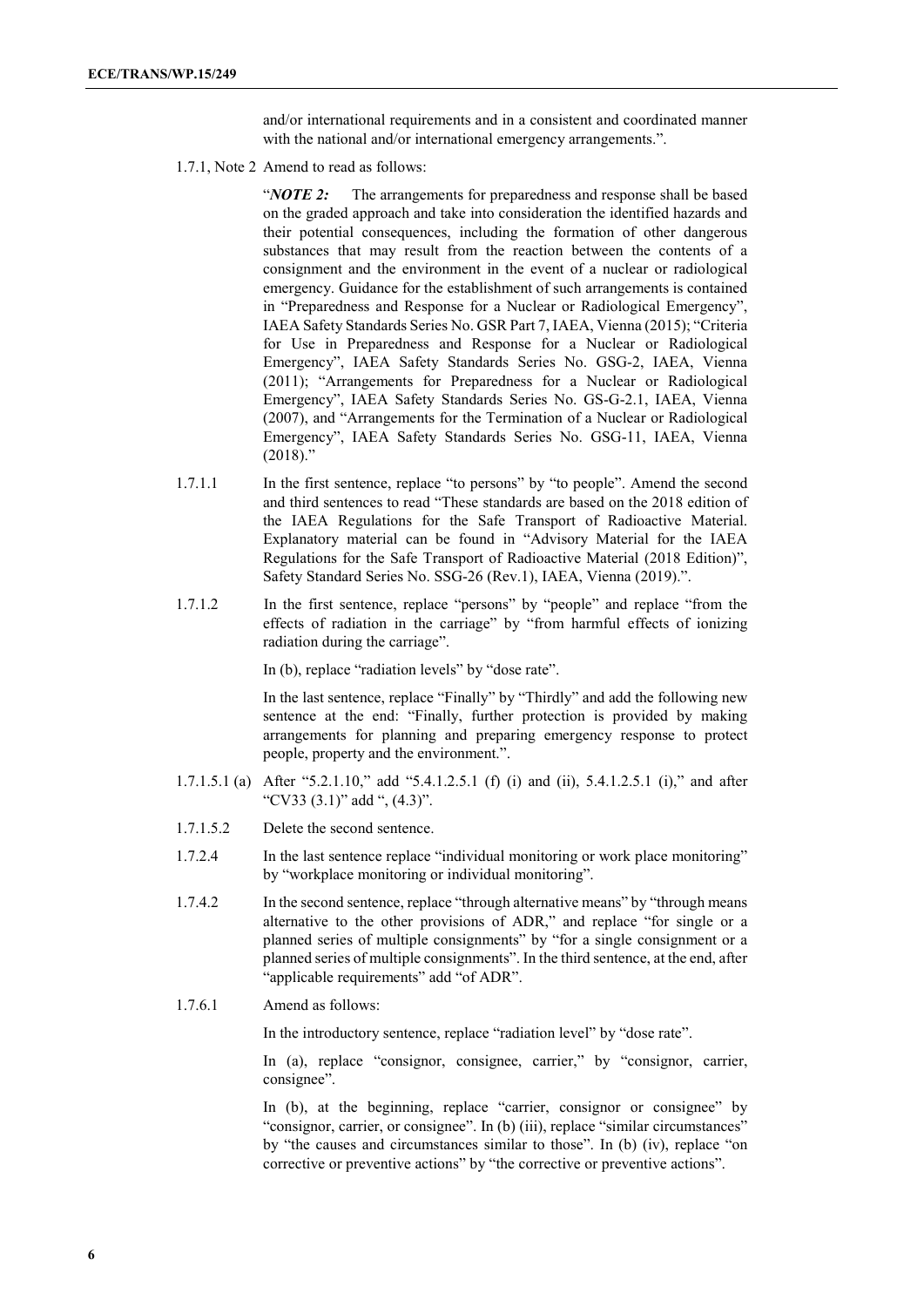## **Chapter 1.8**

- 1.8.5.1 After "carrier" add ", unloader".
- 1.8.5.3 In the third sub-paragraph (b), replace "Schedule II of IAEA Safety Series No. 115 – "International Basic Safety Standards for Protection against Ionizing Radiation and for the safety of Radiation Sources"" by ""Radiation Protection and Safety of Radiation Sources: International Basic Safety Standards", IAEA Safety Standards Series No. GSR Part 3, IAEA, Vienna (2014)".
- 1.8.6.4.1 Replace "EN ISO/IEC 17025:2005" by "EN ISO/IEC 17025:2017 (except clause 8.1.3)".
- 1.8.7.8 In the "References" column of the table, amend "EN 12972:2007" to read: "EN 12972:2018".

## **Chapter 1.10**

Table 1.10.3.1.2

Amend as follows:

For Class 1, Division 1.4, in column "Substance or article", replace "and 0500" by ", 0500, 0512 and 0513".

| Add the following new row after "Class 1, Division 1.5": |  |  |
|----------------------------------------------------------|--|--|
|----------------------------------------------------------|--|--|

| Class | <b>Division</b> | <b>Substance or article</b> |                  | <b>Ouantity</b>                         |          |
|-------|-----------------|-----------------------------|------------------|-----------------------------------------|----------|
|       |                 |                             | Tank             | <b>Bulk</b>                             | Packages |
|       |                 |                             | (I) <sup>c</sup> | $\left(\mathrm{kg}\right)^{\mathrm{d}}$ | (kg)     |
|       | 1.0             | Explosives                  | a                | a                                       |          |

For Class 6.2, in column "Substance or article", at the end, add "and medical waste of Category A (UN No. 3549)".

- 1.10.4 Replace "0456 and 0500" by "0456, 0500, 0512 and 0513".
- 1.10.5 Replace "The Physical Protection of Nuclear Material and Nuclear Facilities" by "Nuclear Security Recommendations on Physical Protection of Nuclear Material and Nuclear Facilities". In footnote 2, replace "INFCIRC/225/Rev.4 (corrected), IAEA Vienna (1999)" by "INFCIRC/225/Rev.5, IAEA, Vienna  $(2011)$ ".

## **Chapter 2.1**

2.1.3.4.3 Add the following new paragraph:

"2.1.3.4.3 Used articles, e.g. transformers and condensers, containing a solution or mixture mentioned in 2.1.3.4.2 shall always be classified under the same entry of Class 9, provided:

- (a) they do not contain any additional dangerous components, other than polyhalogenated dibenzodioxins and dibenzofurans of Class 6.1 or components of packing group III of Class 3, 4.1, 4.2, 4.3, 5.1, 6.1 or 8; and
- (b) they do not have the hazard characteristics as indicated in 2.1.3.5.3 (a) to  $(g)$  and  $(i)$ ."
- 2.1.3.8 In the second sentence, after "Other substances meeting the criteria of no other class", add "or of no other substance of Class 9".
- 2.1.5 Amend the Note under the heading to read as follows: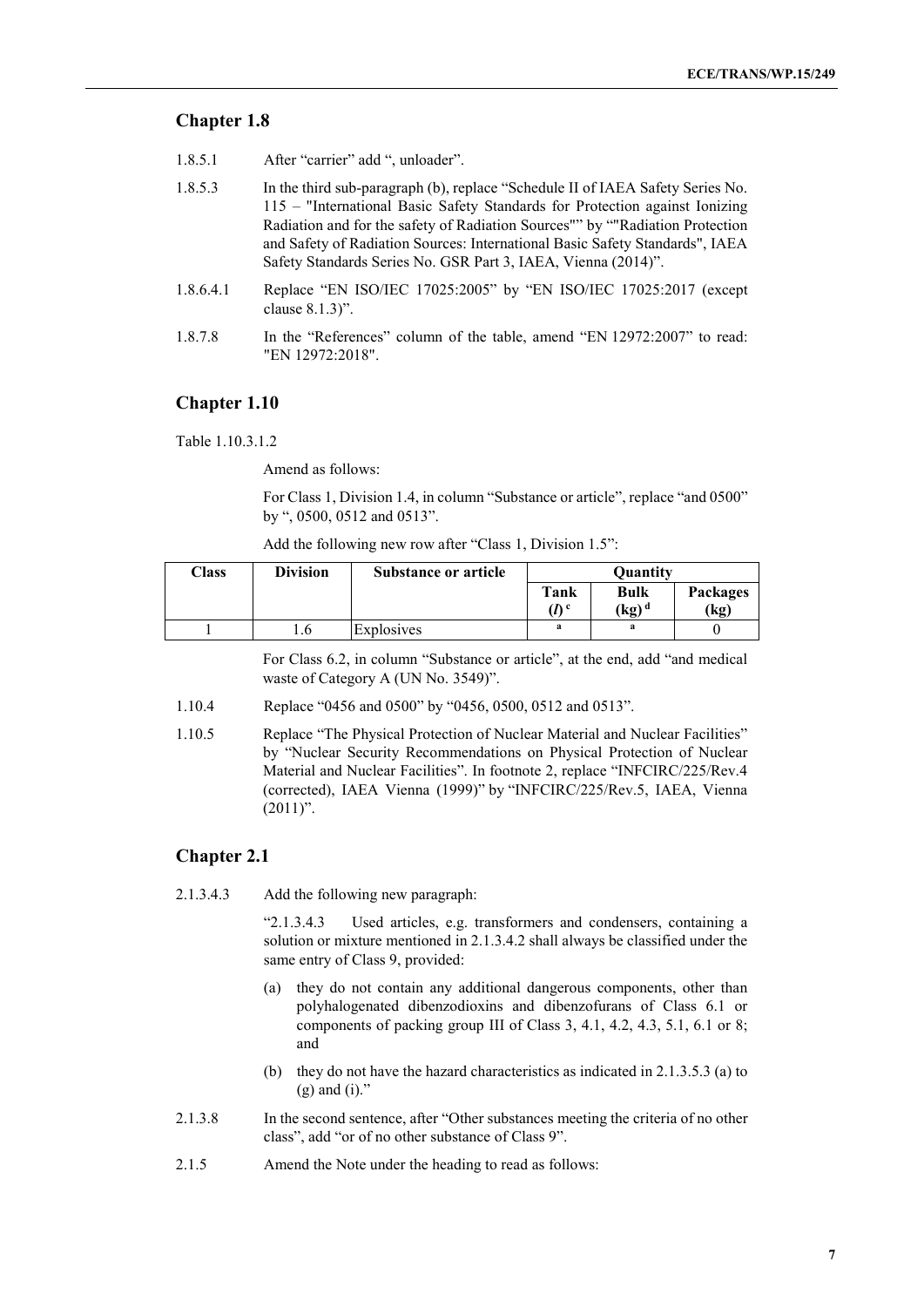*"NOTE: For articles which do not have a proper shipping name and which contain only dangerous goods within the permitted limited quantity amounts specified in Column (7a) of Table A of Chapter 3.2, UN No. 3363 and special provisions 301 and 672 of Chapter 3.3 may be applied."*

2.1.5.4 At the end, add the following new sentence "However, this section applies to articles containing explosives which are excluded from Class 1 in accordance with 2.2.1.1.8.2.".

## **Chapter 2.2**

2.2.1.1.7.2 In the first sentence, replace "and 0336" by "or 0336, and assignment of articles to UN No. 0431 for those used for theatrical effects meeting the definition for article type and the 1.4G specification in the default fireworks classification table in 2.2.1.1.7.5,".

#### 2.2.1.1.8.2 (b)

In the Note, delete ", such as described in ISO 12097-3" and add the following new second sentence: "*One such method is described in ISO 14451-2 using a heating rate of 80 K/min.*"

- 2.2.1.4 For "ARTICLES, EXPLOSIVE, EXTREMELY INSENSITIVE (ARTICLES, EEI)", replace "Articles containing only extremely insensitive substances" by "Articles that predominantly contain extremely insensitive substances".
- 2.2.1.4 After the definition for "DETONATORS, ELECTRIC for blasting", add the following new definition:

"DETONATORS, ELECTRONIC programmable for blasting: UN Nos. 0511, 0512, 0513

Detonators with enhanced safety and security features, utilizing electronic components to transmit a firing signal with validated commands and secure communications. Detonators of this type cannot be initiated by other means.".

- 2.2.2.1.5 For "Flammable gases" and for "Oxidizing gases", replace "ISO 10156:2010" by "ISO 10156:2017".
- 2.2.2.3 In the table for "Liquefied gases", for classification code 2F, amend the name and description of UN No. 1010 to read as follows:

"BUTADIENES, STABILIZED or BUTADIENES AND HYDROCARBON MIXTURE, STABILIZED, containing more than 40% butadienes"

Delete the Note.

2.2.2.3 In the table for "Other articles containing gas under pressure", for classification code "6F", insert the following entry after UN No. 3150:

> "3358 REFRIGERATING MACHINES containing flammable, non-toxic, liquefied gas"

- 2.2.41.1.4 Replace "Part III, sub-section 33.2.1" by "Part III, sub-section 33.2", twice.
- 2.2.41.1.5 Replace "Part III, sub-section 33.2.1" by "Part III, sub-section 33.2".
- 2.2.41.1.6 Replace "Part III, sub-section 33.2.1" by "Part III, sub-section 33.2".
- 2.2.41.1.8 Replace "Part III, sub-section 33.2.1" by "Part III, sub-section 33.2".
- 2.2.41.1.10 Replace "aromatic sulphohydrazides" by "aromatic sulphonylhydrazides".
- 2.2.42.1.4 Replace "Part III, Section 33.3" by "Part III, sub-section 33.4", twice.
- 2.2.42.1.5 Replace "Part III, section 33.3" by "Part III, sub-section 33.4".
- 2.2.42.1.7 Replace "Part III, section 33.3" by "Part III, sub-section 33.4".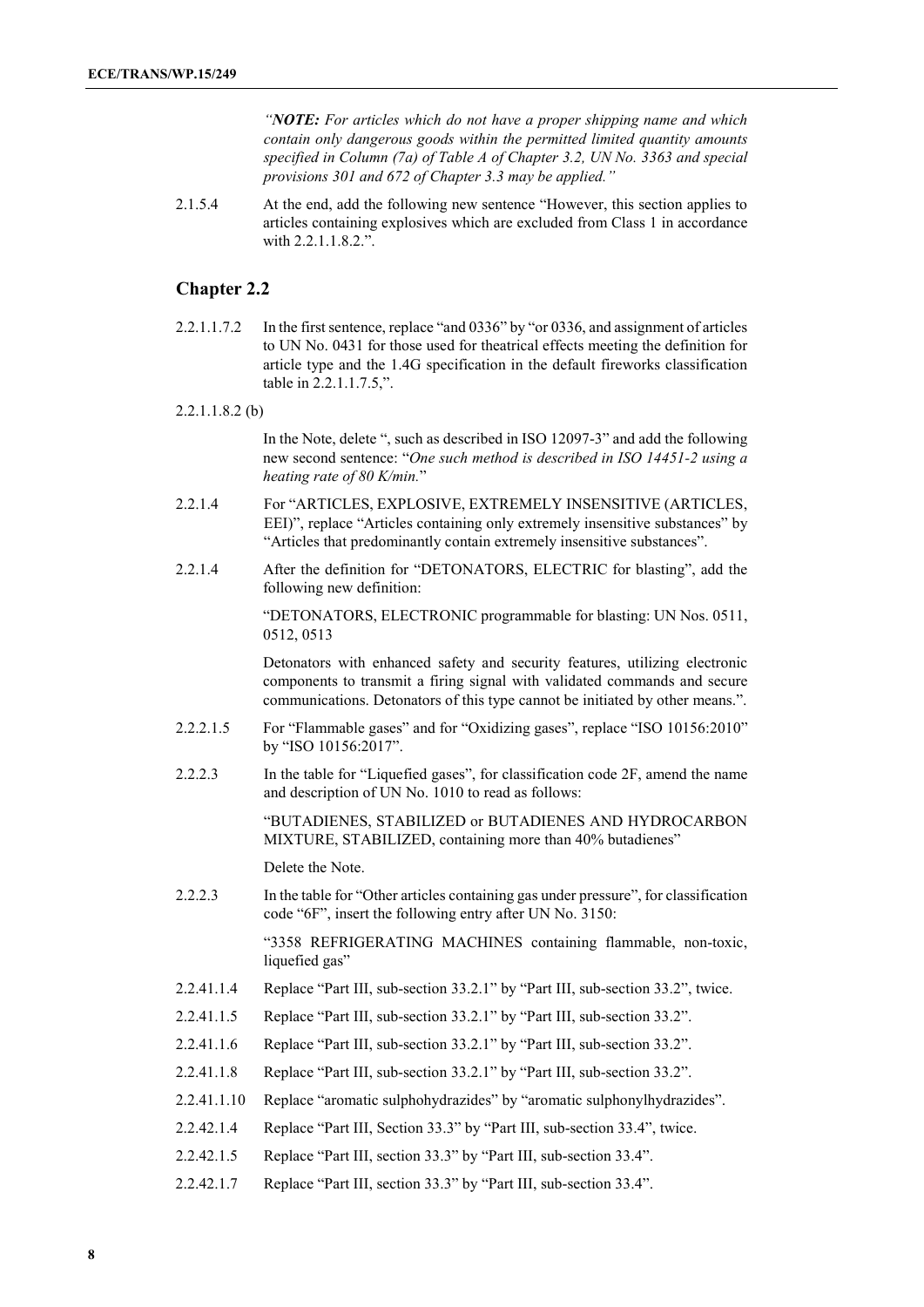- 2.2.42.1.8 Replace "Part III, section 33.3" by "Part III, sub-section 33.4".
- 2.2.43.1.4 Replace "Part III, Section 33.4" by "Part III, sub-section 33.5".
- 2.2.43.1.5 Replace "Part III, Section 33.4" by "Part III, sub-section 33.5".
- 2.2.43.1.7 Replace "Part III, Section 33.4" by "Part III, sub-section 33.5".
- 2.2.43.1.8 Replace "Part III, section 33.4" by "Part III, sub-section 33.5".
- 2.2.52.4 In the table, for "DI-(4-tert-BUTYLCYCLOHEXYL) PEROXYDICARBONATE", for concentration " $\leq 42$  as a paste", in column "Packing Method", replace "OP7" by "OP8" and in column "Number (Generic entry)", replace "3116" by "3118".
- 2.2.62.1.1 In the third sentence, delete ", rickettsiae".
- 2.2.62.1.3 Amend the definition of "Medical or clinical wastes" to read as follows:

"*"Medical or clinical wastes"* are wastes derived from the veterinary treatment of animals, the medical treatment of humans or from bio-research;"

- 2.2.62.1.4 Replace "or 3373" by ", 3373 or 3549".
- 2.2.62.1.4.1 In Note 3, delete ", mycoplasmas, rickettsia".
- 2.2.62.1.5.9 (a)

In the parenthesis, replace "UN No. 3291" by "UN Nos. 3291 and 3549".

2.2.62.1.11.1 Amend to read as follows:

"2.2.62.1.11.1Medical or clinical waste containing:

- (a) Category A infectious substances shall be assigned to UN No. 2814, UN No. 2900 or UN No. 3549, as appropriate. Solid medical waste containing Category A infectious substances generated from the medical treatment of humans or veterinary treatment of animals may be assigned to UN No. 3549. The UN No. 3549 entry shall not be used for waste from bioresearch or liquid waste;
- (b) Category B infectious substances shall be assigned to UN No. 3291.

*NOTE 1: The proper shipping name for UN No. 3549 is "MEDICAL WASTE, CATEGORY A, AFFECTING HUMANS, solid" or "MEDICAL WASTE, CATEGORY A, AFFECTING ANIMALS only, solid".*"

Renumber existing Note as Note 2.

2.2.62.1.11.4 Delete and insert "2.2.62.1.11.4 *(Deleted)*".

2.2.62.3 In the list of collective entries, for I3, add the following new entries:

"3549 MEDICAL WASTE, CATEGORY A, AFFECTING HUMANS, solid or

3549 MEDICAL WASTE, CATEGORY A, AFFECTING ANIMALS only, solid".

Table 2.2.7.2.1.1

For UN 2913, in the "Proper shipping name and description" column, replace "SCO-I or SCO-II" by "SCO-I, SCO-II or SCO-III".

Table 2.2.7.2.1.1

For UN No. 3325, in the second column, delete the comma before "(LSA-III)".

Table 2.2.7.2.2.1

Add the following rows in proper order

| Ba-135m | $\checkmark$<br>__ | $\mathbf{A}$<br>ິ | ے 1 |  |
|---------|--------------------|-------------------|-----|--|
|---------|--------------------|-------------------|-----|--|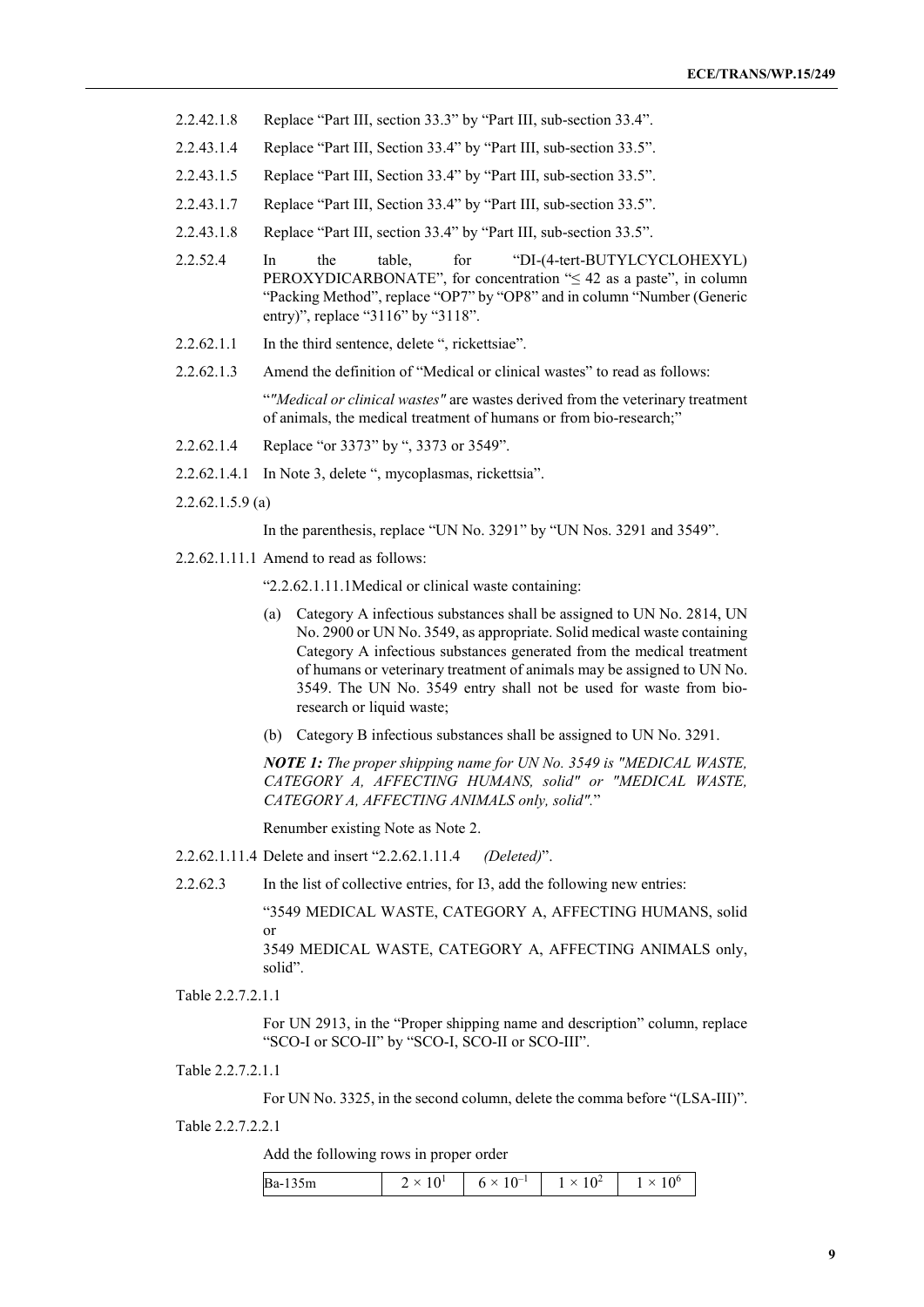| Ge- $69$ | $1 \times 10^{0}$  | $1 \times 10^{0}$  | $1 \times 10^{1}$ | $1 \times 10^6$ |
|----------|--------------------|--------------------|-------------------|-----------------|
| Ir-193m  | $4 \times 10^{1}$  | $4 \times 10^{0}$  | $1 \times 10^4$   | $1 \times 10^7$ |
| $Ni-57$  | $6 \times 10^{-1}$ | $6 \times 10^{-1}$ | $1 \times 10^{1}$ | $1 \times 10^6$ |
| $Sr-83$  | $1 \times 10^{0}$  | $1 \times 10^{0}$  | $1 \times 10^{1}$ | $1 \times 10^6$ |
| Tb-149   | $8 \times 10^{-1}$ | $8 \times 10^{-1}$ | $1 \times 10^{1}$ | $1 \times 10^6$ |
| Tb-161   | $3 \times 10^{1}$  | $7 \times 10^{-1}$ | $1 \times 10^3$   | $1 \times 10^6$ |

Table 2.2.7.2.2.1

In table note (b), at the end of the introductory sentence, add "(the activity to be taken into account is that of the parent nuclide only)". After "Th-nat" and "U-nat", insert a reference to footnote 5. The footnote reads: "5 *In the case of Th-natural, the parent nuclide is Th-232, in the case of U-natural the parent nuclide is U-238.*".

#### Table 2.2.7.2.2.1

In table note (c), replace "radiation level" by "dose rate".

2.2.7.2.2.2 In (a), replace "the International Basic Safety Standards for Protection against Ionizing Radiation and for the Safety of Radiation Sources, Safety Series No.115, IAEA, Vienna (1996)" by ""Radiation Protection and Safety of Radiation Sources: International Basic Safety Standards", IAEA Safety Standards Series No. GSR Part 3, IAEA, Vienna (2014)".

> In (b), at the end, replace "the International Basic Safety Standards for Protection against Ionizing Radiation and for the Safety of Radiation Sources, Safety Series No.115, IAEA, Vienna (1996)" by "GSR Part 3".

- 2.2.7.2.2.3 Replace "daughter nuclide" by "progeny nuclide" (twice). At the end, replace "daughter nuclides" by "progeny nuclides".
- 2.2.7.2.3.1.2 (c)

Delete "that meet the requirements of 2.2.7.2.3.1.3,". Delete sub-paragraph (ii) and renumber sub-paragraph (iii) as (ii).

- 2.2.7.2.3.1.3 Delete and add "2.2.7.2.3.1.3 *(Deleted)*".
- 2.2.7.2.3.2 In the introductory sentence before (a), replace "two" by "three". Add the following new sub-paragraph (c):
	- "(c) SCO-III: A large solid object which, because of its size, cannot be carried in a type of package described in ADR and for which:
		- (i) All openings are sealed to prevent release of radioactive material during conditions defined in 4.1.9.2.4 (e);
		- (ii) The inside of the object is as dry as practicable;
		- (iii) The non-fixed contamination on the external surfaces does not exceed the limits specified in 4.1.9.1.2; and
		- (iv) The non-fixed contamination plus the fixed contamination on the inaccessible surface averaged over 300 cm<sup>2</sup> does not exceed  $8 \times$ 105 Bq/cm2 for beta and gamma emitters and low toxicity alpha emitters, or  $8 \times 10^4$  Bq/cm<sup>2</sup> for all other alpha emitters."

2.2.7.2.3.3.5 (b)

After "a free drop of 1.4 kg", replace "through 1 m" by "from a height of 1 m".

2.2.7.2.3.3.5 (c)

After "a free vertical drop of 1.4 kg", replace "through 1 m" by "from a height of 1 m".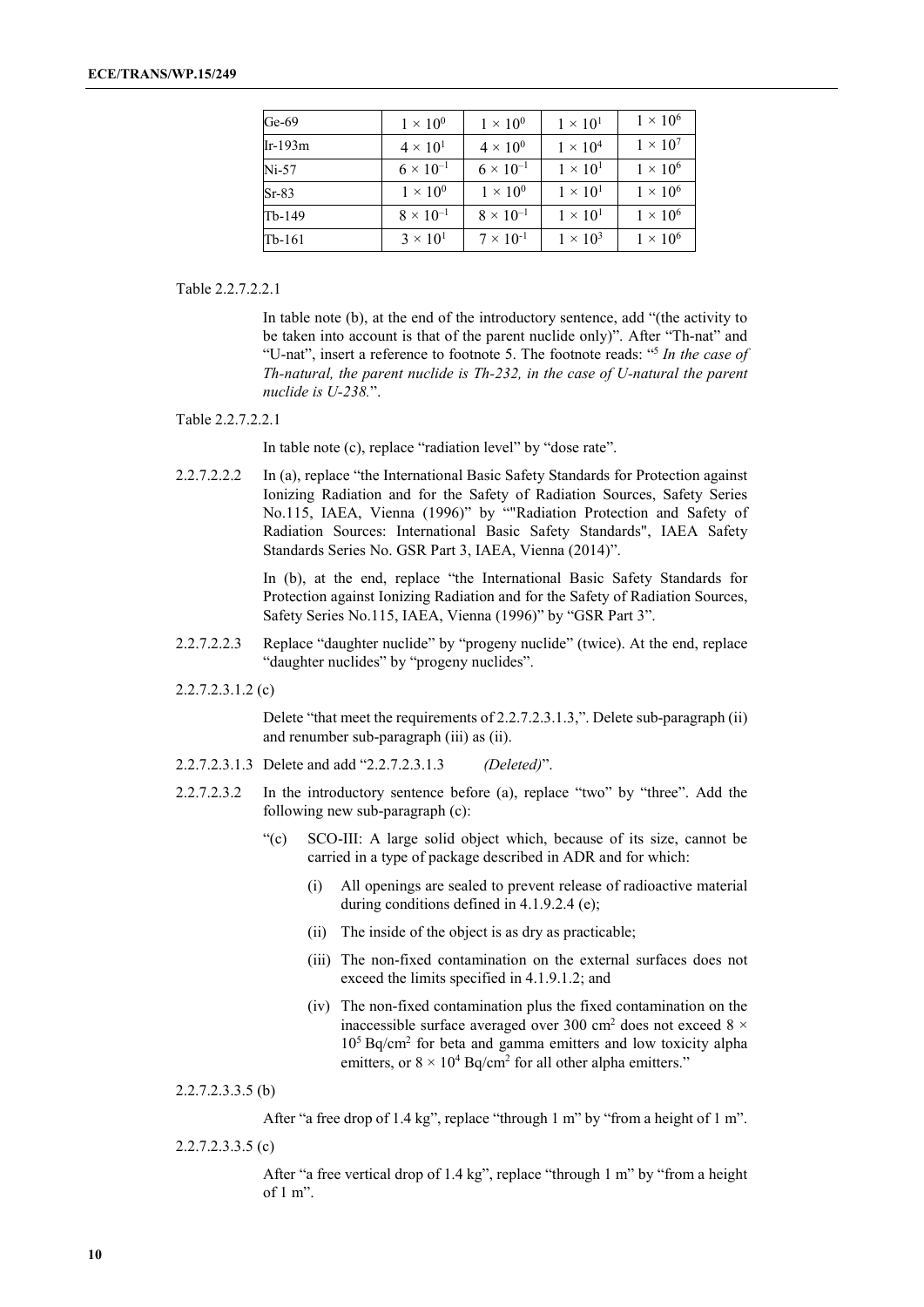- 2.2.7.2.3.3.7 In sub-paragraph (b), replace "with specimen" by "and the specimen". In subparagraph (e), replace "with the specimen" by "and the specimen".
- 2.2.7.2.3.3.8 (a) (ii)

Replace "shall be heated" by "shall then be heated".

2.2.7.2.3.4.1 (a)

Replace "radiation level" by "dose rate".

2.2.7.2.3.5 (e)

Replace "limits provided in" by "the requirements of".

- 2.2.7.2.3.6 At the beginning, replace "A fissile material" by "Fissile material".
- 2.2.7.2.4.1.2 Replace "radiation level" by "dose rate".
- 2.2.7.2.4.1.3 In (a), replace "radiation level" by "dose rate". At the end of (c), delete "and". At the end of (d), replace the full stop by a semicolon. Add additional subparagraphs (e) and (f) as follows:
	- "(e) *(Reserved)*;
	- (f) If the package contains fissile material, one of the provisions of 2.2.7.2.3.5 (a) to (f) applies."
- $2.2.7.2.4.1.4$  At the end of sub-paragraph (a), delete "and". At the end of existing (b) (ii), replace "." by "; and". Add additional sub-paragraph (c):
	- "(c) If the package contains fissile material, one of the provisions of 2.2.7.2.3.5 (a) to (f) applies."
- 2.2.7.2.4.1.7 At the end of (c) (ii), delete "and". At the end of (d), replace "." by "; and". Add additional sub-paragraph (e):
	- "(e) If the packaging has contained fissile material, one of the provisions of 2.2.7.2.3.5 (a) to (f) or one of the provisions for exclusion in 2.2.7.1.3 applies."
- 2.2.8, Note The amendment applies only to the French text.
- 2.2.8.1.1 The amendment applies only to the French text.
- 2.2.8.1.5.2 In the second sentence, replace "the assignment" by "classification" and replace "OECD Test Guideline 404<sup>5</sup> or 435<sup>6</sup>" by "OECD Test Guidelines<sup>6,7,8,9</sup>".

In the third sentence replace "OECD Test Guideline  $430<sup>7</sup>$  or  $431<sup>8</sup>$ " by "OECD Test Guidelines<sup>6,7,8,9</sup>".

Renumber existing footnotes 5 and 6 as 6 and 7. Renumber the current footnote 7 as 9. In the renumbered footnote, add "*Method*" between "*Test*" and "*(TER)*".

Modify footnote 8 to read as follows: "**<sup>8</sup>** *OECD Guideline for the testing of chemicals No. 431 "In vitro skin corrosion: reconstructed human epidermis (RHE) test method" 2016.*".

At the end of the paragraph, add the following new sentence: "If the *in vitro* test results indicate that the substance or mixture is corrosive and not assigned to packing group I, but the test method does not allow discrimination between packing groups II and III, it shall be considered to be packing group II.".

- 2.2.8.1.6.3.3 At the end, add the following new sentence: "For this calculation method, generic concentration limits apply where 1% is used in the first step for the assessment of the packing group I substances, and where 5% is used for the other steps respectively.".
- 2.2.8.1.6.3.4 Delete the last sentence.
- 2.2.9 Renumber footnotes 9 to 15 as 10 to 16.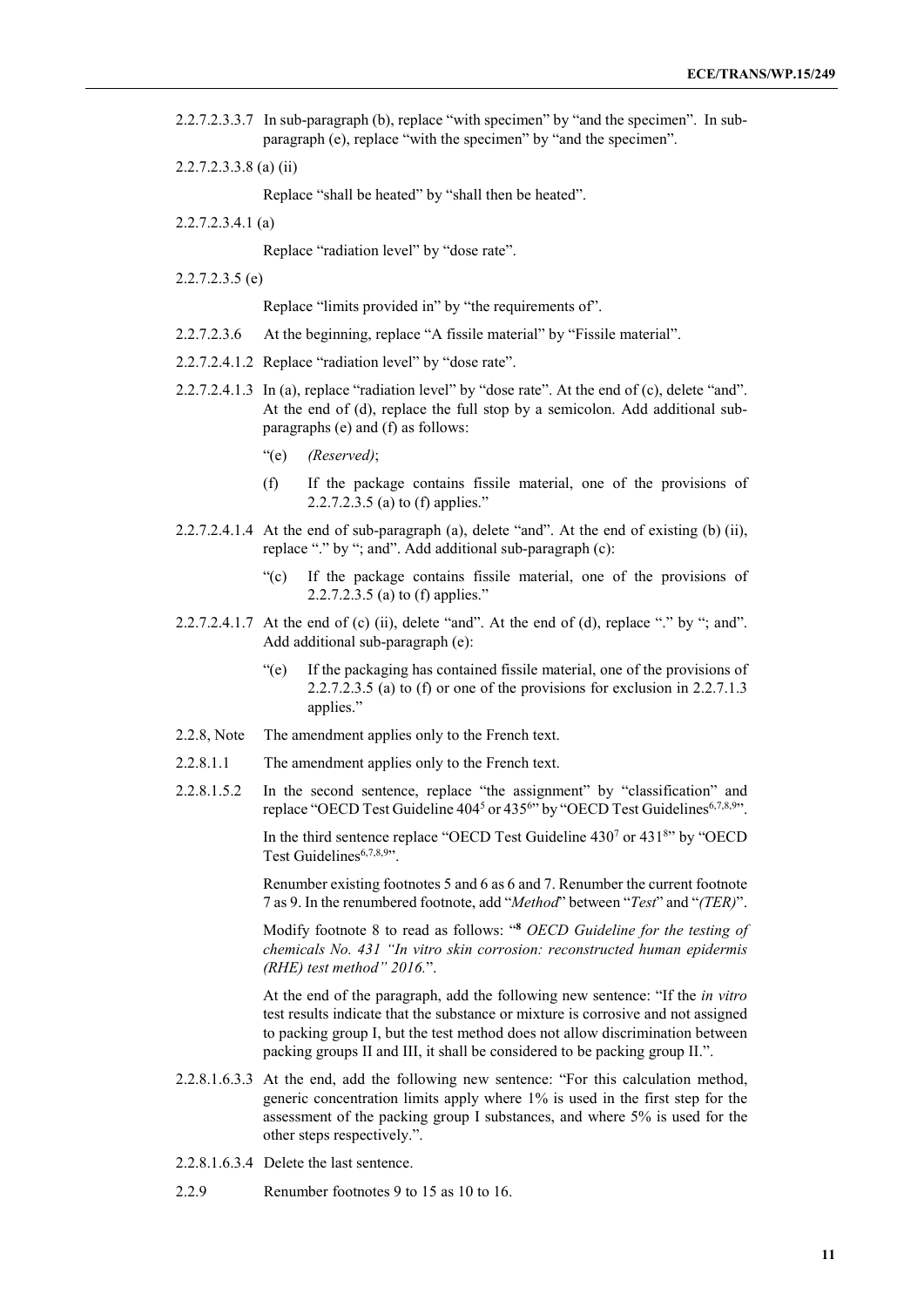2.2.9.1.10.6 Replace ", not otherwise classified under ADR" by "that do not meet the classification criteria of any other class or another substance within Class 9".

#### 2.2.9.1.14, Note

In existing footnote 15 (renumbered 16), remove "used as coolant".

2.2.9.3 For M11, "Other substances and articles presenting a danger during carriage…", after "3359 FUMIGATED CARGO TRANSPORT UNIT", add "3363 DANGEROUS GOODS IN ARTICLES or".

### **Chapter 2.3**

- 2.3.2 In the heading, amend "Class 4.1" to read "Class 1 and Class 4.1".
- 2.3.2.1 Amend to read as follows:

"2.3.2.1 In order to determine the criteria of the nitrocellulose, the Bergmann-Junk test or the methyl violet paper test in the Manual of Tests and Criteria Appendix 10 shall be performed (see Chapter 3.3, special provisions 393 and 394). If there is doubt that the ignition temperature of the nitrocellulose is considerably higher than 132 °C in the case of the Bergmann-Junk test or higher than 134.5 °C in the case of the methyl violet paper test, the ignition temperature test described in 2.3.2.5 should be carried out before these tests are performed. If the ignition temperature of nitrocellulose mixtures is higher than 180 °C or the ignition temperature of plasticized nitrocellulose is higher than 170 °C, the Bergmann-Junk test or the methyl violet paper test can be carried out safely."

- 2.3.2.2 Delete.
- 2.3.2.3 Delete.
- 2.3.2.4 Delete.
- 2.3.2.5 Delete.
- 2.3.2.6 2.3.2.6 becomes 2.3.2.2. In the text, amend "2.3.2.9 and 2.3.2.10" to read "2.3.2.5".
- 2.3.2.7 2.3.2.7 becomes 2.3.2.3. Replace "Before being dried as prescribed in 2.3.2.6 above, substances conforming to 2.3.2.2 shall" by "Before being dried as prescribed in 2.3.2.2 above, plasticized nitrocellulose shall".
- 2.3.2.8 2.3.2.8 becomes 2.3.2.4. Replace "Weakly nitrated nitrocellulose conforming to 2.3.2.1 shall first undergo preliminary drying as prescribed in 2.3.2.7 above;" by "Weakly nitrated nitrocellulose shall first undergo preliminary drying as prescribed in 2.3.2.3 above".
- 2.3.2.9 Delete.
- 2.3.2.10 2.3.2.10 becomes 2.3.2.5. In the heading, delete "and 2.3.2.2".

#### **Chapter 3.1**

3.1.2.8.1.4 Add the following new paragraph 3.1.2.8.1.4:

"3.1.2.8.1.4 For UN Nos. 3077 and 3082 only, the technical name may be a name shown in capital letters in column 2 of Table A of Chapter 3.2, provided that this name does not include "N.O.S." and that special provision 274 is not assigned. The name which most appropriately describes the substance or mixture shall be used, e.g.:

UN 3082, ENVIRONMENTALLY HAZARDOUS SUBSTANCE, LIQUID, N.O.S. (PAINT)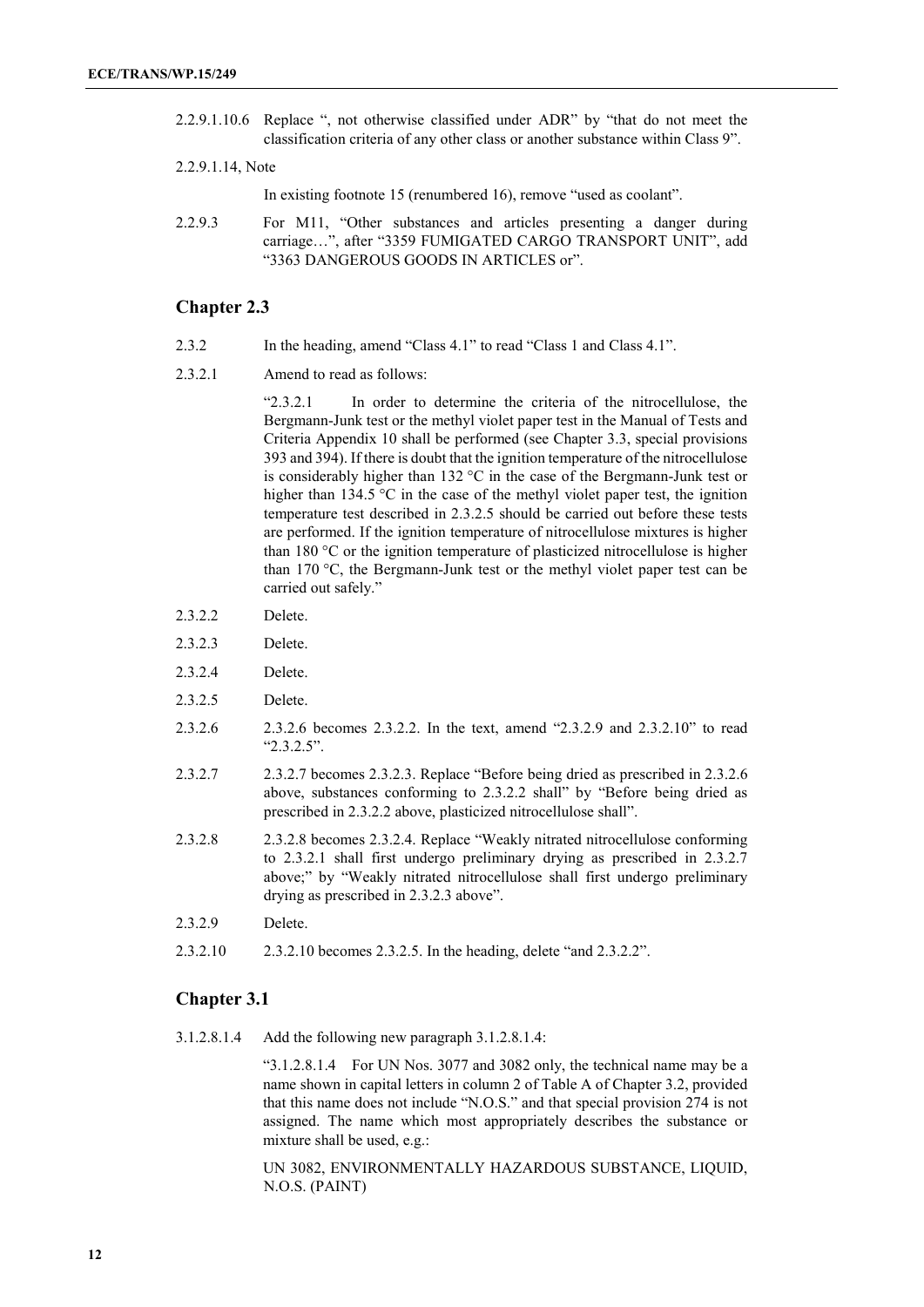#### UN 3082, ENVIRONMENTALLY HAZARDOUS SUBSTANCE, LIQUID, N.O.S. (PERFUMERY PRODUCTS)."

## **Chapter 3.2, Table A**

Add the following new entries in proper order:

| (1) | (2)                                                                                                                                                             |              | $(3a)$ $(3b)$ $(4)$ | (5) | (6) |          | $(7a)$ $(7b)$  | (8)           | (9a) | (9b) | $(10)$ -<br>(14) | (15)                  | (16)           | (17) | (18)                         | (19)                                    | (20) |
|-----|-----------------------------------------------------------------------------------------------------------------------------------------------------------------|--------------|---------------------|-----|-----|----------|----------------|---------------|------|------|------------------|-----------------------|----------------|------|------------------------------|-----------------------------------------|------|
|     | 0511 DETONATORS,<br><b>ELECTRONIC</b><br>programmable for<br>blasting                                                                                           | $\mathbf{1}$ | 1.1B                |     |     | $\theta$ | E0             | P131          |      | MP23 |                  | (B1000C)              | V <sub>2</sub> |      | CV1<br>CV2<br>CV3            | S1                                      |      |
|     | 0512 DETONATORS,<br><b>ELECTRONIC</b><br>programmable for<br>blasting                                                                                           | $\mathbf{1}$ | 1.4B                | 1.4 |     | $\theta$ | E <sub>0</sub> | P131          |      | MP23 |                  | $\overline{2}$<br>(E) | V <sub>2</sub> |      | CV1<br>CV2<br>CV3            | S1                                      |      |
|     | 0513 DETONATORS,<br><b>ELECTRONIC</b><br>programmable for<br>blasting                                                                                           | $\mathbf{1}$ | 1.4S                | 1.4 | 347 | $\theta$ | E <sub>0</sub> | P131          |      | MP23 |                  | $\overline{4}$<br>(E) |                |      | CV1<br>CV2<br>CV3            | S <sub>1</sub>                          |      |
|     | 3549 MEDICAL<br>WASTE,<br>CATEGORY A,<br><b>AFFECTING</b><br>HUMANS, solid<br>or MEDICAL<br>WASTE,<br>CATEGORY A.<br><b>AFFECTING</b><br>ANIMALS only,<br>solid | 6.2          | I <sub>3</sub>      | 6.2 | 395 | $\theta$ | E0             | P622<br>LP622 |      | MP2  |                  | $\theta$<br>$(-)$     | V1             |      | CV13<br>CV25<br>CV26<br>CV28 | S <sub>3</sub><br>S9<br>S <sub>15</sub> |      |

For UN Nos. 0005, 0007, 0012, 0014, 0033, 0037, 0136, 0167, 0180, 0238, 0240, 0242, 0279, 0291, 0294, 0295, 0324, 0326, 0327, 0330, 0338, 0339, 0348, 0369, 0371, 0413, 0414, 0417, 0426, 0427, 0453, 0457, 0458, 0459 and 0460, add "LP101" in column (8) under "P130".

For UN Nos. 0340, 0341, 0342 and 0343, insert "393" in column (6).

For UN Nos. 1002, 1006, 1013, 1046, 1056, 1058, 1065, 1066, 1080, 1952, 1956, 2036, 3070, 3163, 3297, 3298 and 3299, in column (6), delete "660" and add "392".

For UN No. 1010, amend the name and description in column (2) to read as follows: "BUTADIENES, STABILIZED or BUTADIENES AND HYDROCARBON MIXTURE, STABILIZED, containing more than 40% butadienes".

For UN No. 2037 (all entries) In column (6) insert "327". In column (8) add "LP200". In column (9a) insert "PP96" against "P003" and insert "L2" against "LP200".

For UN Nos. 2211 and 3314, in column (6), insert "675".

For UN No. 2383, in column (6), delete "386". In column (16), delete "V8" and in column (19) delete "S4".

For UN No. 2522, in column (2), add ", STABILIZED" at the end and in column (6) add "386". In column (16), insert "V8" and in column (19) insert "S4".

For UN Nos. 2555, 2556, 2557 and 3380, insert "394" in column (6).

For UN No. 2683, in column (20), replace "86" by "836".

For UN Nos. 2794, 2795, 2800 and 3028, delete "P801a" in column (8).

For UN No. 2800, add "P801" in column (8).

For UN No. 2913, in column (2), replace "(SCO-I or SCO-II)" by "(SCO-I, SCO-II or SCO-III)".

For UN Nos. 3091 and 3481, insert "390" in column (6).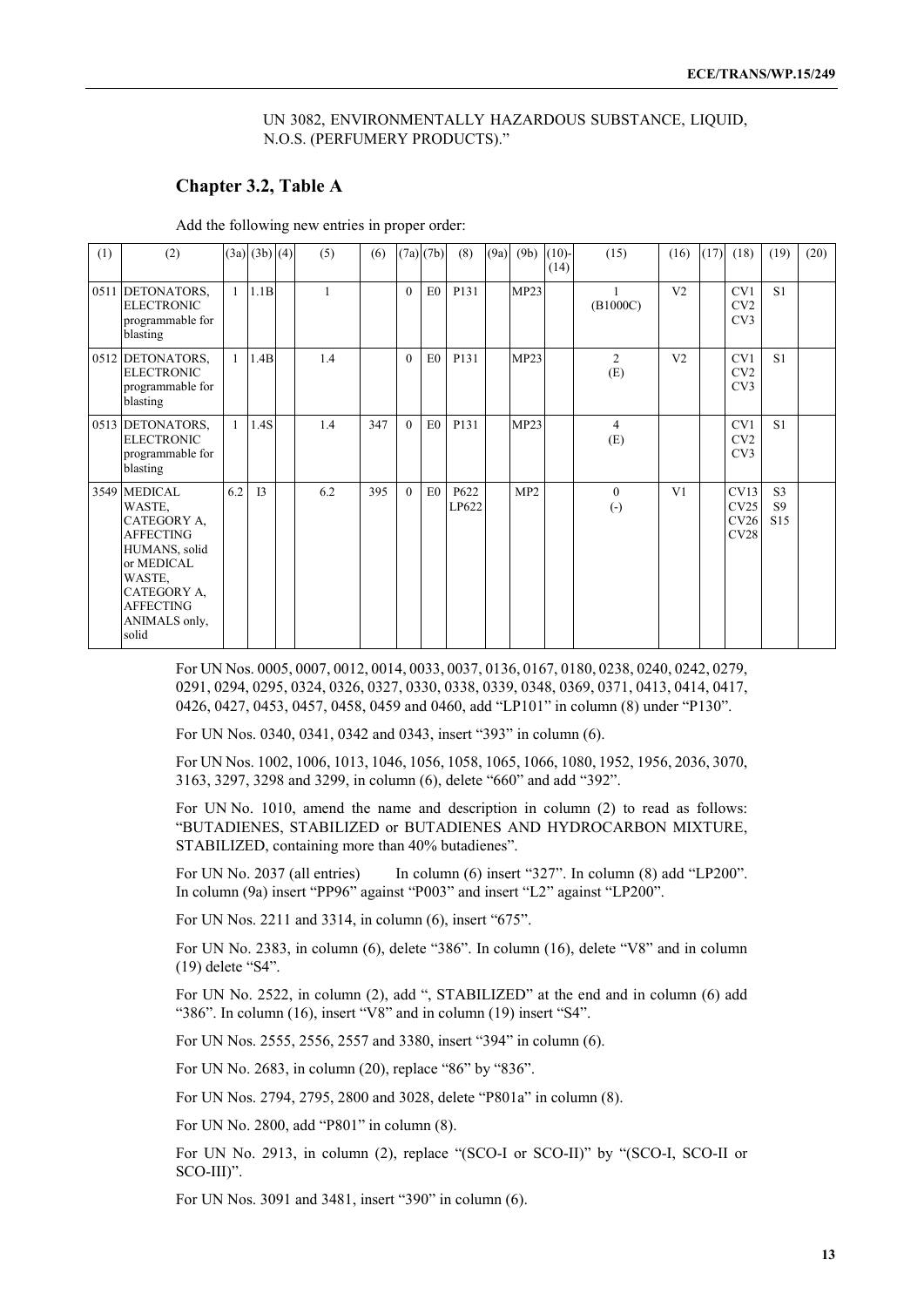For UN 3164, in column (9a), add "PP32".

For UN No. 3291, in column (4), delete "II". (twice)

For UN No. 3325, delete the comma before "(LSA-III)" in column (2).

For UN No. 3363, in column (2), at the beginning of the description, add "DANGEROUS GOODS IN ARTICLES or".

For UN No. 3500, in column (9a), insert "PP97".

For UN Nos. 3537 to 3548, in column (6), delete "667".

## **Chapter 3.3**

- Special provision (SP) 188 In paragraphs (g) and (h), replace "when batteries" by "when cells or batteries".
- SP 237 Replace "sub-section 33.2.1" by "sub-section 33.2".
- SP 241 Replace "sub-section 33.2.1.4" by "sub-section 33.2.4".
- SP 301 In the first sentence, replace "applies to machinery or apparatus" by "applies to articles such as machinery, apparatus or devices". In the first, second, third, fourth and fifth sentences, replace "machinery or apparatus" or "machinery and apparatus" by "articles". In the fifth sentence, replace "contains" by "contain".
- SP 301 Delete the Note.
- SP 309 In the last paragraph, replace "satisfactorily pass Tests  $8(a)$ , (b) and (c)" by "satisfy the criteria for classification as an ammonium nitrate emulsion, suspension or gel, intermediate for blasting explosives (ANE)".
- SP 327 In the first sentence, replace "Waste aerosols consigned" by "Waste aerosols and waste gas cartridges consigned" and "carried under this entry for" by "carried under UN Nos. 1950 or 2037, as appropriate, for".

After the third sentence insert the following new sentence: "Waste gas cartridges, other than those leaking or severely deformed, shall be packed in accordance with packing instruction P003 and special packing provisions PP17 and PP96, or packing instruction LP200 and special packing provision L2.".

In the next sentence, replace "aerosols shall be carried in salvage packagings" by "aerosols and gas cartridges shall be carried in salvage pressure receptacles or salvage packagings".

In the Note replace "Waste aerosols shall not" by "Waste aerosols and waste gas cartridges shall not".

Add the following new paragraph at the end:

"Waste gas cartridges that were filled with non-flammable, non-toxic gases of Class 2, group A or O and have been pierced are not subject to ADR."

- SP 356 After "in vehicles, wagons, vessels" add ", machinery, engines".
- SP 360 Replace "classified under" by "assigned to" and add the following sentence at the end:

"Lithium batteries installed in cargo transport units, designed only to provide power external to the transport unit shall be assigned to entry UN 3536 LITHIUM BATTERIES INSTALLED IN CARGO TRANSPORT UNIT lithium ion batteries or lithium metal batteries."

SP 363 (*l*) Amend the second indent to read as follows:

"- For carriage that includes passage through restricted tunnels, the transport unit shall display orange-coloured plates according to 5.3.2 and the tunnel restrictions according to 8.6.4 apply."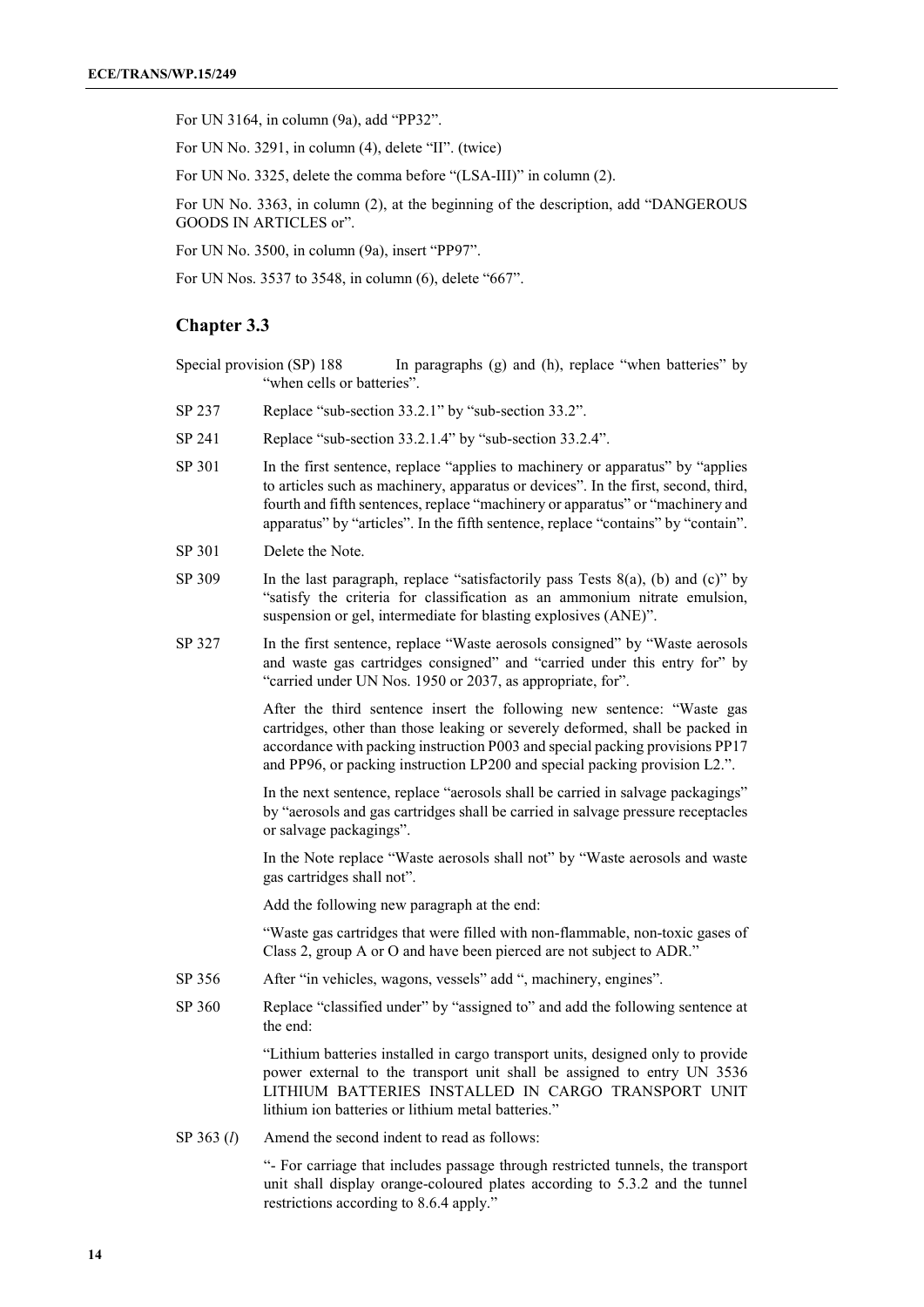SP 370 Amend the introductory sentence to read as follows: "This entry only applies to ammonium nitrate that meets one of the following criteria:" and at the end of the first indent, replace "and" by "or".

Number the first indent as (a) and the second indent as (b).

Insert the following new paragraph at the end:

"This entry shall not be used for ammonium nitrate for which a proper shipping name already exists in Table A of Chapter 3.2 including ammonium nitrate mixed with fuel oil (ANFO) or any of the commercial grades of ammonium nitrate."

SP 376 Amend the Note to read as follows:

"*NOTE: In assessing a cell or battery as damaged or defective, an assessment or evaluation shall be performed based on safety criteria from the cell, battery or product manufacturer or by a technical expert with knowledge of the cell's or battery's safety features. An assessment or evaluation may include, but is not limited to, the following criteria:* 

- *(a) Acute hazard, such as gas, fire, or electrolyte leaking;*
- *(b) The use or misuse of the cell or battery;*
- *(c) Signs of physical damage, such as deformation to cell or battery casing, or colours on the casing;*
- *(d) External and internal short circuit protection, such as voltage or isolation measures;*
- *(e) The condition of the cell or battery safety features; or*
- *(f) Damage to any internal safety components, such as the battery management system.*"

SP 379 (d) (i)

Replace "ISO 11114-1:2012" by "ISO 11114-1:2012 + A1:2017".

- SP 386 In the first sentence, replace "2.2.41.1.17" by "2.2.41.1.21".
- SP 388 At the end of the seventh paragraph, add the following sentence:

"Lithium ion batteries or lithium metal batteries installed in a cargo transport unit and designed only to provide power external to the cargo transport unit shall be assigned to the entry UN 3536 LITHIUM BATTERIES INSTALLED IN CARGO TRANSPORT UNIT lithium ion batteries or lithium metal batteries."

- SP 556 Delete and insert "556 *(Deleted)*".
- SP 653 In the first indent, replace "for construction and testing" by "for construction, testing and filling".
- SP 660 Delete and insert "660 *(Deleted)*".
- SP 667 In paragraphs (a), (b) and (b) (ii), replace "engine, machinery or article" by "engine or machinery".

In paragraph (b) (i), replace "engines, machinery or article" by "engines or machinery".

In paragraph (c), replace "engines, machinery or articles" by "engines or machinery".

SP 671 At the end, add the following new paragraph:

"Kits containing only dangerous goods to which no packing group is assigned shall be allocated to transport category 2 for completion of transport documents and the exemption related to quantities carried per transport unit (see 1.1.3.6)."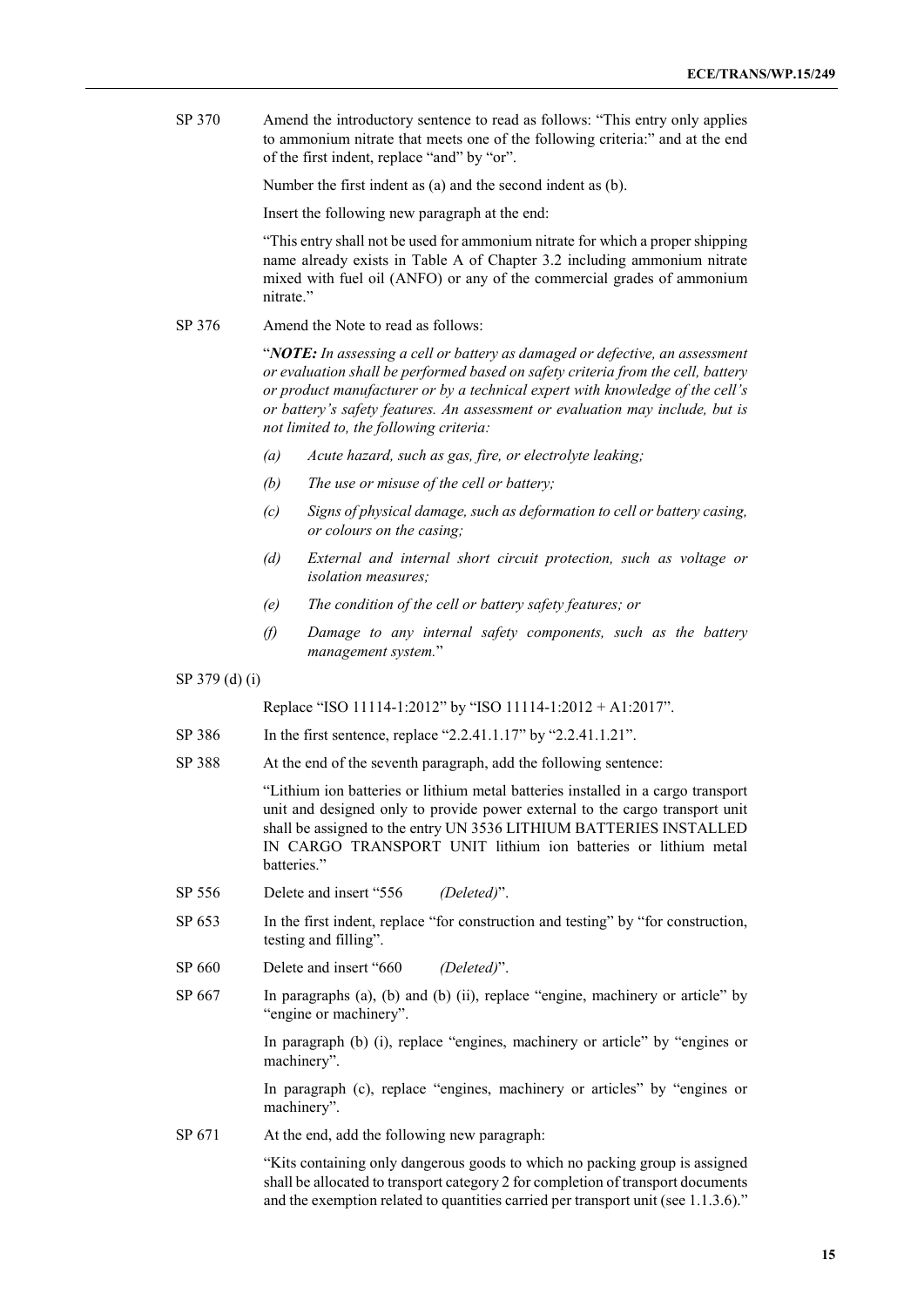Add the following new special provisions:

- "390 When a package contains a combination of lithium batteries contained in equipment and lithium batteries packed with equipment, the following requirements apply for the purposes of package marking and documentation:
	- (a) the package shall be marked "UN 3091" or "UN 3481", as appropriate. If a package contains both lithium ion batteries and lithium metal batteries packed with and contained in equipment, the package shall be marked as required for both battery types. However, button cell batteries installed in equipment (including circuit boards) need not be considered;
	- (b) the transport document shall indicate "UN 3091 LITHIUM METAL BATTERIES PACKED WITH EQUIPMENT" or "UN 3481 LITHIUM ION BATTERIES PACKED WITH EQUIPMENT", as appropriate. If a package contains both lithium metal batteries and lithium ion batteries packed with and contained in equipment, then the transport document shall indicate both "UN 3091 LITHIUM METAL BATTERIES PACKED WITH EQUIPMENT" and "UN 3481 LITHIUM ION BATTERIES PACKED WITH EQUIPMENT"."
- "393 The nitrocellulose shall meet the criteria of the Bergmann-Junk test or methyl violet paper test in the Manual of Tests and Criteria Appendix 10. Tests of type 3 (c) need not be applied."
- "394 The nitrocellulose shall meet the criteria of the Bergmann-Junk test or methyl violet paper test in the Manual of Tests and Criteria Appendix 10."
- "395 This entry shall only be used for solid medical waste of Category A carried for disposal."
- "675 For packages containing these dangerous goods, mixed loading with substances and articles of Class 1, with the exception of 1.4S, shall be prohibited."

Special provisions 391 and 396-499 are reserved.

## **Chapter 4.1**

4.1, Note under the title

The amendment applies only to the French text.

- 4.1.1 In the note, replace "(Class  $6.2$ )" by "(Class  $6.2$ , UN Nos. 2814 and 2900)". In the note, amend the text in parentheses at the end of the sentence to read "(P201, P207 and LP02 for Class 2 and P620, P621, P622, IBC620, LP621 and LP622 for Class 6.2)".
- 4.1.1.3 Add a new heading to read "**4.1.1.3** *Design type*". Renumber current 4.1.1.3 as 4.1.1.3.1 and delete the last sentence. Add a new 4.1.1.3.2 to read as follows:

"4.1.1.3.2 Packagings, including IBCs and large packagings, may conform to one or more than one successfully tested design type and may bear more than one mark."

- 4.1.1.10 The amendment applies only to the French text.
- 4.1.1.21.6 In Table 4.1.1.21.6, for UN No. 1790, in column (2b), replace "hydrofluoric acid" by "hydrogen fluoride".
- 4.1.1.21.6 In Table 4.1.1.21.6, for UN No. 3291, in column (4), delete "II".
- 4.1.3.1 In the line for "L", replace "specific to ADR" by "specific to RID and ADR".
- 4.1.4.1, P001 For "Composite packagings", in the last entry, replace "solid plastics or expanded plastics" by "expanded plastics or solid plastics".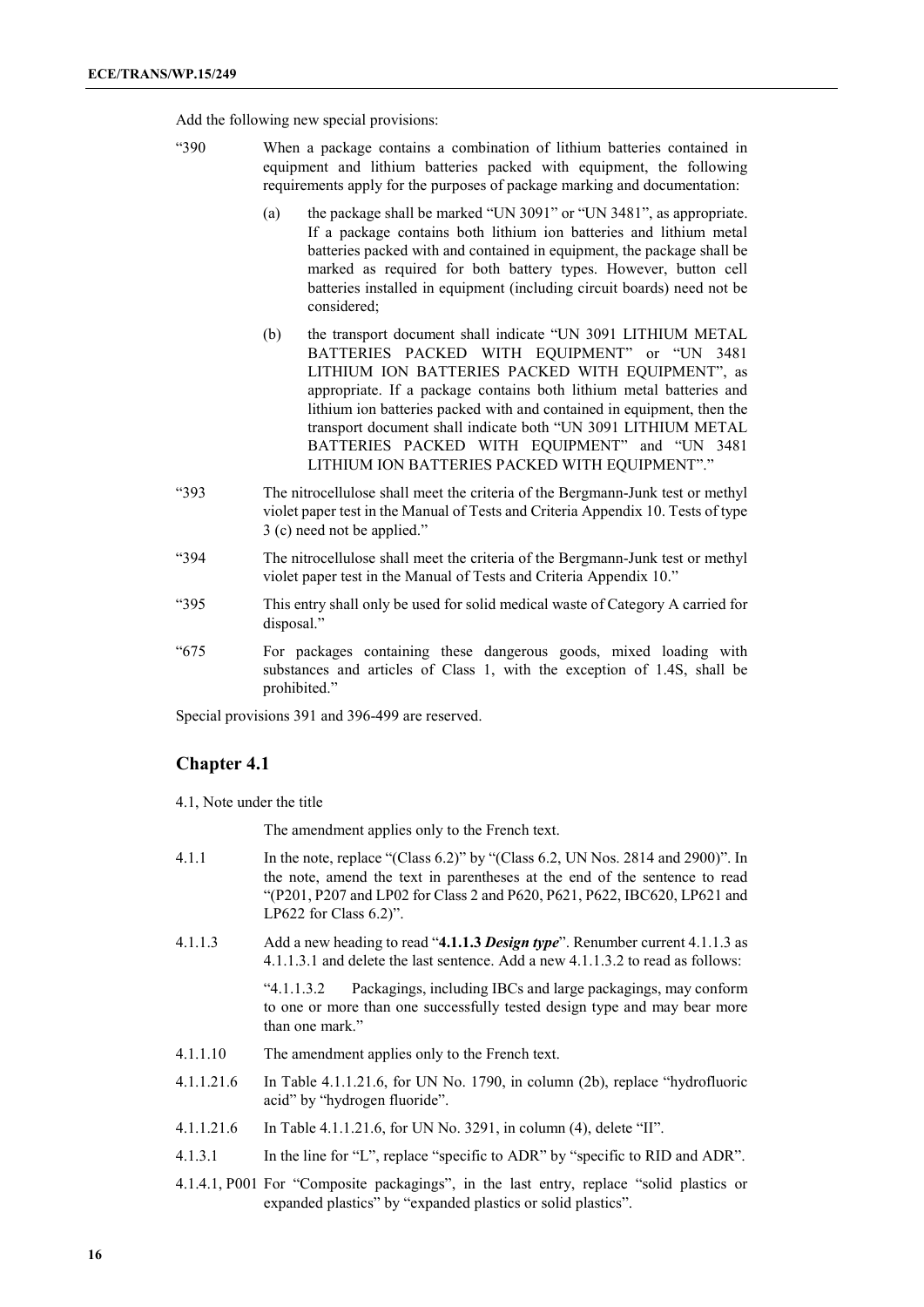- 4.1.4.1, P002 For "Composite packagings", in the last entry, replace "solid plastics or expanded plastics packaging (6PH2 or 6PH1 °)" by "expanded plastics or solid plastics packaging (6PH1 or 6PH2 °)".
- 4.1.4.1, P003 For special packing provision PP16, in Note 2, replace "P801a" by "P801".
- 4.1.4.1, P003 For special packing provision PP32, after "3358", add "and robust articles consigned under UN No. 3164".
- 4.1.4.1, P003 Add the following new special packing provision:

"**PP96** For UN No. 2037 waste gas cartridges carried in accordance with special provision 327 of Chapter 3.3, the packagings shall be adequately ventilated to prevent the creation of dangerous atmospheres and the build-up of pressure."

4.1.4.1, P200 (5) (a)

Before "special packing provision "o"", insert "(10),".

4.1.4.1, P200 (5) (b)

In the second sub-paragraph, before "special packing provision "o"", insert " $(10)$ ,".

4.1.4.1, P200 (5) (b) (i)

Before "special packing provision "r"", insert "(10),".

4.1.4.1, P200 (11)

Delete the row for " $(7)$  (a) ISO 24431:2006". In the line for " $(7)$  EN ISO 24431:2016", replace "EN ISO 24431:2016" by "ISO 24431:2016" and add the following Note in column "Title of document": "*NOTE: The EN version of this ISO standard fulfils the requirements and may also be used.".*

4.1.4.1, P200 (13) 2.4

Replace "EN ISO 11114-1:2012" by "EN ISO 11114-1:2012 + A1:2017" and replace "EN 11114-2:2013" by "EN ISO 11114-2:2013".

4.1.4.1, P200 In table 2, replace the values of column "LC<sub>50</sub> in ml/m<sup>3</sup>" as follows:

For UN No. 1859 replace "450" by "922".

For UN No. 2188 replace "20" by "178".

For UN No. 2202 replace "2" by "51".

For UN No. 2534 replace "600" by "2810".

For UN No. 2676 replace "20" by "178".

4.1.4.1, P206 In the title of the last row of the packing instruction, replace "Special packing provision" by "Special packing provisions".

Add the following new special packing provision:

"PP97 For fire extinguishing agents assigned to UN No. 3500 the maximum test period for periodic inspection shall be 10 years. They may be carried in tubes of a maximum water capacity of 450 *l* conforming to the applicable requirements of Chapter 6.2."

- 4.1.4.1, P207 In special packing provision PP87, replace "flammable atmosphere" by "dangerous atmospheres".
- 4.1.4.1, P301 In the last sentence of (1) and (2) replace "unit" by "primary containment".
- 4.1.4.1, P400 In (2) and (3):

First sentence: delete "threaded".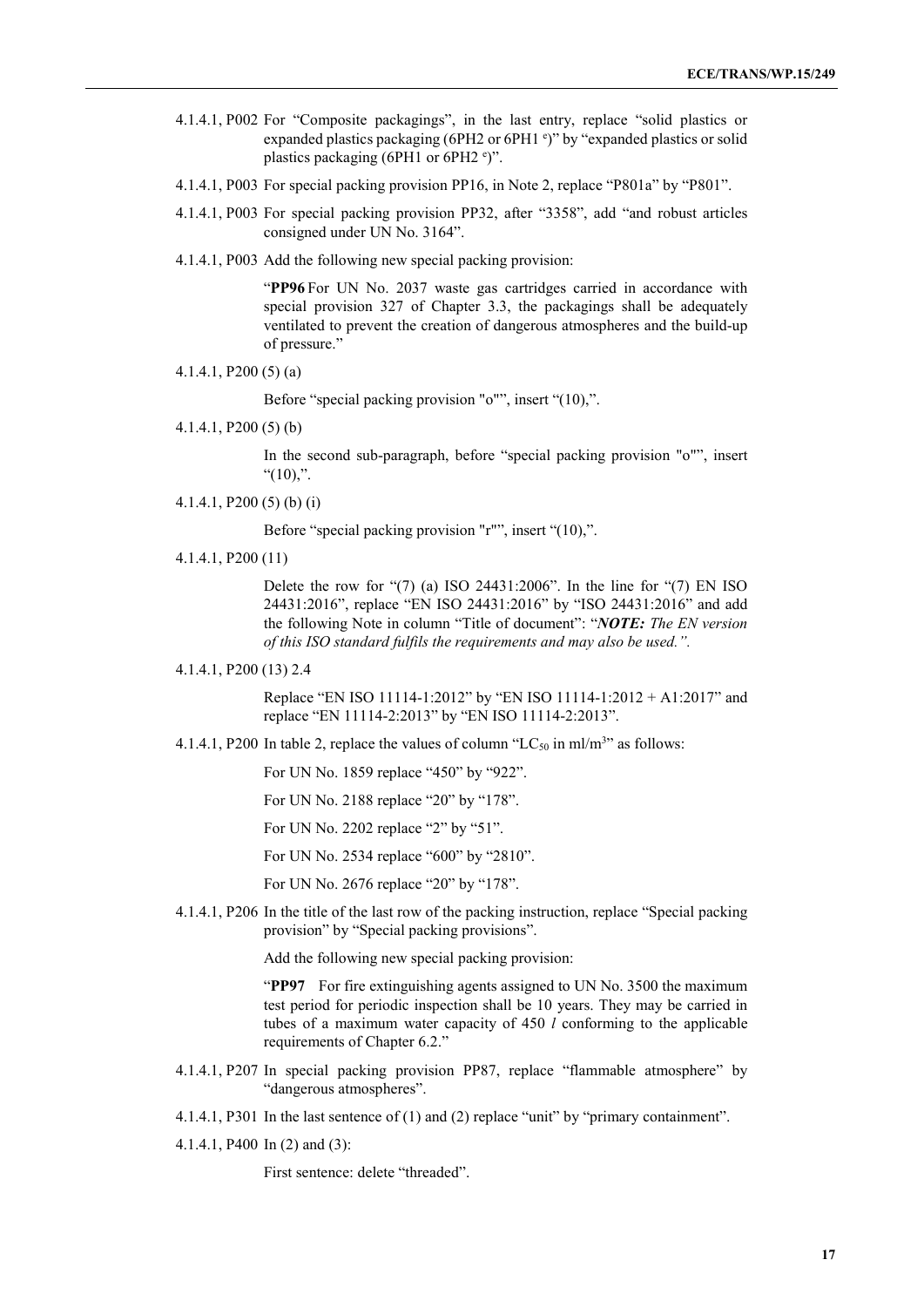After the first sentence insert the following new sentence: "Inner packagings shall have threaded closures or closures physically held in place by any means capable of preventing back-off or loosening of the closure by impact or vibration during carriage.".

4.1.4.1, P404 In (1), under "Inner packagings":

First paragraph: delete "and have threaded closures".

Second paragraph: delete "threaded".

Add the following new third paragraph before the last sentence ("Outer packagings shall have a maximum net mass of 125 kg."):

"Inner packagings shall have threaded closures or closures physically held in place by any means capable of preventing back-off or loosening of the closure by impact or vibration during carriage."

- 4.1.4.1, P404 In (2) insert ", 1B2" between ", 1B1" and ", 1N1".
- 4.1.4.1, P410 Amend table note d to read as follows:

"**<sup>d</sup>** *For packing group II substances, these packagings may only be used when carried in a closed vehicle or container.*"

- 4.1.4.1, P410 For "Composite packagings", in the last entry, replace "solid or expanded plastics" by "expanded or solid plastics".
- 4.1.4.1, P501 For "Composite packagings", in the last entry, replace "solid or expanded plastics" by "expanded or solid plastics".
- 4.1.4.1, P502 For "Composite packagings", in the last entry, replace "solid or expanded plastics" by "expanded or solid plastics".
- 4.1.4.1, P504 The amendment for "Single packagings" applies only to the French text. For "Composite packagings", in the last entry, replace "solid or expanded plastics" by "expanded or solid plastics".
- 4.1.4.1, P905 The amendment applies only to the French text.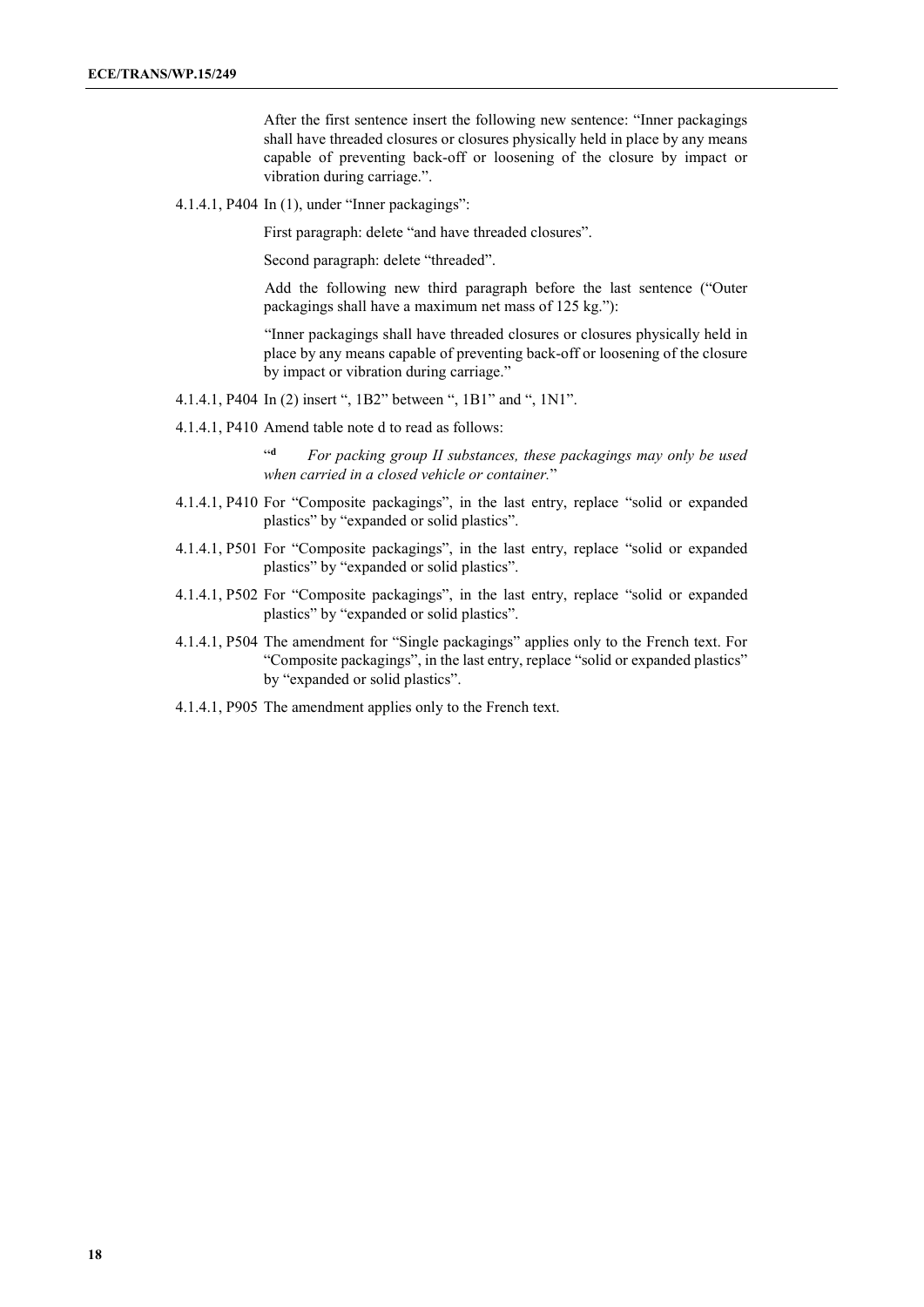| Add the following new packing instruction P622:<br>4.1.4.1 |  |
|------------------------------------------------------------|--|
|------------------------------------------------------------|--|

| P622                    | PACKING INSTRUCTION                                                                                 |                         | <b>P622</b> |
|-------------------------|-----------------------------------------------------------------------------------------------------|-------------------------|-------------|
|                         | This instruction applies to waste of UN No. 3549 carried for disposal.                              |                         |             |
|                         | The following packagings are authorized provided the general provisions of 4.1.1 and 4.1.3 are met: |                         |             |
| <b>Inner packagings</b> | Intermediate packagings                                                                             | <b>Outer packagings</b> |             |
| metal                   | metal                                                                                               | <b>Boxes</b>            |             |
| plastics                | plastics                                                                                            | steel (4A)              |             |
|                         |                                                                                                     | aluminium (4B)          |             |
|                         |                                                                                                     | other metal (4N)        |             |
|                         |                                                                                                     | plywood (4D)            |             |
|                         |                                                                                                     | fibreboard (4G)         |             |
|                         |                                                                                                     | plastics, solid (4H2)   |             |
|                         |                                                                                                     | <b>Drums</b>            |             |
|                         |                                                                                                     | steel $(1A2)$           |             |
|                         |                                                                                                     | aluminium (1B2)         |             |
|                         |                                                                                                     | other metal (1N2)       |             |
|                         |                                                                                                     | plywood (1D)            |             |
|                         |                                                                                                     | fibre $(1G)$            |             |
|                         |                                                                                                     | plastics (1H2)          |             |
|                         |                                                                                                     | <b>Jerricans</b>        |             |
|                         |                                                                                                     | steel (3A2)             |             |
|                         |                                                                                                     | aluminium (3B2)         |             |
|                         |                                                                                                     | plastics (3H2)          |             |
|                         | The outer packaging shall conform to the packing group I performance level for solids.              |                         |             |

#### **Additional requirements:**

1. Fragile articles shall be contained in either a rigid inner packaging or a rigid intermediate packaging.

- 2. Inner packagings containing sharp objects such as broken glass and needles shall be rigid and resistant to puncture.<br>3. The inner packaging, the intermediate packaging, and the outer packaging shall be capable of retain 3. The inner packaging, the intermediate packaging, and the outer packaging shall be capable of retaining liquids. Outer packagings that are not capable of retaining liquids by design shall be fitted with a liner or suitable measure of retaining liquids.
- 4. The inner packaging and/or the intermediate packaging may be flexible. When flexible packagings are used, they shall be capable of passing the impact resistance test of at least 165 g according to ISO 7765-1:1988 "Plastics film and sheeting – Determination of impact resistance by the free-falling dart method – Part 1: Staircase methods" and the tear resistance test of at least 480 g in both parallel and perpendicular planes with respect to the length of the bag in accordance with ISO 6383-2:1983 "Plastics – Film and sheeting – Determination of tear resistance – Part 2: Elmendorf method". The maximum net mass of each flexible inner packaging shall be 30 kg.

5. Each flexible intermediate packaging shall contain only one inner packaging.

6. Inner packagings containing a small amount of free liquid may be included in intermediate packaging provided that there is sufficient absorbent or solidifying material in the inner or intermediate packaging to absorb or solidify all the liquid content present. Suitable absorbent material which withstands the temperatures and vibrations liable to occur under normal conditions of carriage shall be used.

7. Intermediate packagings shall be secured in outer packagings with suitable cushioning and/or absorbent material.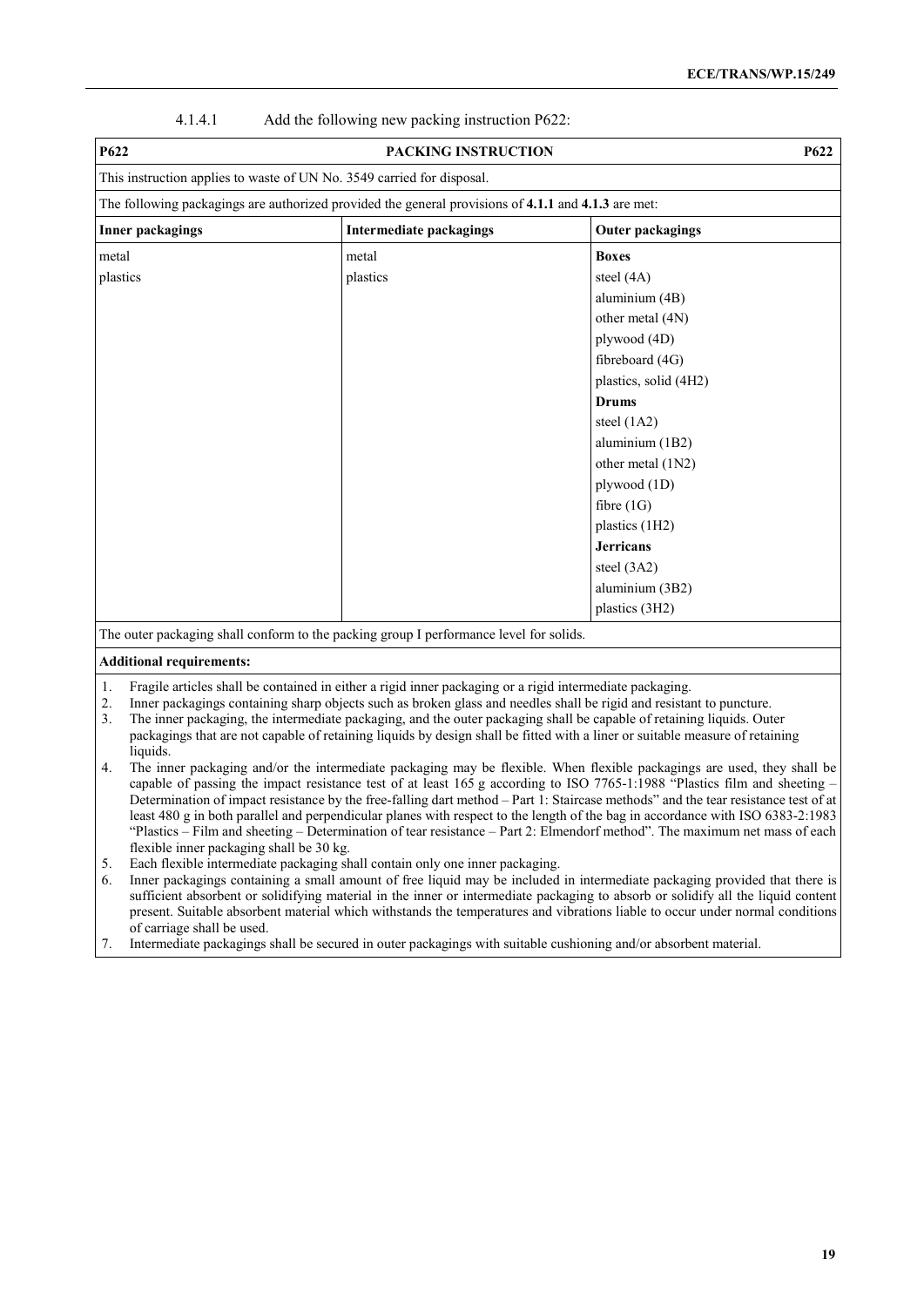| P801 | PACKING INSTRUCTION<br><b>P801</b>                                                                                                                                                                                                                |
|------|---------------------------------------------------------------------------------------------------------------------------------------------------------------------------------------------------------------------------------------------------|
|      | This instruction applies to UN Nos. 2794, 2795 and 3028 and used batteries of UN No. 2800.                                                                                                                                                        |
|      | The following packagings are authorized, provided that the provisions of 4.1.1.1, 4.1.1.2, 4.1.1.6, and 4.1.3 are met:                                                                                                                            |
|      | (1) Rigid outer packagings, wooden slatted crates or pallets.                                                                                                                                                                                     |
|      | Additionally, the following conditions shall be met:                                                                                                                                                                                              |
|      | (a) Battery stacks shall be in tiers separated by a layer of electrically non-conductive material;                                                                                                                                                |
|      | (b) Battery terminals shall not support the weight of other superimposed elements;                                                                                                                                                                |
|      | (c) Batteries shall be packaged or secured to prevent inadvertent movement;                                                                                                                                                                       |
|      | (d) Batteries shall not leak under normal conditions of carriage or appropriate measures shall be taken to prevent the<br>release of electrolyte from the package (e.g. individually packaging batteries or other equally effective methods); and |
|      | (e) Batteries shall be protected against short circuits.                                                                                                                                                                                          |
| (2)  | Stainless steel or plastics bins may also be used to carry used batteries.                                                                                                                                                                        |
|      | Additionally, the following conditions shall be met:                                                                                                                                                                                              |
|      | (a) The bins shall be resistant to the electrolyte that was contained in the batteries;                                                                                                                                                           |
|      | (b) The bins shall not be filled to a height greater than the height of their sides;                                                                                                                                                              |
|      | (c) The outside of the bins shall be free of residues of electrolyte contained in the batteries;                                                                                                                                                  |
|      | (d) Under normal conditions of carriage, no electrolyte shall leak from the bins;                                                                                                                                                                 |
|      | (e) Measures shall be taken to ensure that filled bins cannot lose their content;                                                                                                                                                                 |
|      | (f) Measures shall be taken to prevent short circuits (e.g. batteries are discharged, individual protection of the battery<br>terminals, etc.); and                                                                                               |
|      | (g) The bins shall be either:                                                                                                                                                                                                                     |
|      | (i) covered; or<br>(ii) carried in closed or sheeted vehicles or containers.                                                                                                                                                                      |
|      | 4.1.4.1, P801a                                                                                                                                                                                                                                    |
|      | Delete and insert "P801a (Deleted)".                                                                                                                                                                                                              |
|      | 4.1.4.1, P903 Add the following note under paragraph (4):                                                                                                                                                                                         |

"*NOTE: For carriage in a transport chain including air carriage, these devices, when active, shall meet defined standards for electromagnetic radiation to ensure that the operation of the devices does not interfere with aircraft systems.*"

#### 4.1.4.1, P903 Add the following new paragraph (5):

- "(5) For packagings containing both cells or batteries packed with equipment and contained in equipment:
	- (a) For cells and batteries, packagings that completely enclose the cells or batteries, then placed with equipment in a packaging conforming to the requirements in paragraph (1) of this packing instruction; or
	- (b) Packagings conforming to the requirements in paragraph (1) of this packing instruction, then placed with the equipment in a strong outer packaging constructed of suitable material, and of adequate strength and design in relation to the packaging capacity and its intended use. The outer packaging shall be constructed in such a manner as to prevent accidental operation during carriage and need not meet the requirements of 4.1.1.3.

The equipment shall be secured against movement within the outer packaging.

Devices such as radio frequency identification (RFID) tags, watches and temperature loggers, which are not capable of generating a dangerous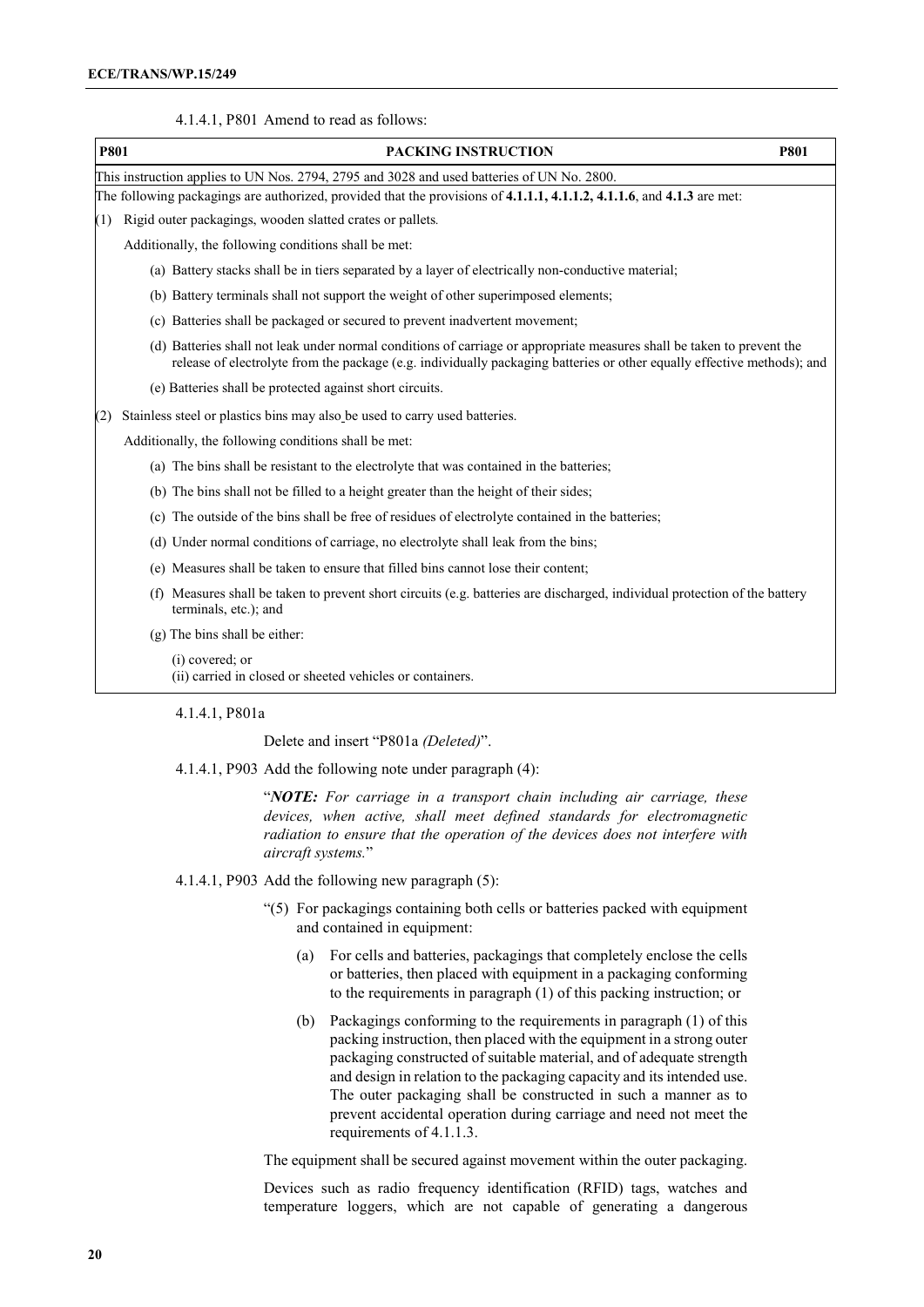evolution of heat, may be carried when intentionally active in strong outer packagings.

*NOTE: For carriage in a transport chain including air carriage, these devices, when active, shall meet defined standards for electromagnetic radiation to ensure that the operation of the devices does not interfere with aircraft systems.*"

4.1.4.1, P907 Replace the introductory sentence by: "This instruction applies to articles, such as machinery, apparatus or devices of UN No. 3363.".

> In the text after this introductory sentence, in the first sentence, replace "machinery or apparatus" by "article". In the second sentence, replace "machinery or apparatus" by "an article". In the fifth sentence, replace "machinery or apparatus" by "article" (twice). In the sixth sentence, replace "machinery or apparatus" by "article".

#### 4.1.4.2, IBC520

For UN No. 3119, insert the two following new entries in proper order:

| tert-Amyl peroxypivalate, not more than<br>42% as a stable dispersion in water | 31HA1             | 000  | $0^{\circ}$ C   | $+10^{\circ}$ C |
|--------------------------------------------------------------------------------|-------------------|------|-----------------|-----------------|
| tert-Butyl peroxypivalate, not more than                                       | 31 <sub>HA1</sub> | 000  | $+10^{\circ}$ C | $+15$ °C        |
| $42\%$ in a diluent type A                                                     | 31A               | 1250 | $+10^{\circ}$ C | $+15$ °C        |

#### 4.1.4.3, LP01

In column "Large outer packagings", replace "Fibreboard" by "Rigid fibreboard".

4.1.4.3, LP02

In column "Large outer packagings", replace "Fibreboard" by "Rigid fibreboard".

#### 4.1.4.3, LP101

In the heading of the third column, replace "Large packagings" by "Large outer packagings". In the third column, replace "Fibreboard" by "Rigid fibreboard".

4.1.4.3, LP102

In the heading of the third column, replace "Outer packaging" by "Large outer packagings". In the third column, replace "Fibreboard" by "Rigid fibreboard".

#### 4.1.4.3, LP200

In the introductory sentence, replace "UN No. 1950" by "UN Nos. 1950 and 2037".

In the next paragraph, replace "are authorized for aerosols" by "are authorized for aerosols and gas cartridges".

In the first sentence of special packing provision L2, after "dangerous movement" delete "of the aerosols". Amend the last sentence to read: "For waste aerosols and waste gas cartridges carried in accordance with special provision 327, the large packagings shall be adequately ventilated to prevent the creation of dangerous atmospheres and the build-up of pressure.".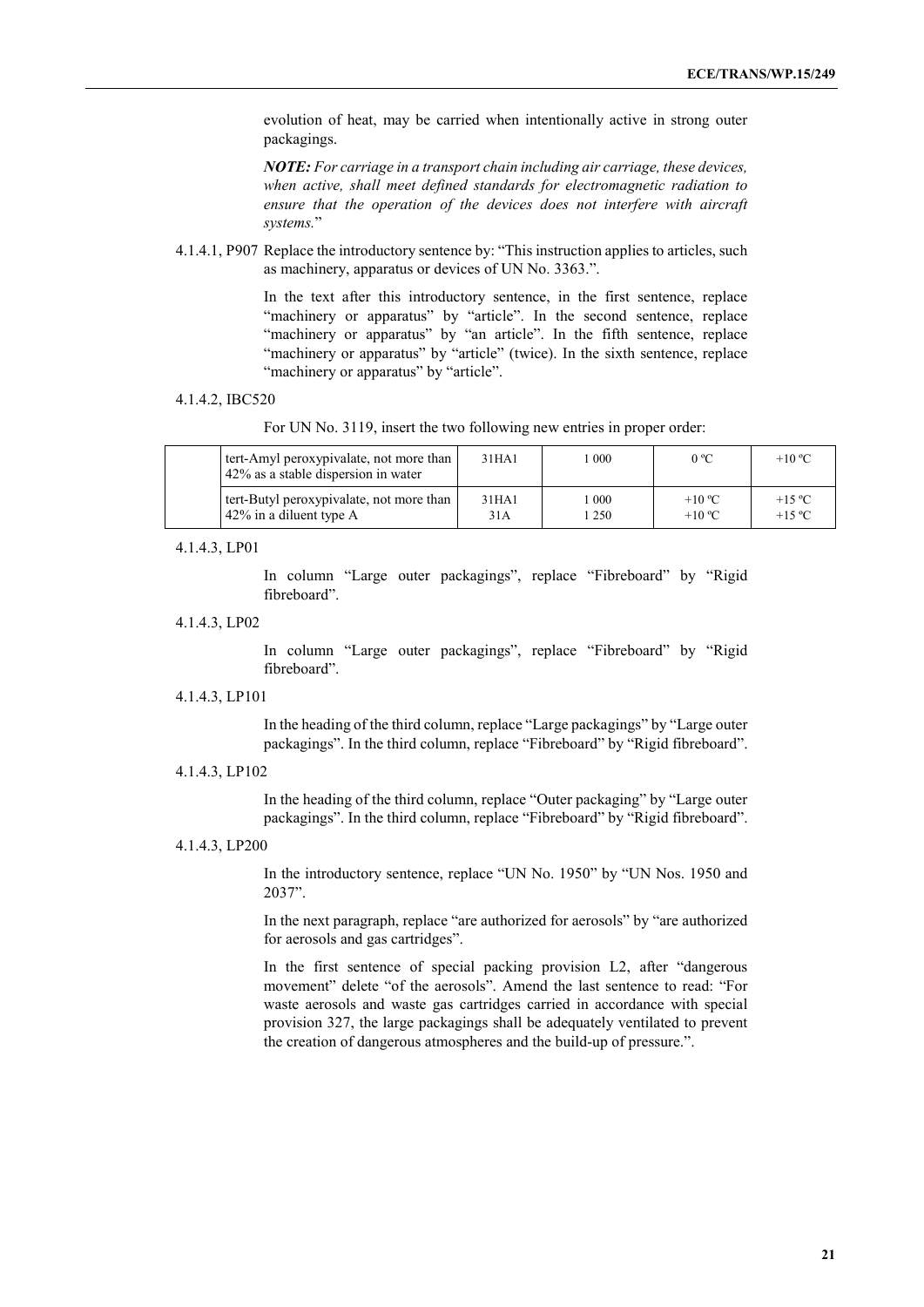#### 4.1.4.3 Add the following new packing instruction LP622:

| LP622                                                                  | <b>PACKING INSTRUCTION</b>                                                                                | LP622                                     |
|------------------------------------------------------------------------|-----------------------------------------------------------------------------------------------------------|-------------------------------------------|
| This instruction applies to waste of UN No. 3549 carried for disposal. |                                                                                                           |                                           |
|                                                                        | The following large packagings are authorized provided the general provisions of 4.1.1 and 4.1.3 are met: |                                           |
| Inner packagings                                                       | Intermediate packagings                                                                                   | <b>Outer packagings</b>                   |
| metal                                                                  | metal                                                                                                     | steel $(50A)$                             |
| plastics                                                               | plastics                                                                                                  | aluminium (50B)                           |
|                                                                        |                                                                                                           | metal other than steel or aluminium (50N) |
|                                                                        |                                                                                                           | plywood (50D)                             |
|                                                                        |                                                                                                           | rigid fibreboard (50G)                    |
|                                                                        |                                                                                                           | rigid plastics (50H)                      |

The outer packaging shall conform to the packing group I performance level for solids.

#### **Additional requirements**:

- 1. Fragile articles shall be contained in either a rigid inner packaging or a rigid intermediate packaging.
- 2. Inner packagings containing sharp objects such as broken glass and needles shall be rigid and resistant to puncture.
- 3. The inner packaging, the intermediate packaging and the outer packaging shall be capable of retaining liquids. Outer packagings that are not capable of retaining liquids by design shall be fitted with a liner or suitable measure of retaining liquids.
- 4. The inner packaging and/or the intermediate packaging may be flexible. When flexible packagings are used, they shall be capable of passing the impact resistance test of at least 165 g according to ISO 7765-1:1988 "Plastics film and sheeting – Determination of impact resistance by the free-falling dart method – Part 1: Staircase methods" and the tear resistance test of at least 480 g in both parallel and perpendicular planes with respect to the length of the bag in accordance with ISO 6383-2:1983 "Plastics – Film and sheeting – Determination of tear resistance – Part 2: Elmendorf method". The maximum net mass of each flexible inner packaging shall be 30 kg.
- 5. Each flexible intermediate packaging shall contain only one inner packaging.
- 6. Inner packagings containing a small amount of free liquid may be included in intermediate packaging provided that there is sufficient absorbent or solidifying material in the inner or intermediate packaging to absorb or solidify all the liquid content present. Suitable absorbent material which withstands the temperatures and vibrations liable to occur under normal conditions of carriage shall be used.
- 7. Intermediate packagings shall be secured in outer packagings with suitable cushioning and/or absorbent material.

4.1.6.15, in the table:

- For "4.1.6.2", in the second column, replace "ISO 11114-2:2013" by "EN ISO 11114-2:2013".
- For "4.1.6.4", in the second column, replace "ISO 11621:1997" by "ISO 11621:1997 or EN ISO 11621:2005". Delete the note in the third column.
- For "4.1.6.8 Valves with inherent protection": In the first row, delete the note in the third column. In the last row, second column, replace "EN ISO 17879:2017" by "Annex A of EN ISO 17879:2017".
- For "4.1.6.8 (b) and (c)", Replace "ISO 11117:1998 or ISO 11117:2008 + Cor 1:2009" by "ISO 11117:1998 or EN ISO 11117:2008 + Cor 1:2009".
- 4.1.9.1.4 Add at the end the following new sentence: "This requirement does not apply to the internal surfaces of containers being used as packagings, either loaded or empty.".
- 4.1.9.1.8 Add additional sub-paragraph (e):
	- "(e) For packages intended to be used for shipment after storage, it shall be ensured that all packaging components and radioactive contents have been maintained during storage in a manner such that all the requirements specified in the relevant provisions of ADR and in the applicable certificates of approval have been fulfilled."
- 4.1.9.1.11 Replace "radiation level" by "dose rate".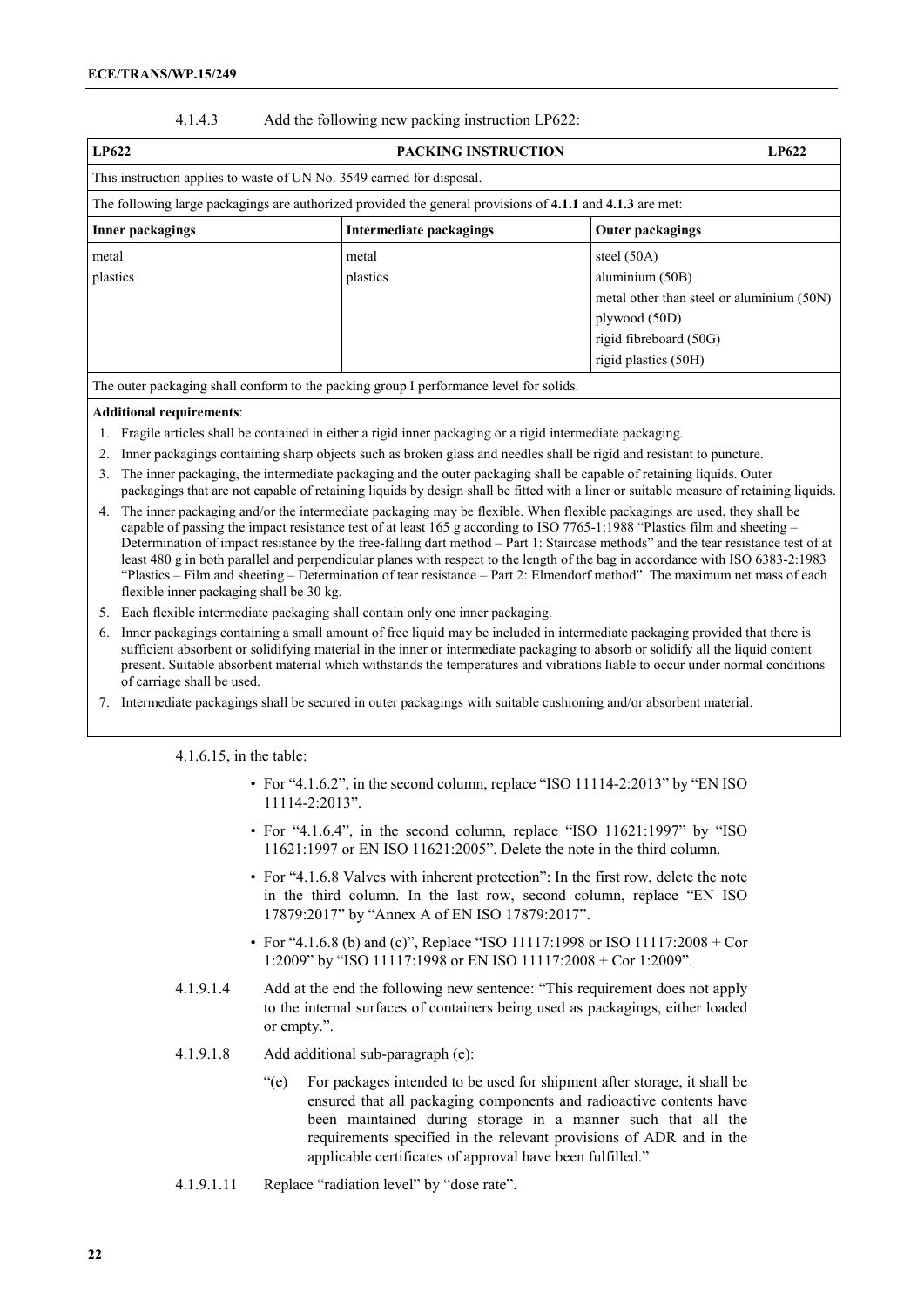- 4.1.9.1.12 Replace "radiation level" by "dose rate".
- 4.1.9.2.1 Replace "radiation level" by "dose rate".
- 4.1.9.2.4 In the introductory sentence, replace "and SCO-I" by ", SCO-I and SCO-III". At the end of (d), replace "." by "; and". Add the following new subparagraph (e):
	- "(e) For SCO-III:
		- (i) Carriage shall be under exclusive use;
		- (ii) Stacking shall not be permitted;
		- (iii) All activities associated with the shipment, including radiation protection, emergency response and any special precautions or special administrative or operational controls that are to be employed during carriage shall be described in a transport plan. The transport plan shall demonstrate that the overall level of safety in carriage is at least equivalent to that which would be provided if the requirements of 6.4.7.14 (only for the test specified in 6.4.15.6, preceded by the tests specified in 6.4.15.2 and 6.4.15.3) had been met;
		- (iv) The requirements of 6.4.5.1 and 6.4.5.2 for a Type IP-2 package shall be satisfied, except that the maximum damage referred to in 6.4.15.4 may be determined based on provisions in the transport plan, and the requirements of 6.4.15.5 are not applicable;
		- (v) The object and any shielding are secured to the conveyance in accordance with 6.4.2.1;
		- (vi) The shipment shall be subject to multilateral approval."

4.1.10.4, MP12

In the penultimate sentence, replace "Packagings" by "Packages".

## **Chapter 4.2**

4.2.3.7.3 Add the following paragraph:

"4.2.3.7.3 The date at which the actual holding time ends shall be entered in the transport document (see 5.4.1.2.2 (d))."

4.2.5.3, TP19 Amend to read as follows:

"**TP19** At the time of construction, the minimum shell thickness determined according to 6.7.3.4 shall be increased by 3 mm as a corrosion allowance. Shell thickness shall be verified ultrasonically at intervals midway between periodic hydraulic tests and shall never be lower than the minimum shell thickness determined according to 6.7.3.4."

4.2.5.2.6 The amendment applies only to the French text.

## **Chapter 4.3**

4.3.4.2.2 The amendment applies only to the French text.

#### **Chapter 5.1**

5.1.5.1.2 Transfer the "and" from the end of sub-paragraph (b) to the end of subparagraph (c). Add additional sub-paragraphs (d) and (e):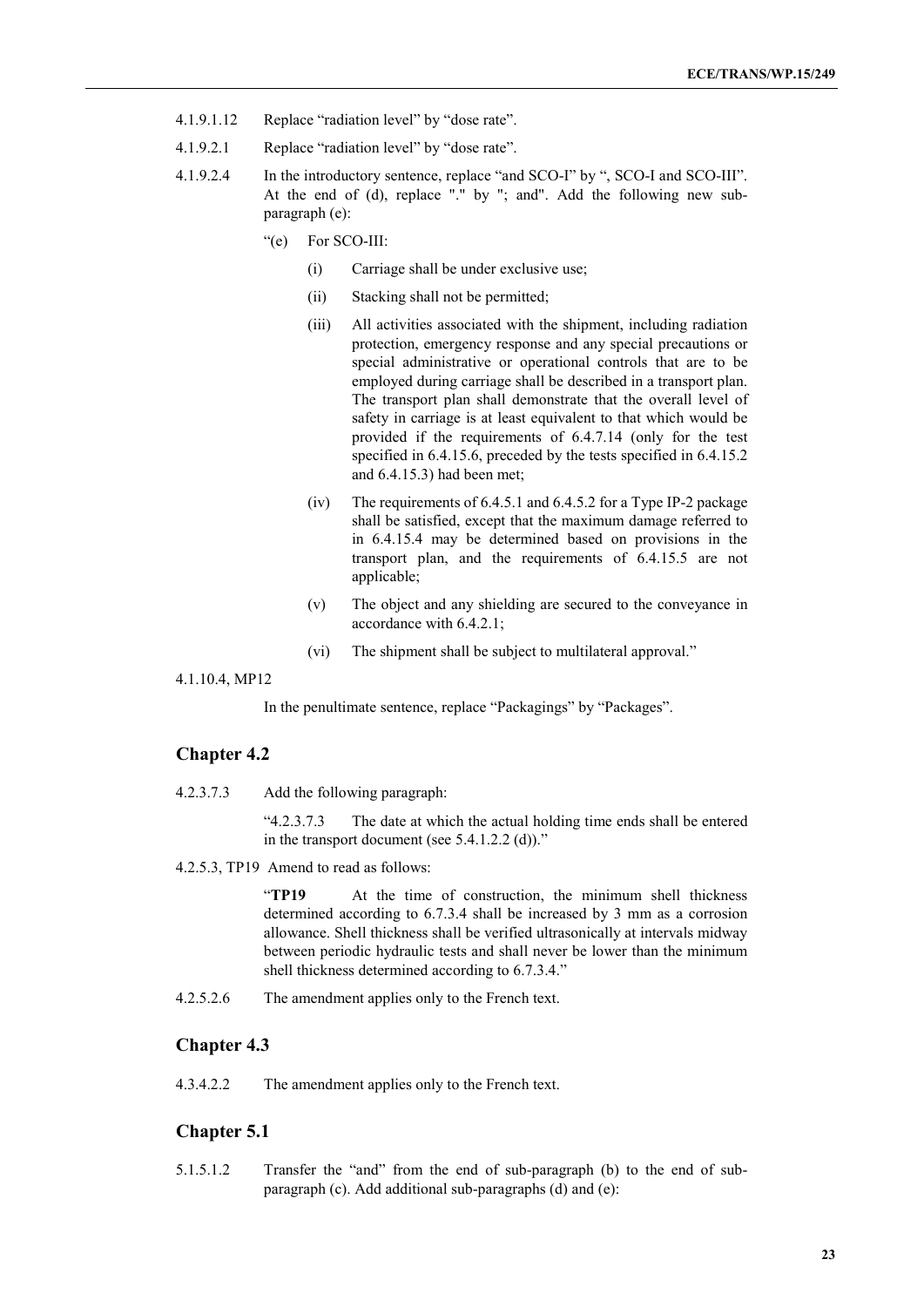- "(d) *(Reserved)*
- (e) the shipment of SCO-III."
- 5.1.5.1.4 (b) At the end, replace "in the hands" by "in the possession".
- 5.1.5.3.1 In the introductory sentence, replace "or SCO-I" by ", SCO-I or SCO-III". In (a), replace "radiation level" by "dose rate" (twice) and replace "and SCO-I" by ", SCO-I or SCO-III". In (a), in the second sentence, delete "and the resulting number is the transport index". In (b) replace "and SCO-I" by ", SCO-I and SCO-III". At the end of (c), add "and the resulting number is the TI value".
- Table 5.1.5.3.1

In the title replace "and SCO-I" by ", SCO-I and SCO-III".

5.1.5.3.2 Amend to read as follows:

"5.1.5.3.2 The TI for each rigid overpack, container or vehicle shall be determined as the sum of the TIs of all the packages contained therein. For a shipment from a single consignor, the consignor may determine the TI by direct measurement of dose rate.

The TI for a non-rigid overpack shall be determined only as the sum of the TIs of all the packages within the overpack."

- 5.1.5.3.4 (a) Replace "radiation level" by "dose rate" (twice).
- 5.1.5.3.4 (b) Replace "transport index" by "TI".
- 5.1.5.3.4 (c) Replace "radiation level" by "dose rate".
- Table 5.1.5.3.4

Replace "radiation level" by "dose rate".

#### **Chapter 5.2**

- 5.2.1.1 Amend the second sentence to read as follows: "The UN number and the letters "UN" shall be at least 12 mm high, except for packages of 30 *l* capacity or less or of 30 kg maximum net mass and for cylinders of 60 *l* water capacity or less when they shall be at least 6 mm in height and except for packages of 5 *l* capacity or less or of 5 kg maximum net mass when they shall be of an appropriate size".
- 5.2.1.7.6 Add the following sentence at the end:

"Any mark on the package made in accordance with the requirements of 5.2.1.7.4 (a) and (b) and 5.2.1.7.5 (c) relating to the package type that does not relate to the UN number and proper shipping name assigned to the consignment shall be removed or covered."

- 5.2.1.9.1 After "special provision 188", add "of Chapter 3.3".
- 5.2.1.9.2 In Figure 5.2.1.9.2, replace "120 mm" by "100 mm" and "110 mm" by "100 mm".

In the last paragraph:

First sentence: replace "a rectangle" by "a rectangle or a square".

Second sentence: replace "120 mm wide x 110 mm high" by "100 mm wide  $\times$ 100 mm high".

Fifth sentence: delete "/line thickness" and replace "105 mm wide x 74 mm high" by "100 mm wide x 70 mm high".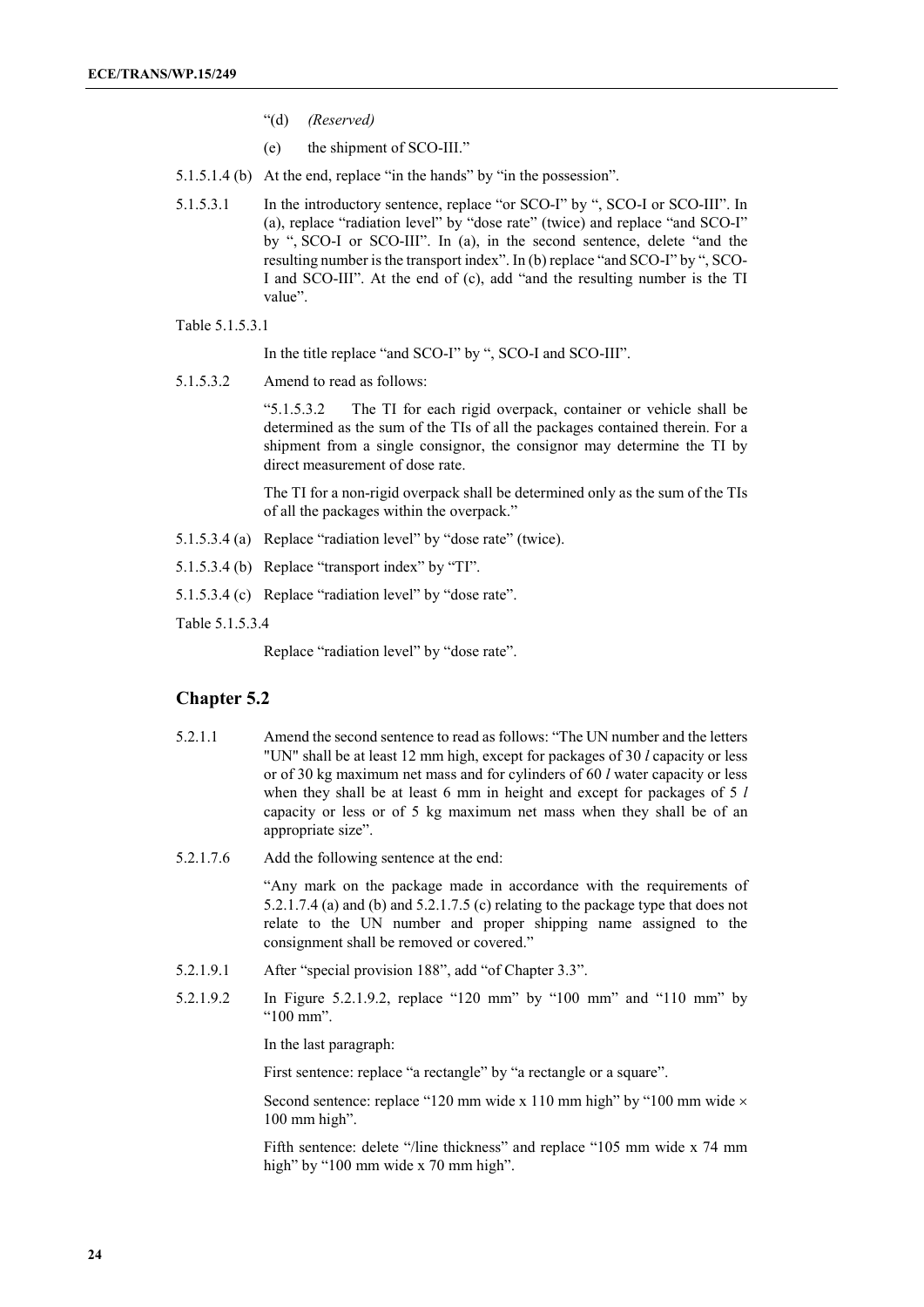- 5.2.2.1.11.2 In (d), replace "(no transport index entry is required for category I-WHITE)" by "(except for category I-WHITE)".
- 5.2.2.1.12.1 The amendment applies only to the French text.

## **Chapter 5.3**

5.3.2.3.2 After the entry for "X83", insert the following new entry:

"836 Corrosive or slightly corrosive substance, flammable (flash-point between 23ºC and 60ºC, inclusive) and toxic"

#### **Chapter 5.4**

- 5.4.1.1.1 (f) The amendment applies only to the French text.
- 5.4.1.1.1 (k) Amend to read as follows:

"(k) for carriage that includes passage through tunnels with restrictions for carriage of dangerous goods, the tunnel restriction code given in Column (15) of Table A of Chapter 3.2, in capitals within parenthesis, or the mention  $'(-)$ ."

- 5.4.1.2.2 (d) After "tank-containers", add "or portable tanks".
- 5.4.1.2.5.1 Amend sub-paragraphs (d) and (e) to read:
	- "(d) The category of the package, overpack or container, as assigned per 5.1.5.3.4, i.e. I-WHITE, II-YELLOW, III-YELLOW;
	- (e) The TI as determined per 5.1.5.3.1 and 5.1.5.3.2 (except for category I-WHITE);"
- 5.4.1.2.5.1 In sub-paragraph (j), replace "SCO-I and SCO-II" by "SCO-I, SCO-II and SCO-III".
- 5.4.2 In the second paragraph, at the end of the first sentence, delete "one to the other".
- 5.4.2, footnote 6

At the beginning, replace "(Amendment 38-16)" by "(Amendment 39-18)".

## **Chapter 5.5**

5.5.3 In the heading, after "applicable to", add "the carriage of dry ice (UN 1845) and to".

> At the end of the heading, in the text in parentheses, after "(UN 1951)", add "or nitrogen".

Add the following new Note after the heading:

"*NOTE: In the context of this section the term "conditioning" may be used in a broader scope and includes protection.*"

- 5.5.3.2.1 After "containers", add "in which dry ice (UN 1845) is carried or".
- 5.5.3.2.4 After "containers", add "in which dry ice (UN 1845) is carried or".
- 5.5.3.3 In the title, after "Packages containing", add "dry ice (UN 1845) or".
- 5.5.3.3.3 After "Packages containing", add "dry ice (UN 1845) or".
- 5.5.3.4 In the title, after "Packages containing", add "dry ice (UN 1845) or".
- 5.5.3.4.1 At the beginning of the first sentence, replace "Packages" by "Packages containing dry ice (UN 1845) as a consignment shall be marked "CARBON DIOXIDE, SOLID" or "DRY ICE"; packages".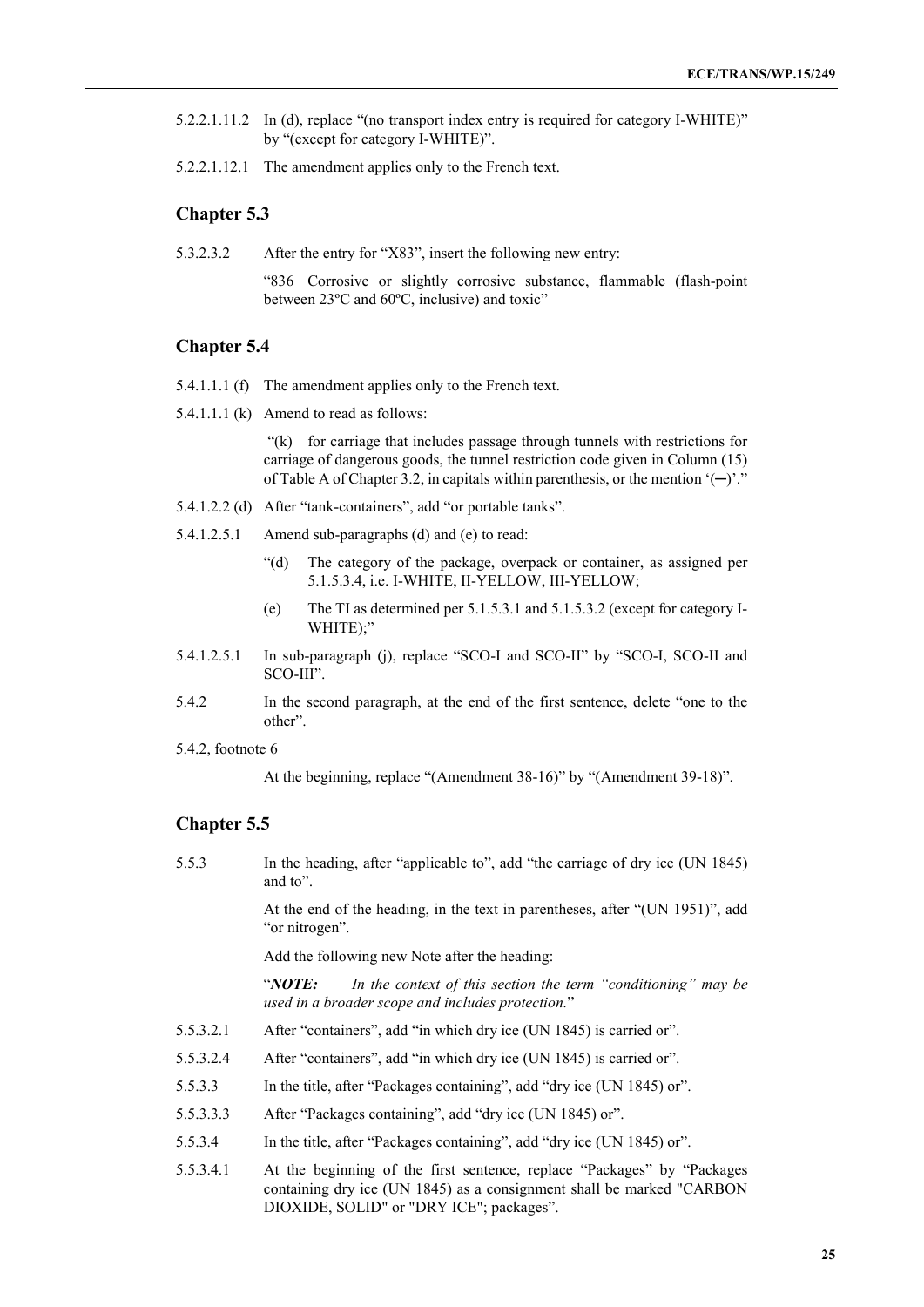- 5.5.3.6.1 After "containers containing", add "dry ice (UN 1845) or".
- 5.5.3.6.1 (a) After "harmful concentrations of", add "dry ice (UN 1845) or".
- 5.5.3.6.1 (b) Replace "The cooled" by "The dry ice (UN 1845) or cooled".
- 5.5.3.6.2 In Figure 5.5.3.6.2, amend the title to read "Asphyxiation warning mark for vehicles and containers". Delete the reference to note \*\* and the corresponding note. In note \*, at the beginning, replace "of the coolant/conditioner" by "or the name of the asphyxiant gas used as the coolant/conditioner". At the end of note \* add "Additional information such as "AS COOLANT" or "AS CONDITIONER" may be added.".
- 5.5.3.7.1 After "having contained", add "dry ice (UN 1845) or".
- 5.5.3.7.1 (b) After "Chapter 3.2 followed", add ", where appropriate,". After ""AS CONDITIONER"", remove "as appropriate".
- 5.5.4 Add a new section 5.5.4 to read as follows:

### "**5.5.4 Dangerous goods contained in equipment in use or intended for use during carriage, attached to or placed in packages, overpacks, containers or load compartments**

- 5.5.4.1 Dangerous goods (e.g. lithium batteries, fuel cell cartridges) contained in equipment such as data loggers and cargo tracking devices, attached to or placed in packages, overpacks, containers or load compartments are not subject to any provisions of ADR other than the following:
	- (a) the equipment shall be in use or intended for use during carriage;
	- (b) the contained dangerous goods (e.g. lithium batteries, fuel cell cartridges) shall meet the applicable construction and test requirements specified in ADR; and
	- (c) the equipment shall be capable of withstanding the shocks and loadings normally encountered during carriage.
- 5.5.4.2 When such equipment containing dangerous goods is carried as a consignment, the relevant entry of Table A of Chapter 3.2 shall be used and all applicable provisions of ADR shall apply."

## **Chapter 6.1**

- 6.1.1.1 (b) Replace "packing instruction P621" by "packing instructions P621 and P622".
- 6.1.3.1 Amend the third sentence to read as follows:

"Letters, numerals and symbols shall be at least 12 mm high, except for packagings of 30 *l* capacity or less or of 30 kg maximum net mass, when they shall be at least 6 mm in height and except for packagings of 5 *l* capacity or less or of 5 kg maximum net mass when they shall be of an appropriate size."

6.1.3.1 (e) In the text of the note explaining the asterisk, after the clock, replace the second sentence with the following:

> "In such a case and when the clock is placed adjacent to the UN design type mark, the indication of the year in the mark may be waived. However, when the clock is not placed adjacent to the UN design type mark, the two digits of the year in the mark and in the clock shall be identical."

Add the following new 6.1.3.14:

"6.1.3.14 Where a packaging conforms to one or more than one tested packaging design type, including one or more than one tested IBC or large packaging design type, the packaging may bear more than one mark to indicate the relevant performance test requirements that have been met. Where more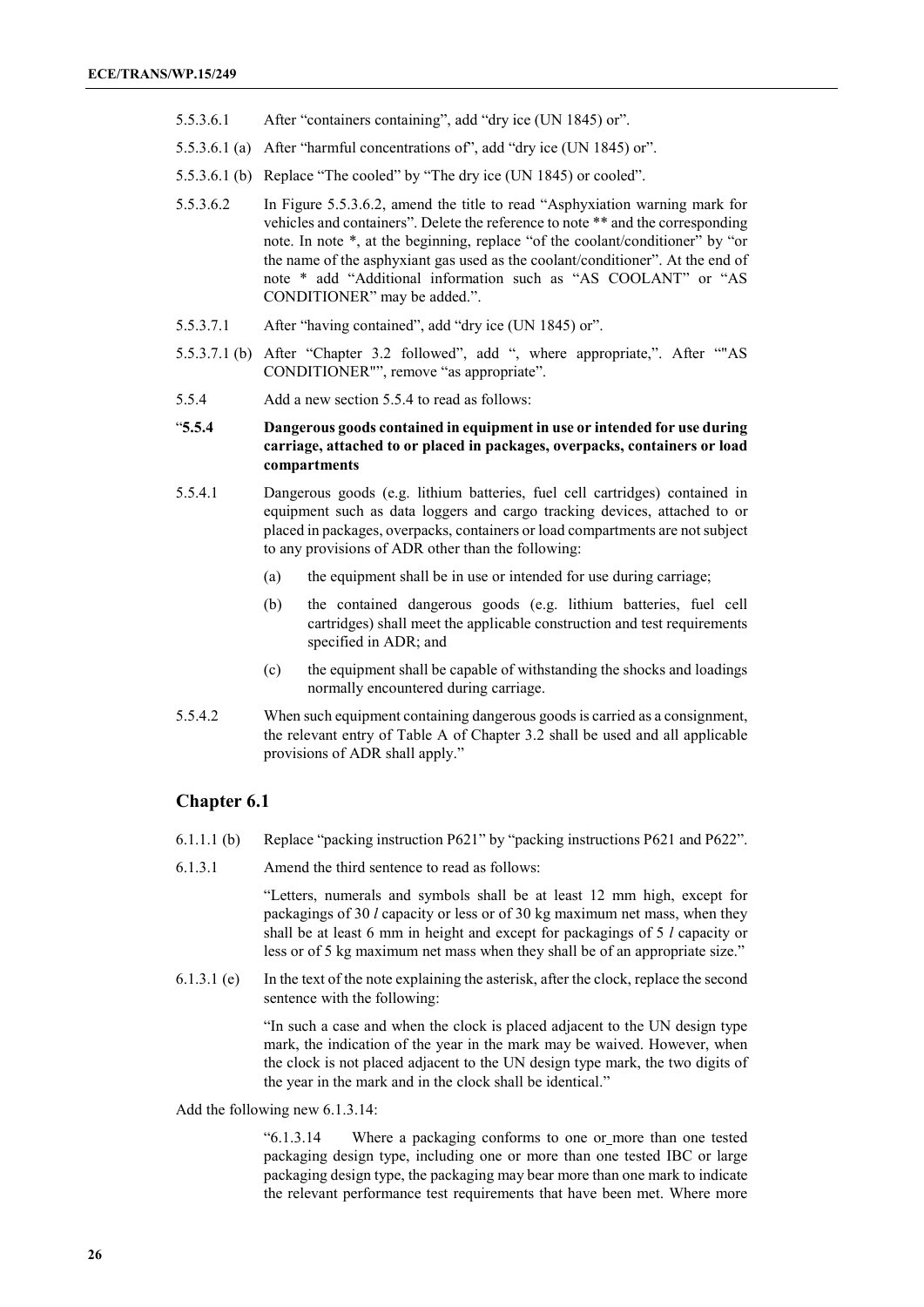than one mark appears on a packaging, the marks shall appear in close proximity to one another and each mark shall appear in its entirety."

Renumber current 6.1.3.14 as 6.1.3.15.

Add the following new 6.1.4.2.6:

"6.1.4.2.6 If materials used for body, heads, closures and fittings are not in themselves compatible with the contents to be carried, suitable internal protective coatings or treatments shall be applied. These coatings or treatments shall retain their protective properties under normal conditions of carriage."

Renumber the existing 6.1.4.2.6 and 6.1.4.2.7 as 6.1.4.2.7 and 6.1.4.2.8.

Add the following new 6.1.4.3.6:

"6.1.4.3.6 If materials used for body, heads, closures and fittings are not in themselves compatible with the contents to be carried, suitable internal protective coatings or treatments shall be applied. These coatings or treatments shall retain their protective properties under normal conditions of carriage."

Renumber the existing 6.1.4.3.6 and 6.1.4.3.7 as 6.1.4.3.7 and 6.1.4.3.8.

#### **Chapter 6.2**

6.2.2.1.1 In the table, in the rows for "ISO 11119-3:2002" and "ISO 11119-3:2013" add the following new Note in the second column:

> "*NOTE: This standard shall not be used for linerless cylinders manufactured from two parts joined together.*"

6.2.2.1.1 In the table, after "ISO 11119-3:2013", add the following new row:

|      | ISO 11119-4:   Gas cylinders – Refillable composite gas cylinders – | Until further |
|------|---------------------------------------------------------------------|---------------|
| 2016 | Design, construction and testing – Part 4: Fully wrapped            | notice        |
|      | fibre reinforced composite gas cylinders up to 150 l with           |               |
|      | load-sharing welded metallic liners                                 |               |

6.2.2.1.2 In the table, in the row containing "ISO 11119-3:2013", add the following new Note in the central column:

> "*NOTE: This standard shall not be used for linerless tubes manufactured from two parts joined together.*"

6.2.2.1.3 In the table under "For the cylinder shell", add the following two new rows at the end:

| ISO 4706:2008     | Gas cylinders - Refillable welded steel          | Until further |
|-------------------|--------------------------------------------------|---------------|
|                   | cylinders – Test pressure 60 bar and below       | notice        |
| $ISO 7866:2012 +$ | Gas cylinders - Refillable seamless aluminium    | Until further |
| Cor 1:2014        | alloy gas cylinders – Design, construction and   | notice        |
|                   | testing                                          |               |
|                   | <b>NOTE:</b> Aluminium alloy 6351A or equivalent |               |
|                   | shall not be used.                               |               |

6.2.2.1.3 Amend the headline of the second table to read as follows: "For the acetylene cylinder including the porous material:"

6.2.2.2, 6.2.2.7.4 (p) and 6.2.2.9.2 (j)

Replace "ISO 11114-1:2012" by "ISO 11114-1:2012 + A1:2017".

6.2.2.3 In the first table, for ISO 10297:2014, in the column "Applicable for manufacture", replace "Until further notice" by "Until 31 December 2022". After the row for ISO 10297:2014 insert the following new row: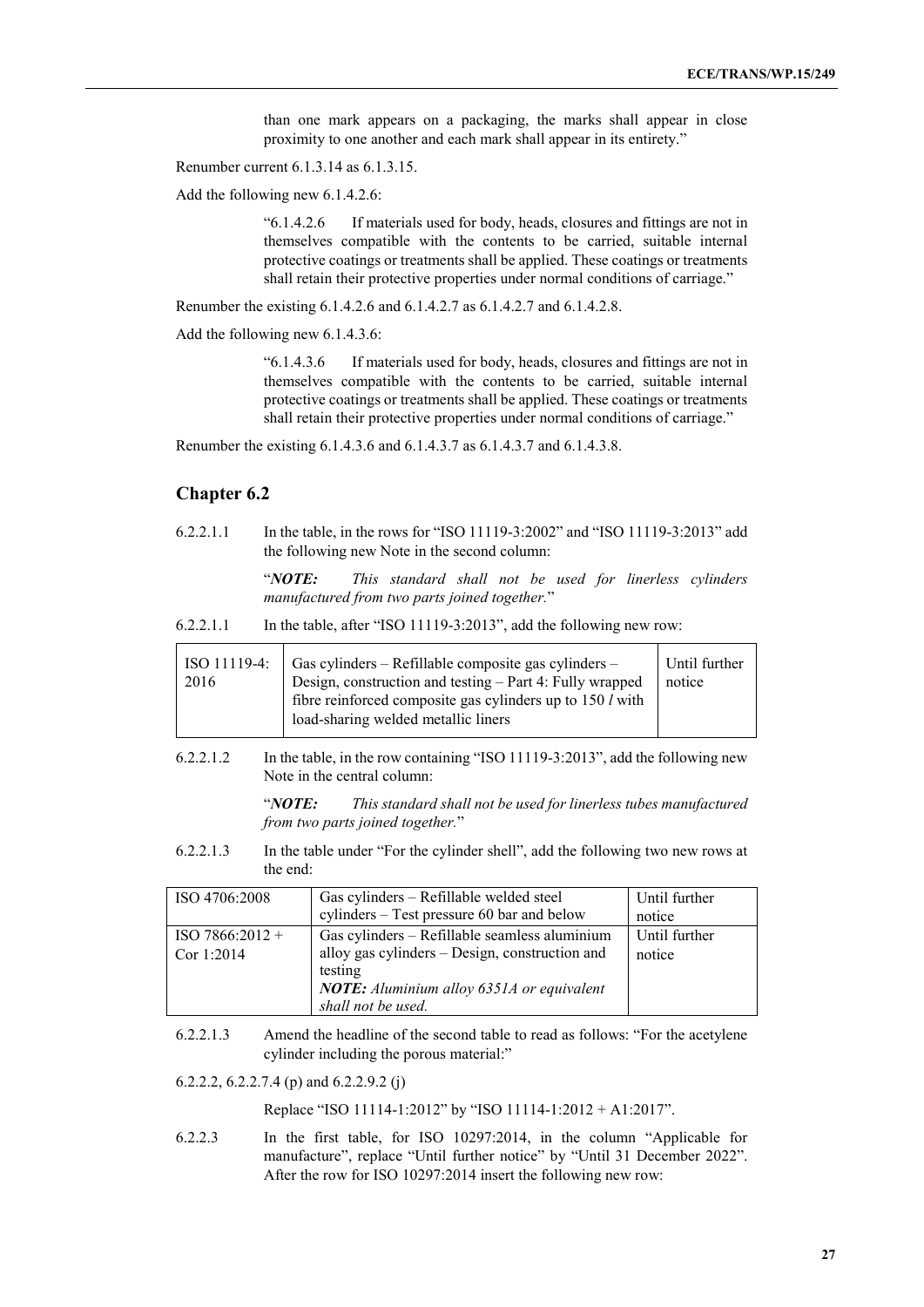|         | $\vert$ ISO 10297:2014 + $\vert$ Gas cylinders – Cylinder valves – Specification $\vert$ Until further |        |
|---------|--------------------------------------------------------------------------------------------------------|--------|
| A1:2017 | and type testing                                                                                       | notice |

6.2.2.3 In the first table, for ISO 14246:2014, in the column "Applicable for manufacture", replace "Until further notice" with "Until 31 December 2024". Insert the following new row after ISO 14246:2014:

|         | $\vert$ ISO 14246:2014 + $\vert$ Gas cylinders – Cylinder valves – | Until further |
|---------|--------------------------------------------------------------------|---------------|
| AA:2017 | Manufacturing tests and examinations                               | notice        |

#### 6.2.2.3 In the first table, insert the following new row at the end:

| ISO 17879:2017 | Gas cylinders $-$ Self-closing cylinder valves $-$       | Until further |
|----------------|----------------------------------------------------------|---------------|
|                | Specification and type testing                           | notice        |
|                | <b>NOTE:</b> This standard shall not be applied to self- |               |
|                | closing valves in acetylene cylinders.                   |               |

#### 6.2.2.4 Delete the row for ISO 10462:2005.

Add a new row at the end of the first table immediately after the row for ISO 22434:2006 as follows:

| $\vert$ ISO 20475:2018 $\vert$ Gas cylinders – Cylinder bundles – Periodic inspection | Until further |
|---------------------------------------------------------------------------------------|---------------|
| and testing                                                                           | notice        |

#### 6.2.2.7.2 (c) Amend the Note to read:

"*NOTE*: For the purpose of this mark the country of approval means the country of the competent authority that authorized the initial inspection and test of the individual receptacle at the time of manufacture."

#### 6.2.2.9.2 (c) Amend the Note to read:

"*NOTE*: For the purpose of this mark the country of approval means the country of the competent authority that authorized the initial inspection and test of the individual system at the time of manufacture."

- 6.2.2.10.2 The amendment applies only to the French text.
- 6.2.2.11 After the table, add the following paragraph:

"For refillable pressure receptacles, the conformity assessment of valves and other demountable accessories having a direct safety function may be carried out separately from that of the pressure receptacles."

6.2.3.5.1 Replace NOTE 3 with the following text:

"*NOTE 3: The check of 6.2.1.6.1 (b) and the hydraulic pressure test of 6.2.1.6.1 (d) may be replaced by ultrasonic examination carried out in accordance with EN ISO 18119:2018 for cylinders and tubes of seamless steel or seamless aluminium alloy. Notwithstanding clause B.1 of this standard, all cylinders and tubes whose wall thickness is less than the minimum design wall thickness shall be rejected.*"

- 6.2.4.1 In the table, under "for design and construction":
	- In column (2), insert the following note against the references to directives 84/525/EEC, 84/526/EEC and 84/527/EEC:

"*NOTE: Notwithstanding the repeal of the directives 84/525/EEC, 84/526/EEC and 84/527/EEC as published in the Official Journal of the European Communities No. L300 of 19.11.1984 the annexes of these directives remain applicable as standards for design, construction and initial inspection and test for gas cylinders. These annexes may be found at: [https://eur-lex.europa.eu/oj/direct-access.html.](https://eur-lex.europa.eu/oj/direct-access.html)*".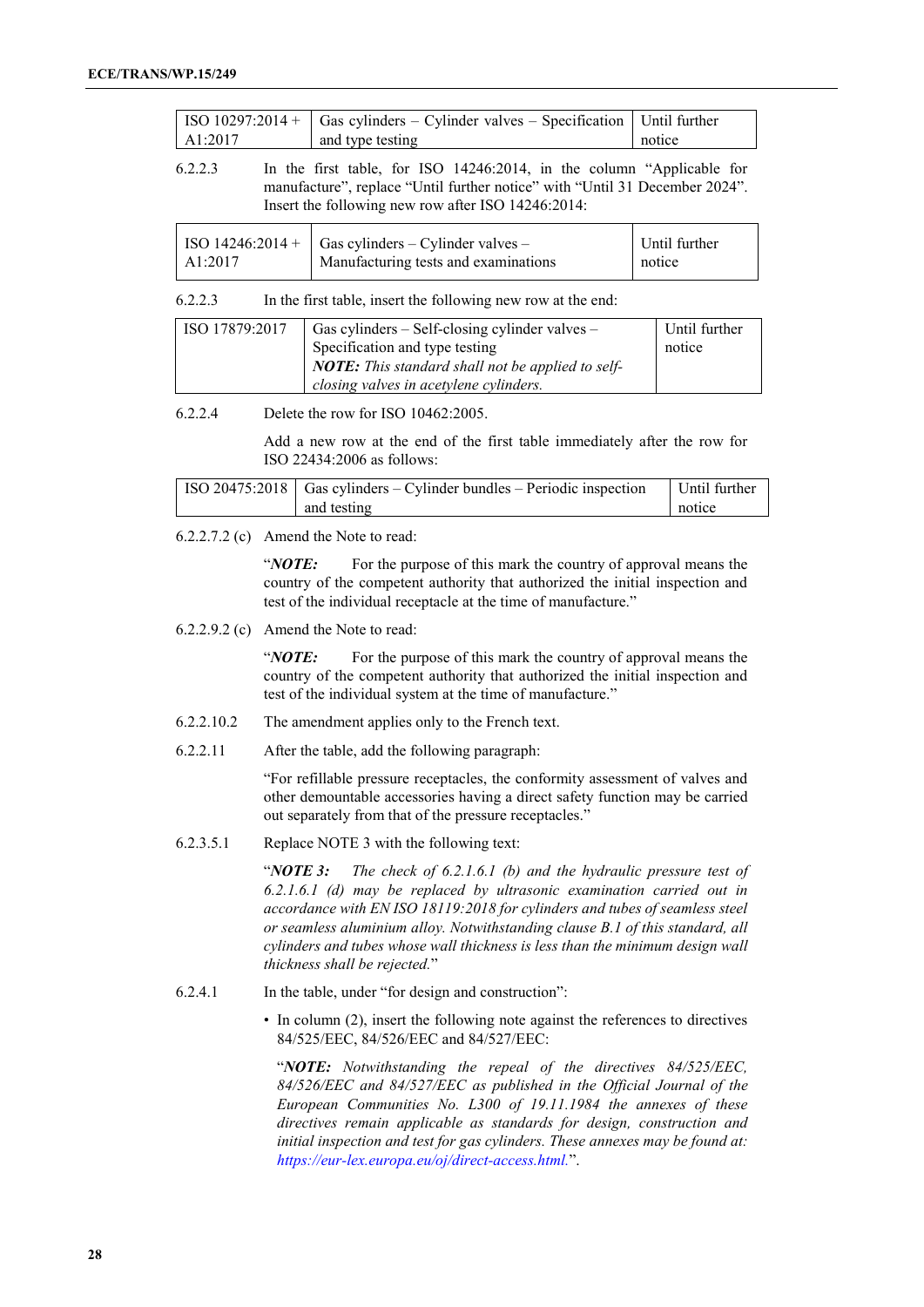|                                            | • For "EN 12807:2008", in column (4), replace the existing text with<br>"Between 1 January 2009 and 31 December 2022". After the existing row<br>for "EN 12807:2008" add the following new entry:                                                                                                   |                                    |                          |                                    |  |
|--------------------------------------------|-----------------------------------------------------------------------------------------------------------------------------------------------------------------------------------------------------------------------------------------------------------------------------------------------------|------------------------------------|--------------------------|------------------------------------|--|
| EN<br>12807:2019                           | LPG equipment and accessories - Transportable<br>refillable brazed steel cylinders for liquefied petroleum<br>gas (LPG) - Design and construction                                                                                                                                                   | $6.2.3.1$ and<br>6.2.3.4           |                          | Until further<br>notice            |  |
|                                            | • For "EN ISO 9809-1:2010", in column (4), replace "Until further notice" by<br>"Between 1 January 2013 and 31 December 2022". After the row for "EN<br>ISO 9809-1:2010", insert the following row:                                                                                                 |                                    |                          |                                    |  |
| 1:2019                                     | EN ISO 9809-<br>Gas cylinders - Design, construction and testing of<br>6.2.3.1 and<br>refillable seamless steel gas cylinders and tubes -<br>Part 1: Quenched and tempered steel cylinders and<br>tubes with tensile strength less than 1100 MPa                                                    |                                    | 6.2.3.4                  | Until further<br>notice            |  |
|                                            | • For "EN ISO 9809-2:2010", in column (4), replace "Until further notice" by<br>"Between 1 January 2013 and 31 December 2022". After the row for "EN<br>ISO 9809-2:2010", insert the following row:                                                                                                 |                                    |                          |                                    |  |
| <b>EN ISO 9809-</b><br>2:2019              | Gas cylinders - Design, construction and testing of<br>refillable seamless steel gas cylinders and tubes -<br>Part 2: Quenched and tempered steel cylinders and<br>tubes with tensile strength greater than or equal to<br>1100 MPa                                                                 |                                    | $6.2.3.1$ and<br>6.2.3.4 | Until further<br>notice            |  |
|                                            | • For "EN ISO 9809-3:2010", in column (4), replace "Until further notice" by<br>"Between 1 January 2013 and 31 December 2022". After the row for "EN<br>ISO 9809-3:2010", insert the following row:                                                                                                 |                                    |                          |                                    |  |
| EN ISO 9809-<br>3:2019                     | Gas cylinders - Design, construction and testing of<br>refillable seamless steel gas cylinders and tubes -<br>Part 3: Normalized steel cylinders and tubes                                                                                                                                          |                                    | 6.2.3.1 and<br>6.2.3.4   | Until further<br>notice            |  |
| 6.2.4.1                                    | In the table, under "for closures":                                                                                                                                                                                                                                                                 |                                    |                          |                                    |  |
|                                            | • For "EN ISO 17871:2015", in column (4), replace the existing text with<br>"Between 1 January 2017 and 31 December 2021".                                                                                                                                                                          |                                    |                          |                                    |  |
|                                            | • After the existing row for "EN ISO 17871:2015" add the following new<br>entry:                                                                                                                                                                                                                    |                                    |                          |                                    |  |
| <b>EN ISO</b><br>$17871:2015 +$<br>A1:2018 | Gas cylinders - Quick-release cylinder valves -<br>Specification and type testing                                                                                                                                                                                                                   | 6.2.3.1,<br>6.2.3.3 and<br>6.2.3.4 |                          | Until further<br>notice            |  |
| 6.2.4.2                                    | In the table, under "Periodic inspection and test":                                                                                                                                                                                                                                                 |                                    |                          |                                    |  |
|                                            | • For "EN 1968:2002 +A1:2005 (except annex B)", in column (3), replace the<br>existing text with "Until 31 December 2022".                                                                                                                                                                          |                                    |                          |                                    |  |
|                                            | • For "EN 1802:2002 (except annex B)", in column (3), replace the existing<br>text with "Until 31 December 2022".                                                                                                                                                                                   |                                    |                          |                                    |  |
|                                            | • After the existing row for "EN 1802:2002 (except annex B)", add the<br>following new entry:                                                                                                                                                                                                       |                                    |                          |                                    |  |
| EN ISO<br>18119:2018                       | Gas cylinders - Seamless steel and seamless aluminium-alloy gas<br>cylinders and tubes - Periodic inspection and testing<br>NOTE: Notwithstanding clause B.1 of this standard, all cylinders<br>and tubes whose wall thickness is less than the minimum design<br>wall thickness shall be rejected. |                                    |                          | Mandatorily from 1<br>January 2023 |  |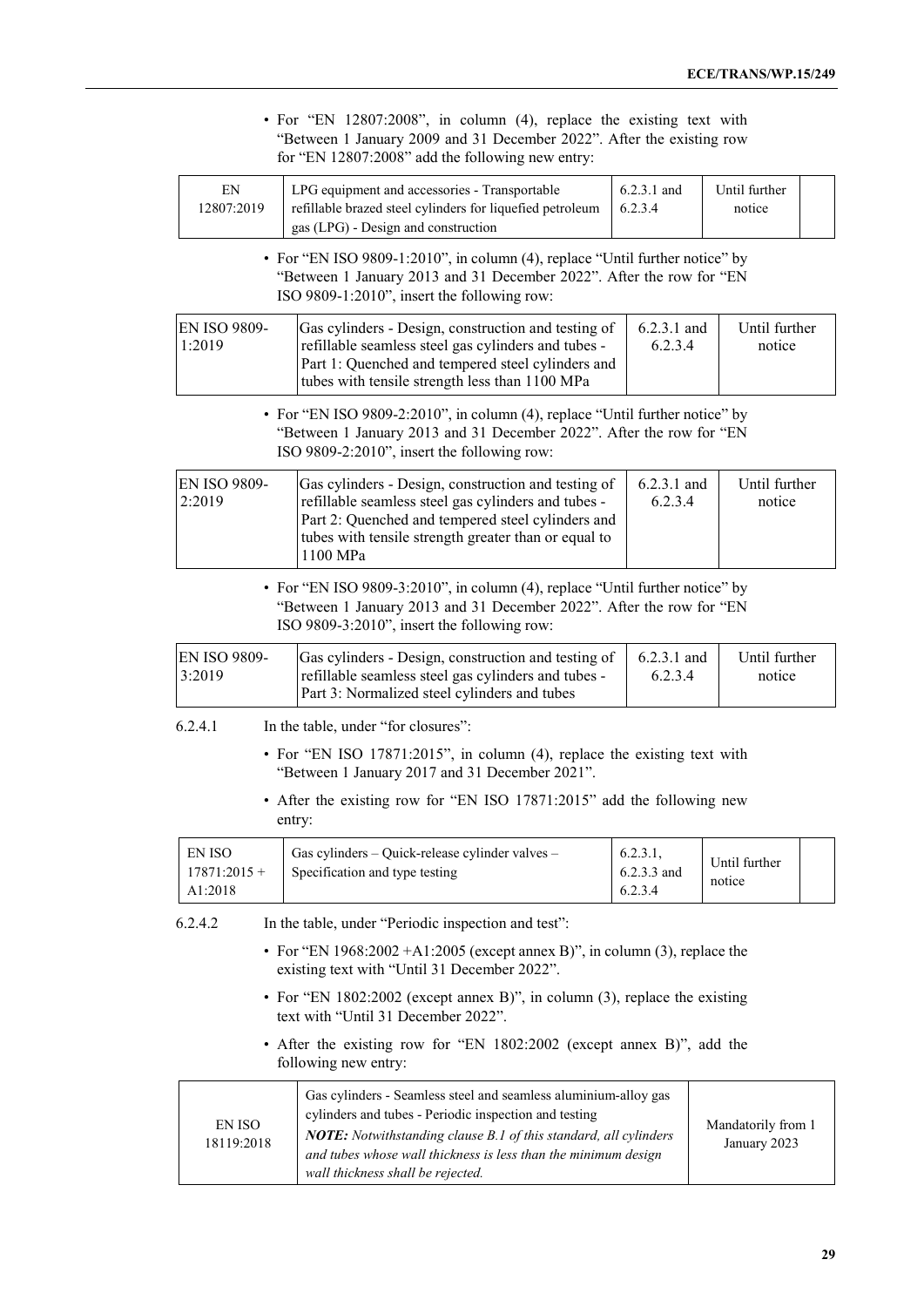| • For "EN 1440:2016 (except annex C)", in column (3), replace the existing<br>text with "Until 31 December 2021".                                                                                                                                                                             |                                                                                                                                                                                  |                                                                                                                                                                                |  |                                    |
|-----------------------------------------------------------------------------------------------------------------------------------------------------------------------------------------------------------------------------------------------------------------------------------------------|----------------------------------------------------------------------------------------------------------------------------------------------------------------------------------|--------------------------------------------------------------------------------------------------------------------------------------------------------------------------------|--|------------------------------------|
|                                                                                                                                                                                                                                                                                               | following new entry:                                                                                                                                                             | • After the existing row for "EN 1440:2016 (except annex C)", add the                                                                                                          |  |                                    |
| EN $1440:2016+$<br>A1:2018 (except<br>Annex C)                                                                                                                                                                                                                                                |                                                                                                                                                                                  | LPG equipment and accessories - Transportable refillable<br>traditional welded and brazed steel Liquefied Petroleum Gas (LPG)<br>cylinders - Periodic inspection               |  | Mandatorily from<br>1 January 2022 |
|                                                                                                                                                                                                                                                                                               |                                                                                                                                                                                  | • For "EN 16728:2016 (except clause 3.5, Annex F and Annex G)", in<br>column (3), replace the existing text with "Until 31 December 2021".                                     |  |                                    |
|                                                                                                                                                                                                                                                                                               |                                                                                                                                                                                  | • After the existing row for "EN 16728:2016 (except clause 3.5, Annex F and<br>Annex G)", add the following new entry:                                                         |  |                                    |
| EN $16728:2016 + A1:2018$                                                                                                                                                                                                                                                                     |                                                                                                                                                                                  | LPG equipment and accessories - Transportable<br>refillable LPG cylinders other than traditional welded<br>and brazed steel cylinders - Periodic inspection                    |  | Mandatorily from<br>1 January 2022 |
|                                                                                                                                                                                                                                                                                               |                                                                                                                                                                                  | • For "EN ISO 10462:2013", in column (3), replace "Until further notice" by<br>"Until 31 December 2022".<br>• After the row for "EN ISO 10462:2013", insert the following row: |  |                                    |
| EN ISO 10462:2013<br>Gas cylinders - Acetylene cylinders - Periodic<br>Mandatorily from 1 January 2023<br>$+A1:2019$<br>inspection and maintenance - Amendment 1<br>$(ISO 10462:2013 + A1:2019)$                                                                                              |                                                                                                                                                                                  |                                                                                                                                                                                |  |                                    |
|                                                                                                                                                                                                                                                                                               |                                                                                                                                                                                  | • For "EN 1803:2002 (except Annex B)", in column (3), replace "Until further<br>notice" by "Until 31 December 2022".                                                           |  |                                    |
|                                                                                                                                                                                                                                                                                               | row:                                                                                                                                                                             | • After the row for "EN 1803:2002 (except Annex B)", insert the following                                                                                                      |  |                                    |
|                                                                                                                                                                                                                                                                                               | Gas cylinders - Welded aluminium-alloy,<br>EN ISO 10460:2018<br>Mandatorily from 1 January 2023<br>carbon and stainless steel gas cylinders -<br>Periodic inspection and testing |                                                                                                                                                                                |  |                                    |
| 6.2.5                                                                                                                                                                                                                                                                                         |                                                                                                                                                                                  | After the second paragraph, add the following new paragraph:                                                                                                                   |  |                                    |
| "As soon as a standard newly referenced in 6.2.2 or 6.2.4 can be applied, the<br>competent authority shall withdraw its recognition of the relevant technical<br>code. A transitional period ending no later than the date of entry into force of<br>the next edition of ADR may be applied." |                                                                                                                                                                                  |                                                                                                                                                                                |  |                                    |
|                                                                                                                                                                                                                                                                                               |                                                                                                                                                                                  | At the end of the first sentence of the now fourth paragraph (previously third<br>paragraph), add "and shall update the list if it changes".                                   |  |                                    |

6.2.6.1.5 Amend the first sentence to read as follows: "The internal pressure of aerosol dispensers at 50 °C shall exceed neither two-thirds of the test pressure nor 1.2 MPa (12 bar) when using flammable liquefied gases, 1.32 MPa (13.2 bar) when using non-flammable liquefied gases, and 1.5 MPa (15 bar) when using non-flammable compressed or dissolved gases.".

## **Chapter 6.3**

In the title of Chapter 6.3, at the end, add "(UN Nos. 2814 and 2900)".

- 6.3.1.1 At the end, add ", UN Nos. 2814 and 2900".
- 6.3.4.1 Amend the third sentence to read as follows:

"Letters, numerals and symbols shall be at least 12 mm high, except for packagings of 30 *l* capacity or less or of 30 kg maximum net mass, when they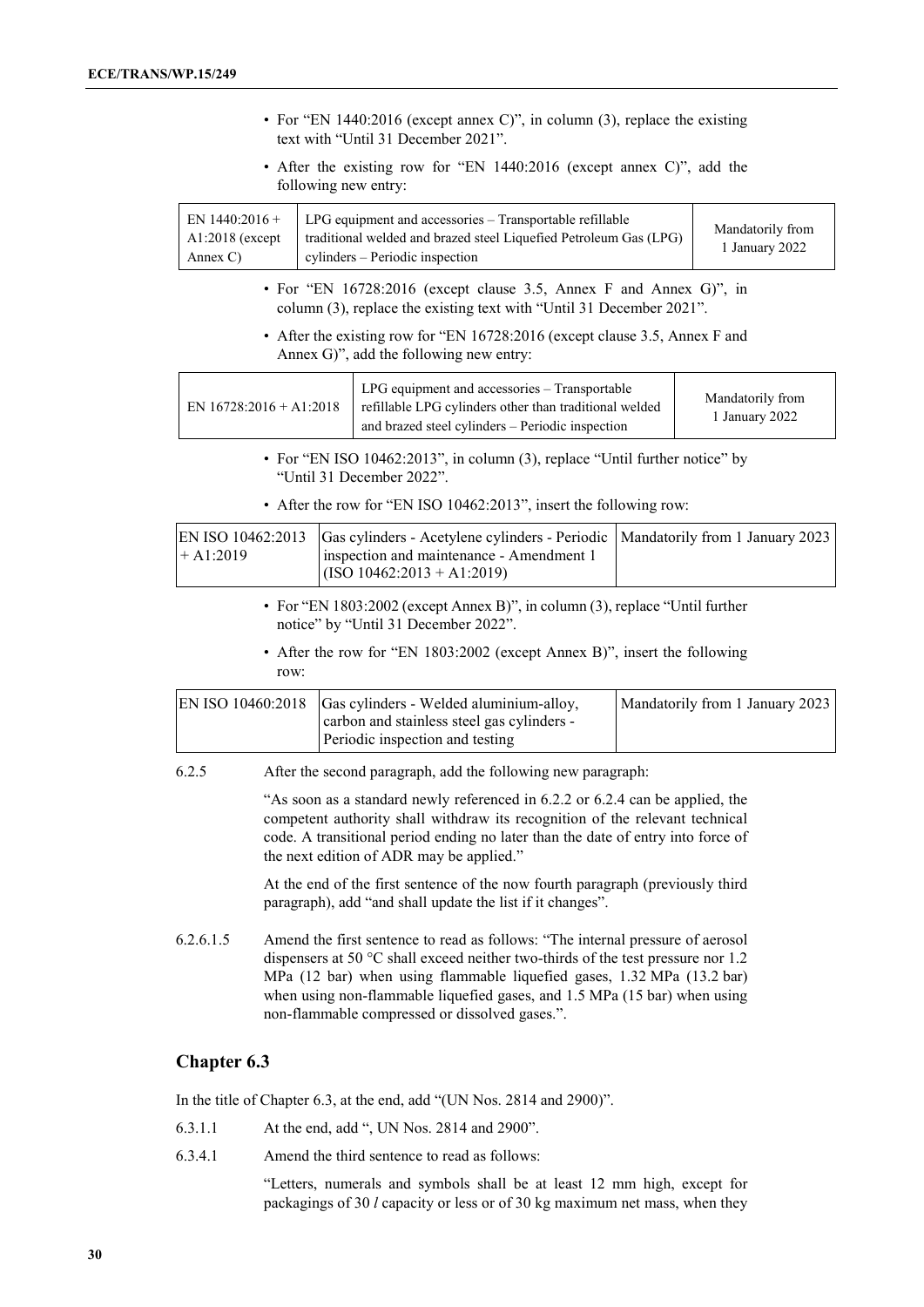shall be at least 6 mm in height and except for packagings of 5 *l* capacity or less or of 5 kg maximum net mass when they shall be of an appropriate size."

- 6.3.5.2.2 In "*Explanation for use of the table"*, at the end of the first paragraph, delete "five times after conditioning".
- 6.3.5.3.1 Add the following new title to this paragraph: "*Drop height and target*".
- 6.3.5.3.2 Add the following new title to this paragraph: "*Number of test samples and drop orientation*". Renumber the text under this paragraph as "6.3.5.3.2.1".
- 6.3.5.3.3 Renumber as 6.3.5.3.2.2.

Renumber paragraphs 6.3.5.3.4, 6.3.5.3.5, 6.3.5.3.6, 6.3.5.3.6.1, 6.3.5.3.6.2 and 6.3.5.3.6.3 as 6.3.5.3.3, 6.3.5.3.4, 6.3.5.3.5, 6.3.5.3.5.1, 6.3.5.3.5.2 and 6.3.5.3.5.3, respectively. Adapt the cross references accordingly as follows:

In 6.3.5.2.2, in the table and under "*Explanation for the use of the table*", replace "6.3.5.3.6.1", "6.3.5.3.6.2" and "6.3.5.3.6.3" by "6.3.5.3.5.1", "6.3.5.3.5.2" and "6.3.5.3.5.3", respectively.

In 6.3.5.3.6.3 (renumbered 6.3.5.3.5.3), replace "6.3.5.3.6.1" and "6.3.5.3.6.2" by "6.3.5.3.5.1" and "6.3.5.3.5.2", respectively. At the end, replace "in 6.3.5.3.2" by "in 6.3.5.3.2.1 or in 6.3.5.3.2.2, as appropriate,".

#### **Chapter 6.4**

| 6.4.2.4              | Delete "and finished".                                                                                                                                                                                                                                    |
|----------------------|-----------------------------------------------------------------------------------------------------------------------------------------------------------------------------------------------------------------------------------------------------------|
| 6.4.2.8              | Insert the following new paragraph to read as follows:                                                                                                                                                                                                    |
| 4.2.8                | The design of the package shall take into account ageing mechanisms.".                                                                                                                                                                                    |
|                      | In 6.4.2, renumber subsequent paragraphs accordingly.                                                                                                                                                                                                     |
|                      | 6.4.2.11 (renumbered 6.4.2.12)                                                                                                                                                                                                                            |
|                      | Replace "radiation level" by "dose rate".                                                                                                                                                                                                                 |
| 6.4.4                | Amend the sentence after the heading to read as follows:                                                                                                                                                                                                  |
|                      | "An excepted package shall be designed to meet the requirements specified in<br>$6.4.2.1$ to $6.4.2.13$ and, in addition, the requirements of $6.4.7.2$ if it contains<br>fissile material allowed by one of the provisions of $2.2.7.2.3.5$ (a) to (f)." |
| 6.4.5.2(b)           | Replace "radiation level" by "dose rate".                                                                                                                                                                                                                 |
| $6.4.5.4.1$ (c) (ii) |                                                                                                                                                                                                                                                           |
|                      | Replace "radiation level" by "dose rate".                                                                                                                                                                                                                 |
|                      | 6.4.5.4.2 (c) Replace "radiation level" by "dose rate".                                                                                                                                                                                                   |
| 6.4.5.4.3            | Delete "liquids and gases" in the first sentence.                                                                                                                                                                                                         |
|                      | 6.4.5.4.3 (c) Replace "radiation level" by "dose rate".                                                                                                                                                                                                   |
| $6.4.5.4.4$ (c) (ii) |                                                                                                                                                                                                                                                           |
|                      | Replace "radiation level" by "dose rate".                                                                                                                                                                                                                 |
| $6.4.5.4.5$ (b) (ii) |                                                                                                                                                                                                                                                           |
|                      | Replace "radiation level" by "dose rate".                                                                                                                                                                                                                 |
| 6.4.6.2              | Replace "it would meet" by "the package would meet" in the introductory<br>sentence.                                                                                                                                                                      |

- 6.4.7.9 Replace "it shall be capable" by "the containment system shall be capable".
- 6.4.7.14 (b) Replace "radiation level" by "dose rate".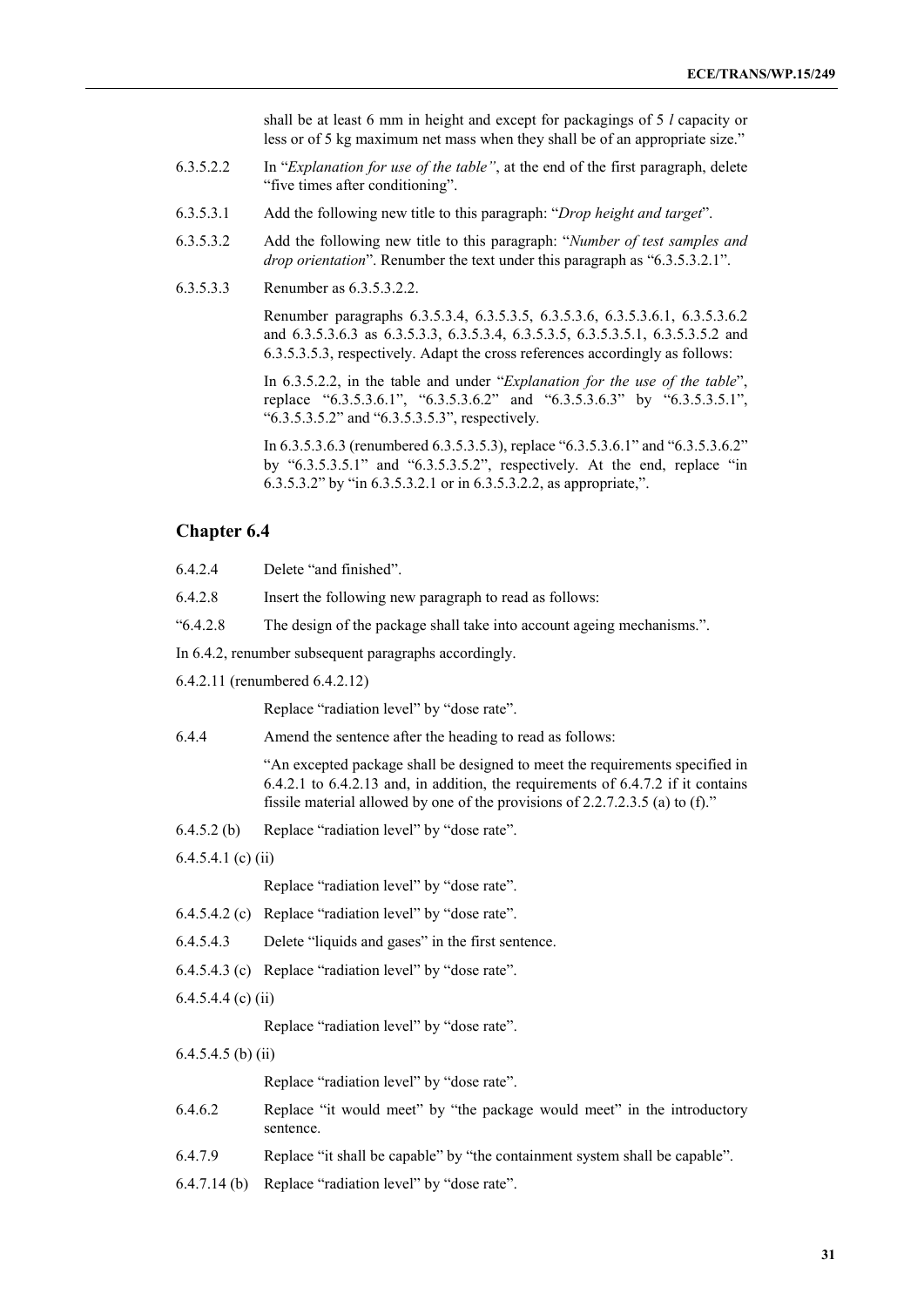6.4.7.17 Amend to read as follows:

"6.4.7.17 A Type A package designed for gases shall prevent loss or dispersal of the radioactive contents if the package were subjected to the tests specified in 6.4.16, except for a Type A package designed for tritium gas or for noble gases."

- 6.4.8.2 In subparagraph (a), replace "Alter the arrangement" by "Alteration of the arrangement". In subparagraph (b), replace "Lessen the efficiency" by "Lessening of the efficiency". Amend subparagraph (c) to read "(c) Acceleration of corrosion when combined with moisture.".
- 6.4.8.8 In the first indent after the sub-paragraphs, replace "radiation level" by "dose rate". In the last sentence, add "non-fixed" before "contamination limits".
- 6.4.9.1 Delete "Notwithstanding," at the beginning of the second sentence.
- 6.4.10.3 (b) (i)

Replace "radiation level" by "dose rate".

6.4.11.2 In sub-paragraph (c) (iv), replace "maximum mass" with "total mass".

In sub-paragraph (d) replace "their total concentration" by "the total concentration of these materials".

6.4.11.8 (b) (i)

After "between the valve" add "or the plug" and, at the end, after "the valves" add "and the plug".

- 6.4.12.1 (a) At the beginning, delete "LSA-III material, or".
- 6.4.13 Amend the introductory sentence to read as follows:

"After each test or group of tests or sequence of the applicable tests, as appropriate, specified in 6.4.15 to 6.4.21:"

- 6.4.15.4 (a) Replace "of drop" by "of the drop" and add commas before "measured" and after "of the target".
- 6.4.15.6 (b) Replace "of drop" by "of the drop" and add commas before "measured" and after "of the specimen".
- 6.4.17.2 (b) In the third sentence, replace "section" by "cross-section".
- 6.4.17.3 (b) Replace "are everywhere decreasing" by "are decreasing in all parts of the specimen".
- 6.4.23.2 Add a new heading to read "**6.4.23.2** *Applications for approval of shipment*". Renumber current 6.4.23.2 as 6.4.23.2.1.
- 6.4.23.2 Add a new paragraph 6.4.23.2.2 to read as follows:

"6.4.23.2.2 An application for approval of SCO-III shipments shall include:

- (a) A statement of the respects in which, and of the reasons why, the consignment is considered SCO-III;
- (b) Justification for choosing SCO-III by demonstrating that:
	- (i) No suitable packaging currently exists;
	- (ii) Designing and/or constructing a packaging or segmenting the object is not practically, technically or economically feasible;
	- (iii) No other viable alternative exists;
- (c) A detailed description of the proposed radioactive contents with reference to their physical and chemical states and the nature of the radiation emitted;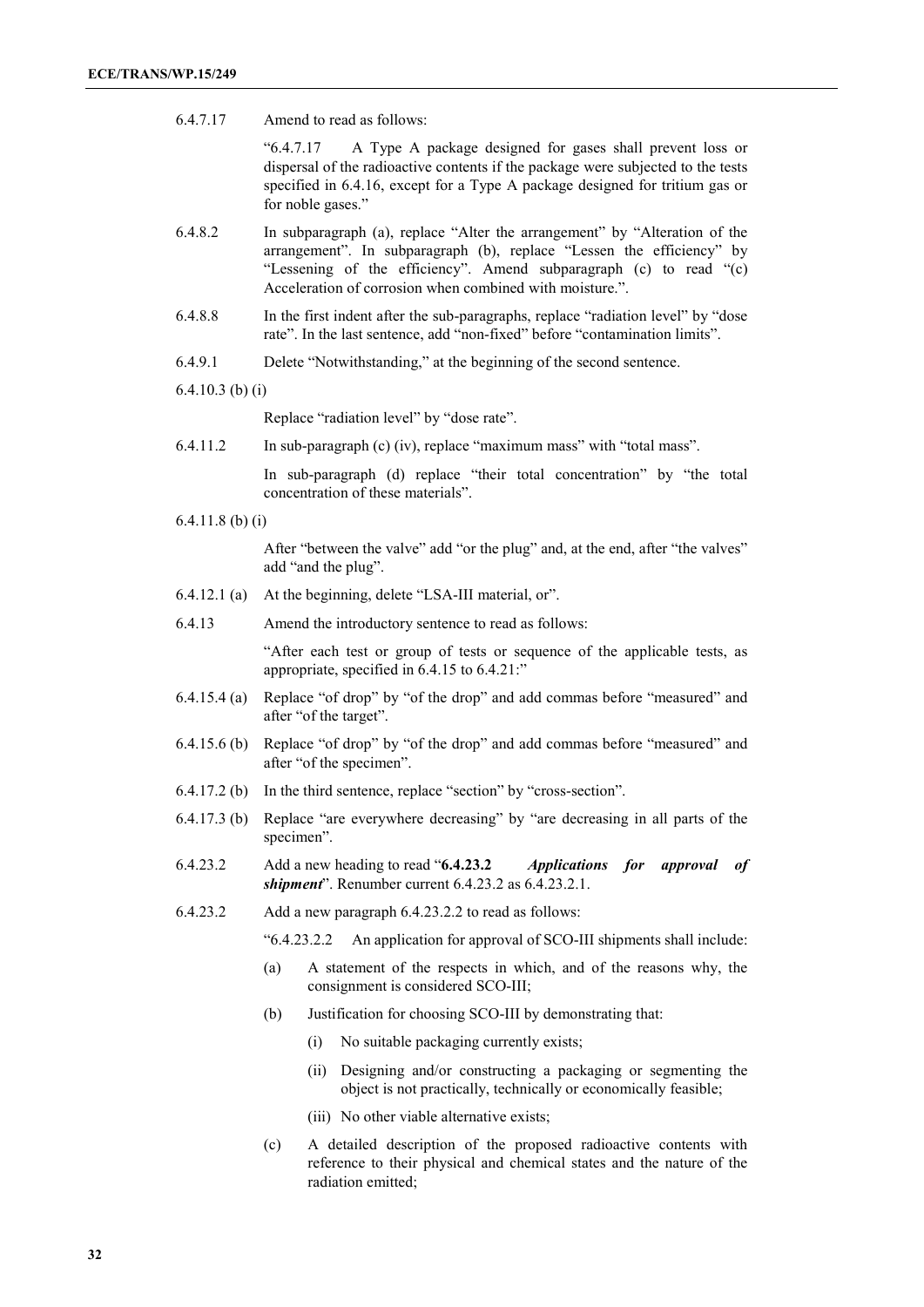- (d) A detailed statement of the design of the SCO-III, including complete engineering drawings and schedules of materials and methods of manufacture;
- (e) All information necessary to satisfy the competent authority that the requirements of 4.1.9.2.4 (e) and the requirements of 7.5.11, CV33 (2), if applicable, are satisfied;
- (f) A transport plan;
- (g) A specification of the applicable management system as required in 1.7.3."
- 6.4.23.4 Insert an additional sub-paragraph (f) to read as follows:

"(f) If the package is to be used for shipment after storage, a justification of considerations to ageing mechanisms in the safety analysis and within the proposed operating and maintenance instructions;"

Renumber subsequent sub-paragraphs accordingly.

At the end of new sub-paragraph (i) (current (h)), delete "and". At the end of new sub-paragraph (j) (current (i)), replace "." by "; and".

Add a new sub-paragraph (k) to read as follows:

"(k) For packages which are to be used for shipment after storage, a gap analysis programme describing a systematic procedure for a periodic evaluation of changes of applicable regulations, changes in technical knowledge and changes of the state of the package design during storage."

- 6.4.23.8 (c) Replace "calculative methods" by "calculations".
- 6.4.23.10 (c) Replace "radiation levels" by "dose rates".
- 6.4.23.10 (f) Replace "radiation levels" by "dose rates".
- 6.4.23.10 (h) Replace "International Basic Safety Standards for Protection against Ionizing Radiation and for the Safety of Radiation Sources, Safety Series No.115, IAEA, Vienna (1996)" by "Radiation Protection and Safety of Radiation Sources: International Basic Safety Standards, IAEA Safety Standards Series No. GSR Part 3, IAEA, Vienna (2014)".
- 6.4.23.11 Delete sub-paragraph (d).
- 6.4.23.12 (a) Replace "6.4.23.11 (a), (b), (c) and (d)" by "6.4.23.11 (a), (b) and (c)" and delete "including, if applicable, the symbol "-96",". At the end of the first sentence of (a), replace "identification marks" by "identification mark".
- 6.4.23.15 In sub-paragraph (k) (iii), replace "contents" with "package".
- 6.4.23.17 In sub-paragraph (n) (iv), replace "contents" with "package".

Insert a new sub-paragraph (p) after 6.4.23.17 (o) and renumber subsequent sub-paragraphs accordingly:

"(p) For package designs subject to the transitional provisions in 1.6.6.2.1, a statement specifying those requirements of ADR applicable as from 1 January 2021 with which the package does not conform;"

#### **Chapter 6.5**

6.5.1.4.3 The amendment applies only to the French text.

Add the following new paragraph 6.5.2.1.3:

"6.5.2.1.3 Where an IBC conforms to one or more than one tested IBC design type, including one or more than one tested packaging or large packaging design type, the IBC may bear more than one mark to indicate the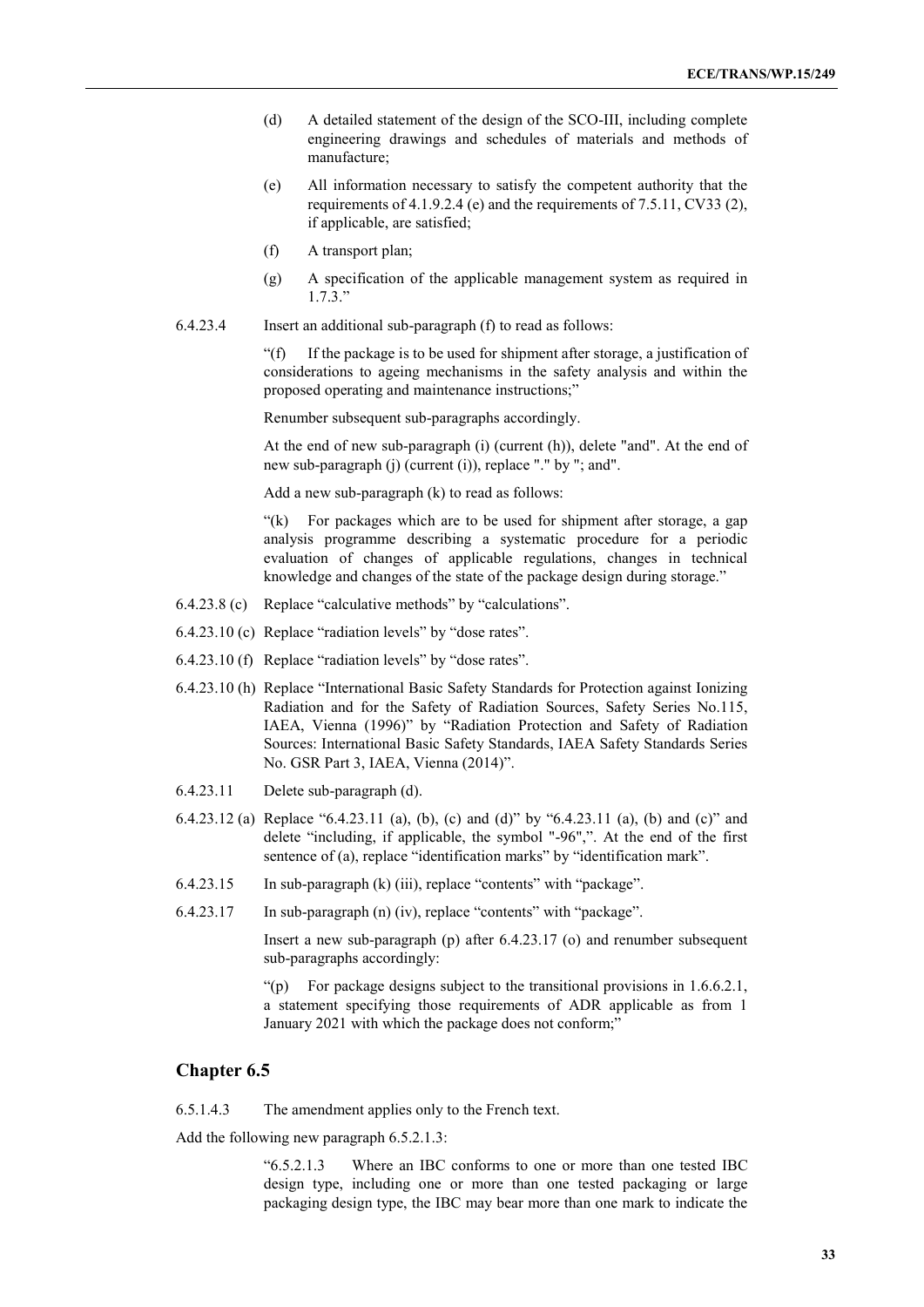relevant performance test requirements that have been met. Where more than one mark appears on an IBC, the marks shall appear in close proximity to one another and each mark shall appear in its entirety."

- 6.5.2.2.1 Delete the last row in the table (Maximum permitted stacking load) and the corresponding table note b.
- 6.5.2.2.2 In the first sentence, delete "when the IBC is in use".
- 6.5.2.2.4 Amend the last sentence of the first paragraph to read as follows:

"They shall be durable, legible and placed in a location so as to be readily accessible for inspection after assembling the inner receptacle in the outer casing. When the marks on the inner receptacle are not readily accessible for inspection due to the design of the outer casing, a duplicate of the required marks on the inner receptacle shall be placed on the outer casing preceded by the wording "Inner receptacle". This duplicate shall be durable, legible and placed in a location so as to be readily accessible for inspection."

In the second paragraph, amend the second sentence to read as follows: "In such a case, the date may be waived from the remainder of the marks.".

6.5.5.1.6 Insert a new introductory sentence as follows:

"Metal IBCs with a capacity of more than 1500 *l* shall comply with the following minimum wall thickness requirement:"

Amend the table under (a) to read as follows:

| Wall thickness (T) in mm                                         |                    |                    |                    |
|------------------------------------------------------------------|--------------------|--------------------|--------------------|
| Types 21A, 21B, 21N, 31A, 31B, 31N<br><b>Types 11A, 11B, 11N</b> |                    |                    |                    |
| <b>Unprotected</b>                                               | <b>Protected</b>   | <b>Unprotected</b> | <b>Protected</b>   |
| $T = C/2000 + 1.5$                                               | $T = C/2000 + 1.0$ | $T = C/1000 + 1.0$ | $T = C/2000 + 1.5$ |

## **Chapter 6.6**

6.6.3.3 In the first sentence, delete "when the large packaging is in use".

Add the following new paragraph 6.6.3.4:

"6.6.3.4 Where a large packaging conforms to one or more than one tested large packaging design type, including one or more than one tested packaging or IBC design type, the large packaging may bear more than one mark to indicate the relevant performance test requirements that have been met. Where more than one mark appears on a large packaging, the marks shall appear in close proximity to one another and each mark shall appear in its entirety."

#### **Chapter 6.7**

6.7.2.4.8 The amendment applies only to the French text.

6.7.2.12.2.1 and 6.7.3.8.1.1

Amend the definition of factor "U" to read:

"U = heat transfer coefficient of the insulation, in  $kW \cdot m^{-2} \cdot K^{-1}$ , at 38 °C"

- 6.7.2.18.1 The amendment applies only to the French text.
- 6.7.2.19.6 Add a new heading to read: "6.7.2.19.6 *Inspection and test of portable tanks and filling after the date of expiry of the last periodic inspection and test*". Renumber existing paragraph as 6.7.2.19.6.1.
- 6.7.2.19.6 Add a new paragraph 6.7.2.19.6.2 to read as follows: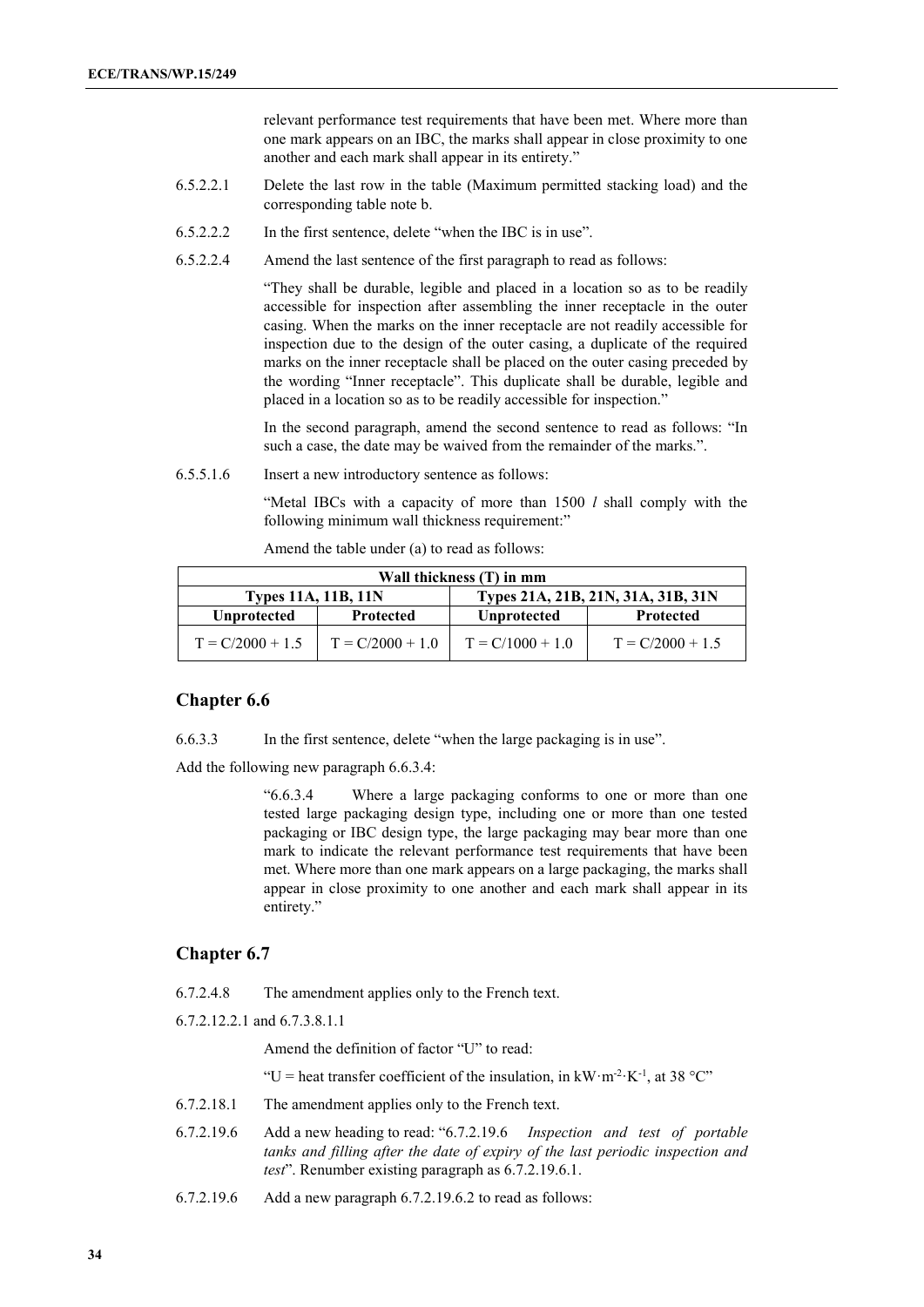"6.7.2.19.6.2 Except as provided for in 6.7.2.19.6.1, portable tanks which have missed the timeframe for their scheduled 5 year or 2.5-year periodic inspection and test may only be filled and offered for carriage if a new 5-year periodic inspection and test is performed according to 6.7.2.19.4.".

- 6.7.3.2.12 (b) Replace "thermal conductance" by "heat transfer coefficient".
- 6.7.3.4.1 After (b), add the following new paragraph:

"In addition, any relevant portable tank special provision indicated in Column (11) of Table A of Chapter 3.2 and described in 4.2.5.3 shall be taken into account."

- 6.7.3.4.5 The amendment applies only to the French text.
- 6.7.3.5.5 The amendment applies only to the French text.
- 6.7.3.14.1 The amendment applies only to the French text.
- 6.7.3.15.6 Add a new heading to read: "6.7.3.15.6 *Inspection and test of portable tanks and filling after the date of expiry of the last periodic inspection and test*".

Renumber existing paragraph 6.7.3.15.6 as 6.7.3.15.6.1.

6.7.3.15.6 Add a new 6.7.3.15.6.2 to read as follows:

"6.7.3.15.6.2 Except as provided for in 6.7.3.15.6.1, portable tanks which have missed the timeframe for their scheduled 5 year or 2.5-year periodic inspection and test may only be filled and offered for carriage if a new 5-year periodic inspection and test is performed according to 6.7.3.15.4."

- 6.7.4.4.7 The amendment applies only to the French text.
- 6.7.4.13.1 The amendment applies only to the French text.
- 6.7.4.14.6 Add a new heading to read: "6.7.4.14.6 *Inspection and test of portable tanks and filling after the date of expiry of the last periodic inspection and test*".

Renumber existing paragraph 6.7.4.14.6 as 6.7.4.14.6.1.

Add a new 6.7.4.14.6.2 to read as follows:

"6.7.4.14.6.2 Except as provided for in 6.7.4.14.6.1, portable tanks which have missed the timeframe for their scheduled 5 year or 2.5-year periodic inspection and test may only be filled and offered for carriage if a new 5-year periodic inspection and test is performed according to 6.7.4.14.4."

- 6.7.5.2.3 In the first sentence, after "seamless steel" insert "or composite construction".
- 6.7.5.2.4 (a) Replace "ISO 11114-1:2012" by "ISO 11114-1:2012 + A1:2017".
- 6.7.5.11.1 The amendment applies only to the French text.

## **Chapter 6.8**

- 6.8.2.1.11 Replace "welded tanks" by "welded shells".
- 6.8.2.1.18 Add the following sentences at the end of footnote 3:

"However, the cross section of shells according to 6.8.2.1.14 (a) may contain recesses or protrusions such as sumps, cut-outs or recessed manhole constructions. They may be constructed of flat or shaped (concave or convex) sheet metal. Dents and other unintended deformations shall not be regarded as recesses or protrusions. See the "Guideline for the application of footnote 3 of ADR 6.8.2.1.18" on the website of the ECE secretariat (http://www.unece.org/trans/danger/danger.html)."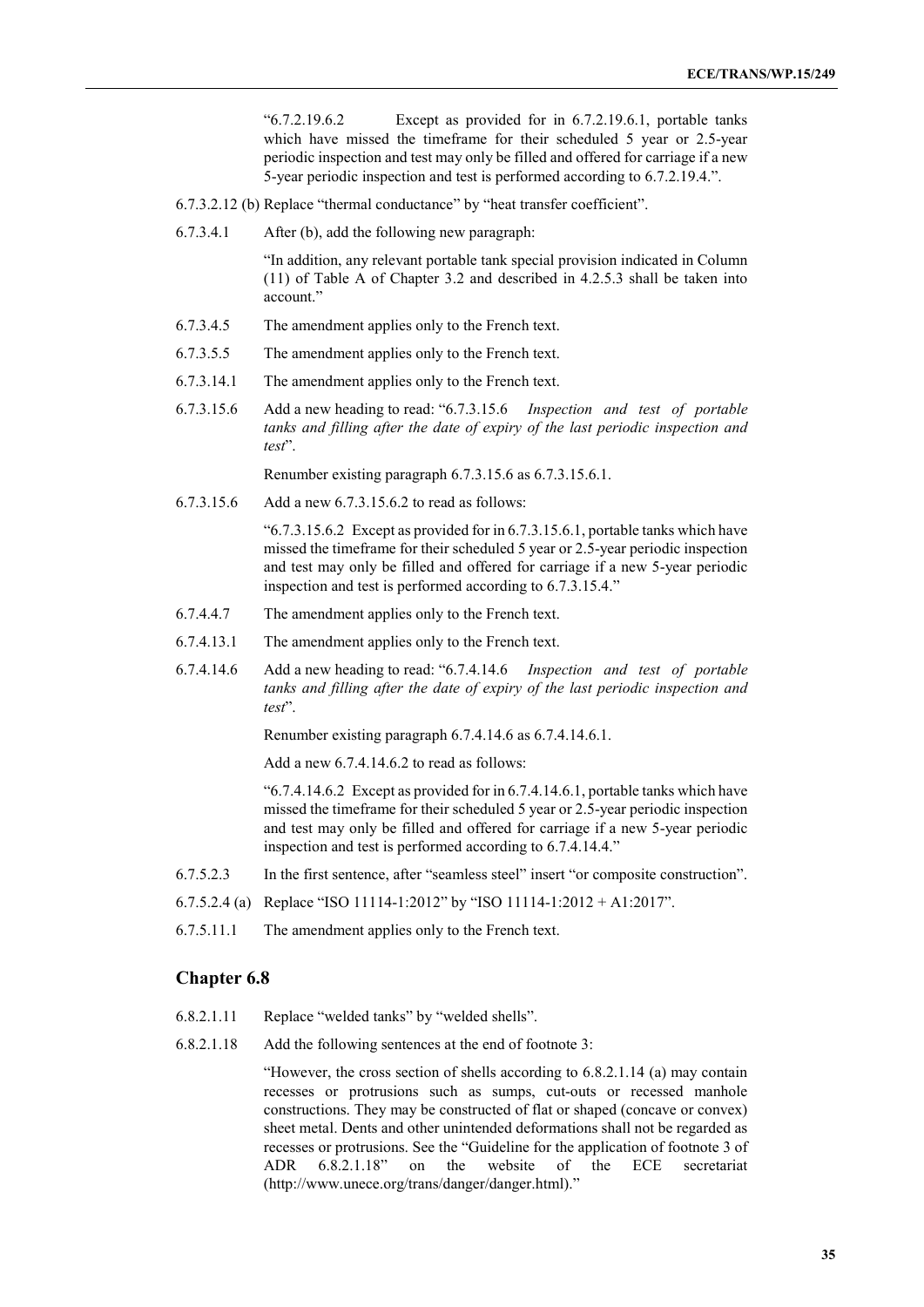| $6.8.2.1.20$ (b) 1. |                                                                  |
|---------------------|------------------------------------------------------------------|
|                     | In the second indent, replace "Volume contained" by "Capacity".  |
| 6.8.2.5.1           | In the ninth indent, replace "test" by "inspection" (six times). |

In the tenth indent, replace "tests" by "inspection".

6.8.2.6.1 Amend the table as follows:

Under "**for design and construction of tanks**":

- For "EN 14025:2013+A1:2016 (except Annex B)", in column (4), replace the existing text with "Between 1 January 2017 and 31 December 2021".
- After the existing row for "EN 14025:2013+A1:2016 (except Annex B)", add the following new entries:

| EN 14025:2018 | Tanks for the transport of dangerous goods – Metallic<br>pressure tanks – Design and construction<br><b>NOTE:</b> Materials of shells shall at least be attested<br>by a type 3.1 certificate issued in accordance with<br>standard EN 10204. | 6.8.2.1<br>and<br>6.8.3.1 | Until further<br>notice          |  |
|---------------|-----------------------------------------------------------------------------------------------------------------------------------------------------------------------------------------------------------------------------------------------|---------------------------|----------------------------------|--|
| EN 12972:2018 | Tanks for transport of dangerous goods – Testing,<br>inspection and marking of metallic tanks                                                                                                                                                 | 6.8.2.3                   | Mandatorily from<br>January 2022 |  |

- For "EN 12493:2013+A1:2014+AC:2015 (except Annex C)", in column (4), replace the existing text with "Between 1 January 2017 and 31 December 2022".
- After the existing row for "EN 12493:2013+A1:2014+AC:2015 (except annex C)", add the following new entry:

| EN $12493:2013+$<br>$A2:2018$ (except<br>Annex $C$ ) | LPG equipment and accessories -<br>Welded steel pressure vessels for LPG<br>road tankers - Design and manufacture<br>NOTE: Road tanker is to be<br>understood in the meaning of "fixed"<br>tanks" and "demountable tanks" as<br>per ADR. | 6.8.2.1, 6.8.2.5<br>6.8.3.1, 6.8.3.5<br>6.8.5.1 to $6.8.5.3$ | Until further<br>notice |  |
|------------------------------------------------------|------------------------------------------------------------------------------------------------------------------------------------------------------------------------------------------------------------------------------------------|--------------------------------------------------------------|-------------------------|--|
|------------------------------------------------------|------------------------------------------------------------------------------------------------------------------------------------------------------------------------------------------------------------------------------------------|--------------------------------------------------------------|-------------------------|--|

Under "**For equipment**":

- For "EN 13317:2002+A1:2006", in column (4), replace the existing text with "Between 1 January 2009 and 31 December 2021".
- After the existing row for "EN 13317:2002+A1:2006" add the following new entry:

| EN 13317:2018 | Tanks for transport of dangerous goods - Service<br>equipment for tanks - Manhole cover assembly | 6.8.2.2<br>and<br>6.8.2.4.1 | Until further notice |  |
|---------------|--------------------------------------------------------------------------------------------------|-----------------------------|----------------------|--|
|---------------|--------------------------------------------------------------------------------------------------|-----------------------------|----------------------|--|

6.8.2.6.2 For "EN 12972:2007", in column (4), replace the existing text with "Until 30 June 2021". Add the following new entry to the table after the entry for "EN 12972:2007":

| EN 12972:2018 | Tanks for transport of dangerous goods -                    | 6.8.2.4 | Mandatorily from |
|---------------|-------------------------------------------------------------|---------|------------------|
|               | Testing, inspection and marking of metallic tanks   6.8.3.4 |         | 1 July 2021      |

6.8.2.7 After the first paragraph, insert the following new paragraph: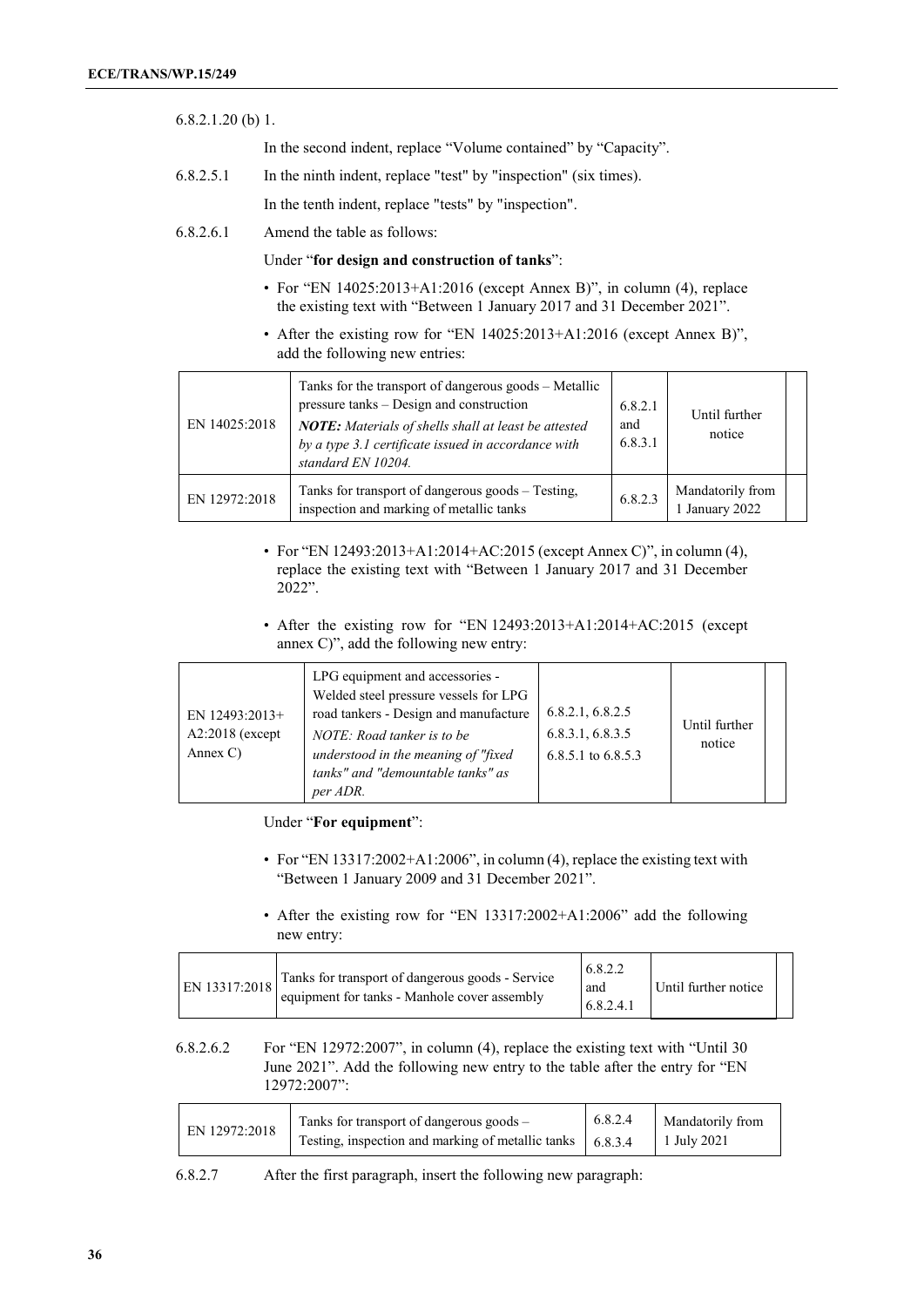"As soon as a standard newly referenced in 6.8.2.6 can be applied, the competent authority shall withdraw its recognition of the relevant technical code. A transitional period ending no later than the date of entry into force of the next edition of ADR may be applied*.*"

At the end of the first sentence of the now third paragraph (previously second paragraph), add "and shall update the list if it changes".

- 6.8.3.4.12 Replace "6.8.3.4.6" by "6.8.2.4.2 and 6.8.2.4.3".
- 6.8.3.5.10 In the seventh indent, replace "test" by "inspection" (twice).

In the eighth indent, replace "tests" by "inspection".

6.8.3.7 After the first paragraph, insert the following new paragraph:

"As soon as a standard newly referenced in 6.8.3.6 can be applied, the competent authority shall withdraw its recognition of the relevant technical code. A transitional period ending no later than the date of entry into force of the next edition of ADR may be applied*.*"

At the end of the first sentence of the now fourth paragraph (previously third paragraph), add "and shall update the list if it changes".

6.8.4 (d), TT6

Amend the text in the left-hand column to read "The periodic inspection shall be carried out at least every 3 years."

6.8.4 (d), TT8

In the first sub-paragraph, replace "test" by "inspection".

6.8.4 (d), TT11

In the paragraph after the Table, replace "EN  $14025:2013 + A1:2016$ " by "EN 14025:2018" and replace "EN 12493:2013+A1:2014+AC:2015" by "EN 12493:2013+A2:2018".

#### **Chapter 6.9**

6.9.6.1 At the end of the second indent, replace "." with ";" and add a new third indent to read as follows:

> where a tank code is required in accordance with  $6.8.2.5.2$ , the second part of the tank code shall indicate the highest value of the calculation pressure for the substance(s) permitted for carriage according to the type approval certificate."

## **Chapter 6.10**

6.10.3.8 (a) Add a new note to read as follows:

"*NOTE: This requirement may, for example, be complied with by the use of a vertical pipe or a low-level outlet with a connection which allows, when necessary, attachment of a hose.*"

6.10.4 Replace "tests" by "inspection".

#### **Chapter 6.11**

6.11.4.1 In the note, replace "the UIC leaflets 591, 592 and 592- 2 to 592-4" by "IRS 50591 (Roller units for horizontal transhipment – Technical conditions governing their use in international traffic)**<sup>1</sup>** and IRS 50592 (Intermodal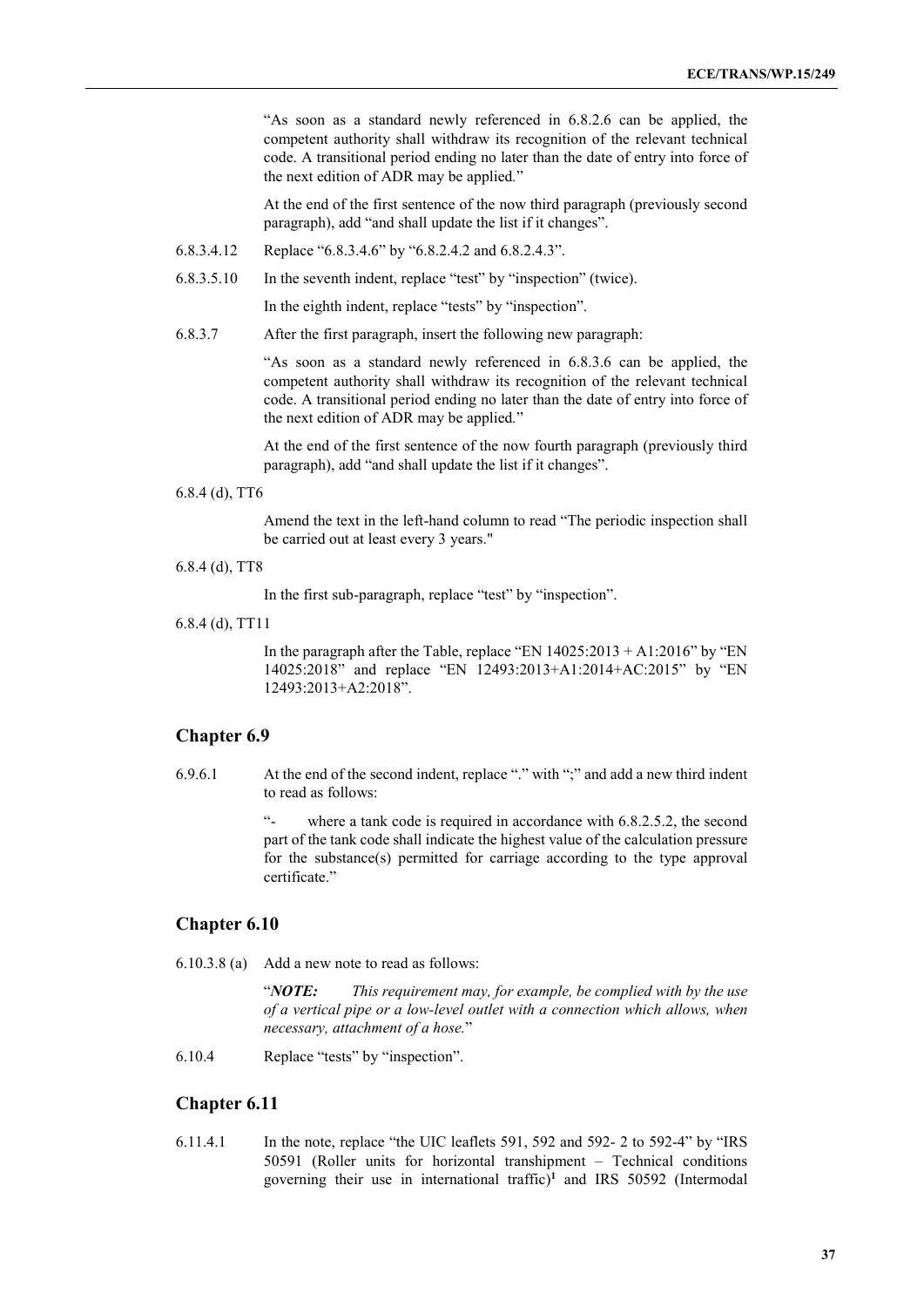Transport Units (other than semi-trailers) for vertical transhipment and suitable for carriage on wagons – Minimum requirements)**<sup>2</sup>** published by UIC".

Footnotes 1 and 2 read as follows:

"**<sup>1</sup>** First edition of IRS (International Railway Solution) applicable as from 1 January 2020.

**<sup>2</sup>** First edition of IRS (International Railway Solution) applicable as from 1 January 2019."

6.11.5.5.1 (e) Renumber footnote 1 as footnote 3.

## **Chapter 7.1**

7.1.3 Replace "UIC leaflets 591 (status at 01.10.2007, 3rd edition), 592 (status at 01.10.2013, 2nd edition), 592-2 (status at 01.10.2004, 6th edition), 592-3 (status at 01.01.1998, 2nd edition) and 592-4 (status at 01.05.2007, 3rd edition)" by "IRS 50591 (Roller units for horizontal transhipment – Technical conditions governing their use in international traffic)**<sup>1</sup>** and IRS 50592 (Intermodal Transport Units (other than semi-trailers) for vertical transhipment and suitable for carriage on wagons – Minimum requirements)**<sup>2</sup>** published by UIC". At the end, replace "UIC leaflets 591, 592 and 592-2 to 592-4" by "IRS 50591 and IRS 50592 of UIC".

Footnotes 1 and 2 read as follows:

<sup>41</sup> First edition of IRS (International Railway Solution) applicable as from 1 January 2020.

<sup>2</sup> First edition of IRS (International Railway Solution) applicable as from 1 January 2019."

7.1.7.3.6 The amendment applies only to the French text.

## **Chapter 7.5**

- 7.5.11, CV4 The amendment applies only to the French text.
- 7.5.11, CV33 (2)

Add the following new sentence after the first sentence: "For SCO-III, the limits in Table C below may be exceeded provided that the transport plan contains precautions which are to be employed during carriage to obtain an overall level of safety at least equivalent to that which would be provided if the limits had been applied.".

7.5.11, CV33 (3) (3.3)

Amend sub-paragraph (b) to read as follows:

"(b) The dose rate under routine conditions of carriage shall not exceed 2 mSv/h at any point on the external surface of the vehicle or container, and 0.1 mSv/h at 2 m from the external surface of the vehicle or container, except for consignments carried under exclusive use for which the dose rate limits around the vehicle are set forth in (3.5) (b) and (c)."

7.5.11, CV33 (3.5), (5.1) and (5.4) (twice)

Replace "radiation level" by "dose rate".

7.5.11, CV33 (5.1)

In the last sentence, replace "persons" by "people,".

7.5.11, CV33 (5.5)